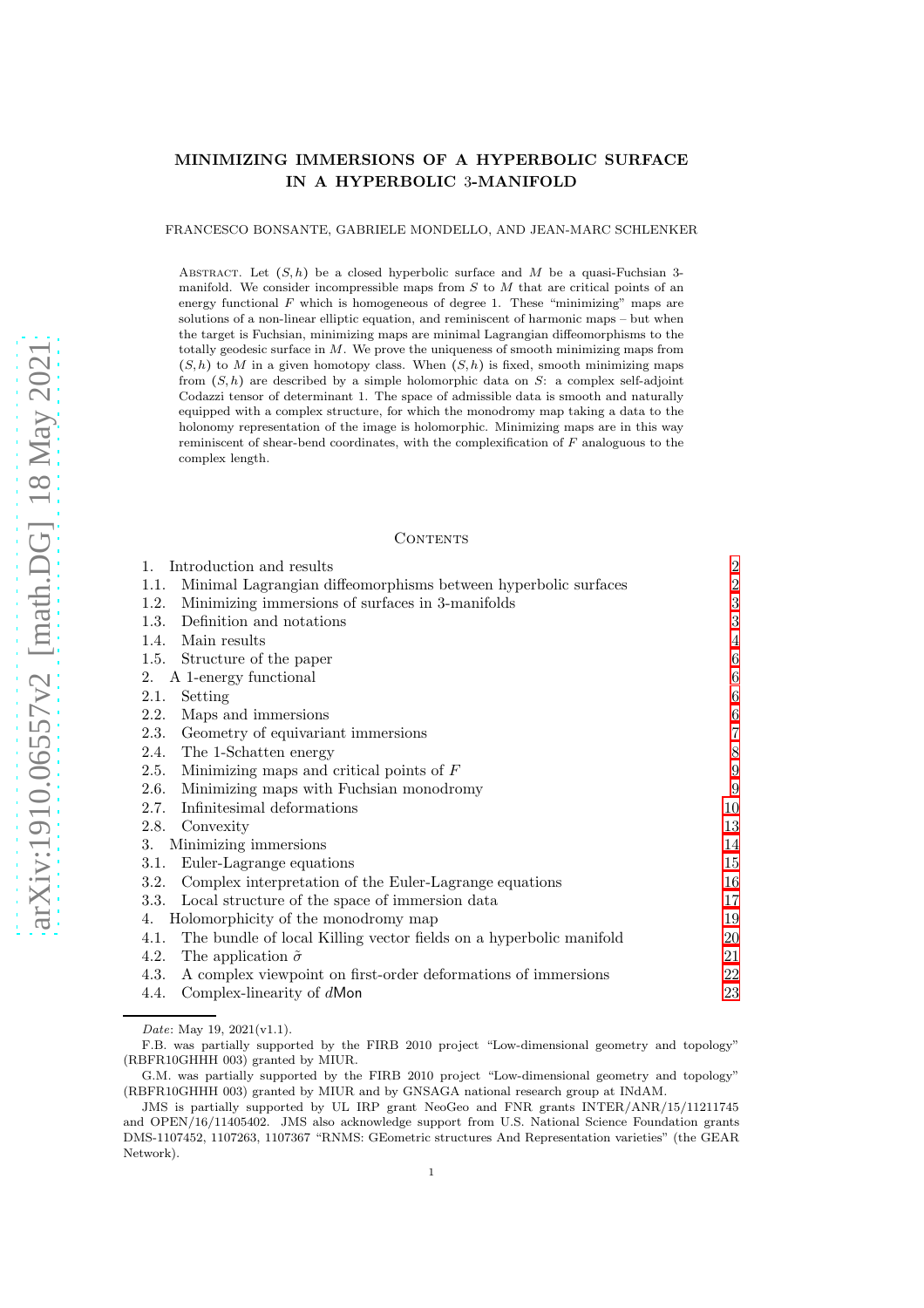## 2 FRANCESCO BONSANTE, GABRIELE MONDELLO, AND JEAN-MARC SCHLENKER

| 4.5. The complexified functional                                       | 25 |
|------------------------------------------------------------------------|----|
| 5. Questions and applications                                          | 26 |
| 5.1. Existence of smooth minimizing maps                               | 26 |
| 5.2. Uniform convexity and uniqueness among non-smooth maps            | 26 |
| 5.3. Relation between $\mathsf{F}_{\mathbb{C}}$ and the complex length | 26 |
| 5.4. Non-quasi-Fuchsian targets                                        | 27 |
| Appendix A. On the 1-Schatten norm of linear maps                      | 27 |
| A.1. Definition and basic properties                                   | 27 |
| A.2. Convexity                                                         | 27 |
| References                                                             | 29 |
|                                                                        |    |

### 1. Introduction and results

<span id="page-1-0"></span>The aim of this paper is to study "minimizing immersions" of a compact hyperbolic surface inside germs of hyperbolic 3-manifolds, which are defined as critical points of a suitable 1-homogeneous functional F.

On one hand, such immersions generalize the notion of minimal Lagrangian maps between hyperbolic surfaces (which correspond to the target being a Fuchsian hyperbolic 3-manifold). On the other hand, as the target varies in the quasi-Fuchsian space, a very natural complexification of  $F$  can be used to define a holomorphic function that looks like a "smooth" version" of the complex length of a measured lamination.

<span id="page-1-1"></span>1.1. Minimal Lagrangian diffeomorphisms between hyperbolic surfaces. Consider a compact, connected, oriented surface S of genus at least two.

Given two hyperbolic metrics on  $S$ , a central problem in Teichmüller theory is to find the "best" diffeomorphism of  $S$  isotopic to the identity. Usually such a diffeomorphism is the unique map that minimizes a suitable functional defined in terms of the two hyperbolic metrics.

One remarkable example is that of harmonic maps, which play an important role in Teichmüller theory (see  $[6]$  and  $[14]$ ).

Another example is given by minimal Lagrangian maps, which are quite relevant both for Teichmüller theory and for 3-dimensional manifolds of constant curvature, see e.g.  $[8, 9, 2, 3]$  $[8, 9, 2, 3]$  $[8, 9, 2, 3]$  $[8, 9, 2, 3]$ .

<span id="page-1-3"></span>**Definition 1.1** (Minimal Lagrangian maps). A minimal Lagrangian map  $m : (S, h) \rightarrow$  $(S, h^*)$  between hyperbolic surfaces is an area-preserving diffeomorphism such that its graph in  $(S \times S, h \oplus h^*)$  is minimal.

Here we present another variational characterization of minimal Lagrangian maps between hyperbolic surfaces.

Let  $f:(S,h) \to (S,h^*)$  be a smooth<sup>[1](#page-1-2)</sup> map between hyperbolic surfaces. There is a unique non-negative h-self-adjoint operator  $b: TS \to TS$  such that  $f^*h^*(\bullet, \bullet) = h(b\bullet, b\bullet)$ . We define the functional  $F: C^{\infty}(S, S) \to \mathbb{R}$  on the space of  $C^{\infty}$  maps from S to S as

$$
F(f) \coloneqq \int_S \operatorname{tr}(b) \, \omega_h
$$

where  $\omega_h$  is the area form on S associated to h. The following statement is almost implicit in some variational formulas in [\[2,](#page-28-5) [3\]](#page-28-6), and also similar to results of Trapani and Valli [\[13\]](#page-28-7).

<span id="page-1-4"></span>**Lemma 1.2** (Variational characterization of minimal Lagrangian maps). Let  $f : (S, h) \rightarrow$ (S, h<sup>∗</sup> ) be a smooth diffeomorphism between hyperbolic surfaces. Then f is minimal Lagrangian if and only if it is a critical point of F.

One of the key motivations here is to extend the notion of minimal Lagrangian diffeomorphism to smooth maps from a hyperbolic surface to a hyperbolic 3-manifold.

<span id="page-1-2"></span><sup>&</sup>lt;sup>1</sup>In this paper we use the word "smooth" to mean " $C^{\infty}$ ".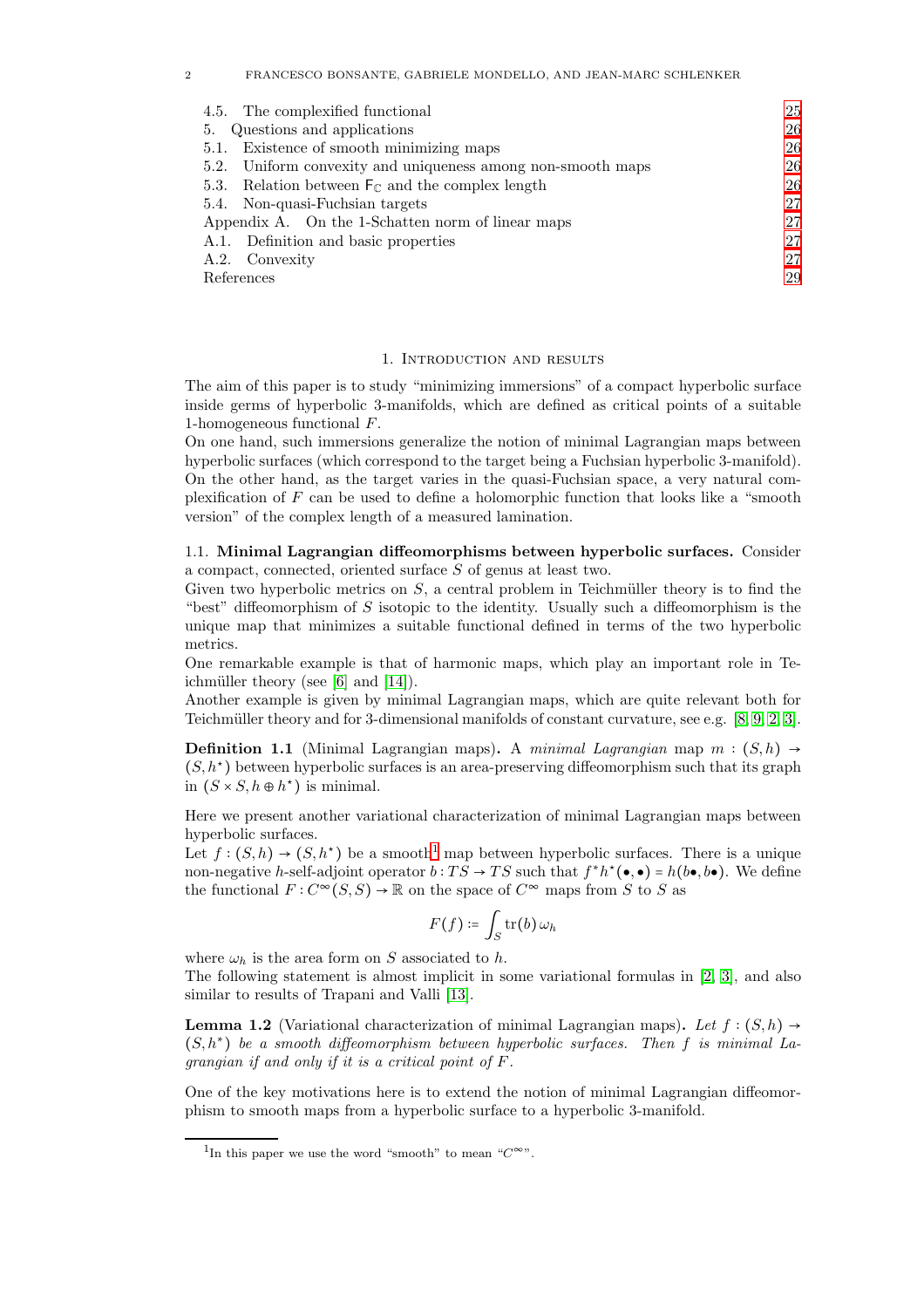<span id="page-2-0"></span>1.2. Minimizing immersions of surfaces in 3-manifolds. Suppose now that the target surface is replaced by a hyperbolic 3-manifold  $M$ , which we assume to be complete and with injectivity radius positively bounded from below.

In a given homotopy class  $[f]$  of embeddings of S into M that induce an injective homomorphism  $f_* : \pi_1(S) \to \pi_1(M)$ , there is still a unique harmonic map from  $(S, h)$  to M, but its relation to the moduli space of hyperbolic structures on  $M$  is not direct — for instance, the complex structure on this moduli is more readily visible if one fixes on  $S$  a measured lamination rather than a metric, and considers shear-bend coordinates associated to it, see [\[1\]](#page-28-8).

The analog of minimal Lagrangian maps for embeddings of a hyperbolic surface in a hyperbolic 3-manifold is not clear, if one follows Definition [1.1.](#page-1-3) On the other hand, it is possible to adapt the variational approach suggested by Lemma [1.2.](#page-1-4)

Let  $(S, h)$  be a hyperbolic surface and  $(M, h_M)$  be a hyperbolic 3-manifold and let  $f : S \rightarrow$  $M$  be a smooth map. Again, there exists a unique non-negative h-self-adjoint operator  $b: TS \to TS$  such that  $f^*h_M(\bullet, \bullet) = h(b\bullet, b\bullet)$ . We define the functional  $F: C^{\infty}(S, M) \to \mathbb{R}$ as

$$
F(f) \coloneqq \int_S \operatorname{tr}(b) \, \omega_h \, .
$$

Lemma [1.2](#page-1-4) then suggests the following definition.

**Definition 1.3** (Minimizing maps). A smooth map  $f : S \to M$  from a hyperbolic surface to a hyperbolic 3-manifold is *minimizing* if  $F$  achieves a local minimum at  $f$ .

We will see that minimizing immersions have a number of pleasant properties. Given  $(S, h)$ , M and the homotopy class  $[f]$  of a map  $f : S \to M$ , there is at most one minimizing immersion from  $(S, h)$  to M in [f]. Moreover, the moduli space of minimizing immersions of  $(S, h)$  in hyperbolic 3-manifolds has a complex structure, for which the map sending a minimizing immersion to the holonomy representation of the target manifold is holomorphic.

<span id="page-2-1"></span>1.3. **Definition and notations.** We now fix the background hyperbolic metric  $h$  on  $S$  and let  $\tilde{h}$  be the pull-back of h to the universal cover  $\tilde{S} \rightarrow S$ .

Rather than considering immersions of  $S$  into a hyperbolic 3-dimensional manifold  $M$ , it is often more convenient to consider equivariant immersions of  $\widetilde{S}$  into  $\mathbb{H}^3$ , so that deformations of M correspond to deformations of the representation.

**Definition 1.4** (Equivariant immersions). An *immersion of S in a germ of a hyperbolic* 3-manifold is a couple  $(\tilde{f}, \rho)$ , where  $\rho : \pi_1(S) \to \mathrm{PSL}_2(\mathbb{C})$  is a representation and  $\tilde{f} : \tilde{S} \to \mathbb{H}^3$ is a ρ-equivariant smooth immersion. The representation  $\rho$  is called the *monodromy* of the map  $\tilde{f}$ .

The set  $\widetilde{\mathcal{I}}$  of smooth immersions of S in a germ of hyperbolic 3-manifold is a subset of  $\text{Hom}(\pi_1(S), \text{PSL}_2(\mathbb{C})) \times C^\infty(\widetilde{S}, \mathbb{H}^3)$  and so it inherits a subspace topology.

Note that  $PSL_2(\mathbb{C})$  acts on  $\widetilde{\mathcal{I}}$  as  $g \cdot (\widetilde{f}, \rho) \coloneqq (g \circ \widetilde{f}, g \rho g^{-1})$ . We denote by  $[\widetilde{f}, \rho]$  the orbit of  $(\tilde{f}, \rho)$  under this action and by  $\mathcal I$  the quotient  $PSL_2(\mathbb{C})\setminus\widetilde{\mathcal I}$ , which is thus endowed with the quotient topology.

We also say that the family of equivalence classes  $[\tilde{f}_t, \rho_t]_{t \in I}$  is smooth if it can be represented by a smooth family of immersions.

Remark 1.5 (Equivariant immersions and classes of immersions). In order to explain the above definition, consider two immersions  $f_1 : S \to M_1$  and  $f_2 : S \to M_2$  inside two (not necessarily compact) hyperbolic 3-manifolds  $M_1$  and  $M_2$ . We declare the two immersions equivalent if there exists a third immersion  $f_3 : S \to M_3$  into a hyperbolic 3-manifold  $M_3$ and local isometries  $i_1 : M_3 \to M_1$  and  $i_2 : M_3 \to M_2$  such that  $f_1 = f_3 \circ i_1$  and  $f_2 = f_3 \circ i_2$ . Lifting such an immersion  $f : S \to M$  to the universal covering  $\widetilde{M}$  and composing with a developing map dev :  $\widetilde{M} \to \mathbb{H}^3$ , one gets an immersion  $\tilde{f} : \widetilde{S} \to \mathbb{H}^3$ , which is equivariant under  $\pi_1(S)$  that acts on  $\widetilde{S}$  by deck transformations and on  $\mathbb{H}^3$  via the representation  $\rho : \pi_1(S) \to \text{PSL}_2(\mathbb{C})$  obtained by composing the holonomy of M with the homomorphism  $f_* : \pi_1(S) \to \pi_1(M)$ . It is easy to see that equivalent immersions give rise to couples  $(\tilde{f}, \rho)$ in the same  $PSL_2(\mathbb{C})$ -orbit.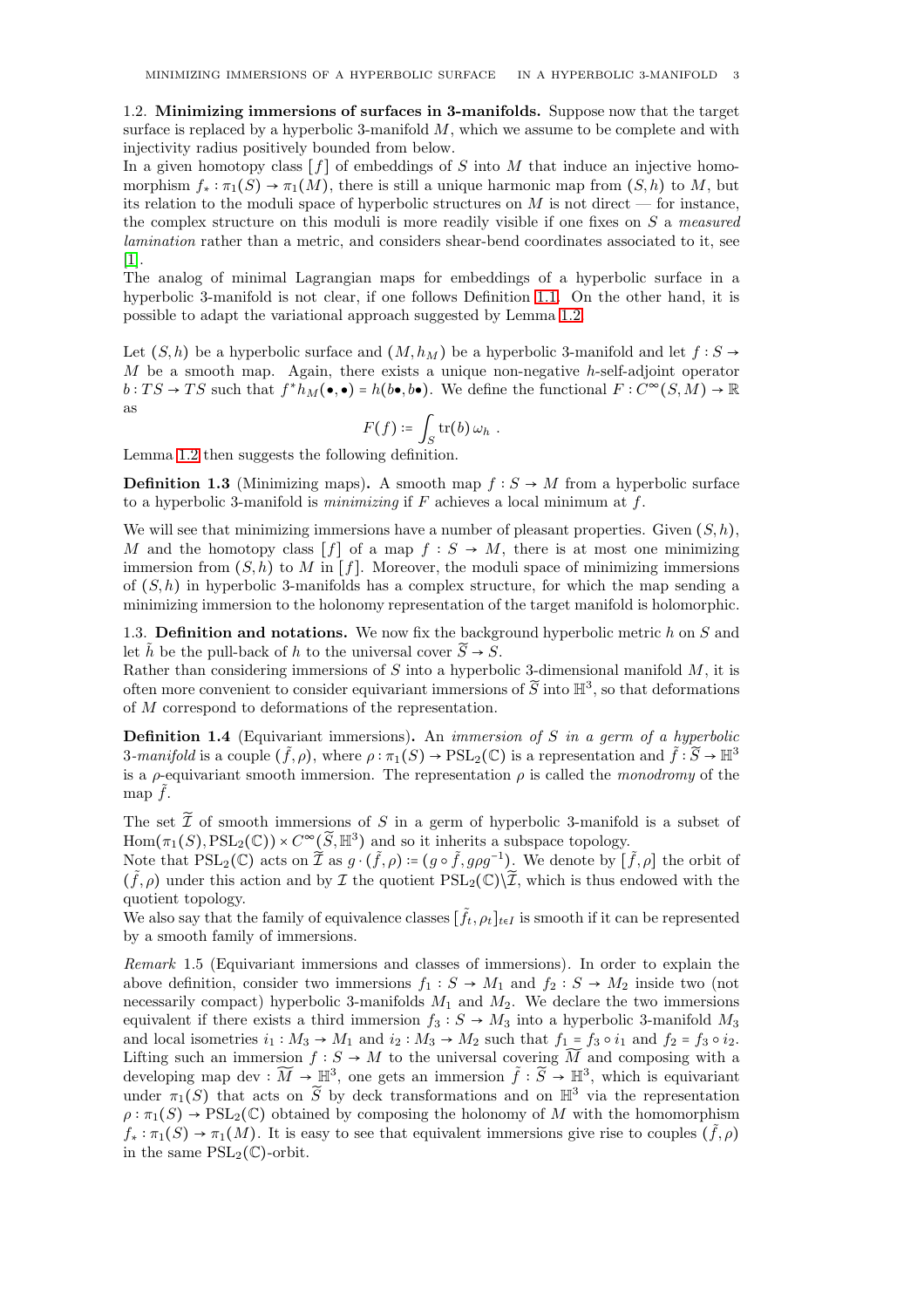Vice versa, given a couple  $(\tilde{f}, \rho)$ , there exists  $\epsilon > 0$  such that the *ρ*-equivariant immersion  $\tilde{f} : \tilde{S} \times \{0\} \cong \tilde{S} \to \mathbb{H}^3$  can be extended to an immersion  $\hat{f} : \tilde{U} = \tilde{S} \times (-\epsilon, \epsilon) \to \mathbb{H}^3$  in such a way that the restriction to each segment  $\{\tilde{p}\}\times(-\epsilon,\epsilon)$  is a geodesic of unit speed normal to  $d\tilde{f}_{\tilde{p}}(T_{\tilde{p}}\tilde{S})$  at  $\tilde{f}(\tilde{p})$ . Pulling back the metric of  $\mathbb{H}^3$  via  $\hat{f}$ , we obtain a hyperbolic structure on  $\tilde{U}$ . By  $\rho$ -equivariance, such  $\hat{f}$  descends to an immersion of S inside a hyperbolic 3-manifold  $U = S \times (-\epsilon, \epsilon)$ . Clearly, if  $(\tilde{f}_1, \rho_1)$  and  $(\tilde{f}_2, \rho_2)$  are in the same  $PSL_2(\mathbb{C})$ -orbit, then they give rise to the same equivalence class of immersions.

Given the class  $[\tilde{f}, \rho] \in \tilde{\mathcal{I}}$  of an immersion of S in a germ of hyperbolic manifolds. We denote by  $\tilde{a} : T\tilde{S} \to T\tilde{S}$  the shape operator of  $\tilde{f}$ , which is then self-adjoint with respect to the first fundamental form of the immersion. It is immediate to see by  $\rho$ -equivariance of  $\tilde{f}$  that  $\tilde{a}$  descends to an operator  $a: TS \to TS$ . Thus, to every  $[\tilde{f}, \rho]$  we can associate a pair  $(b, a)$  of bundle morphisms  $b, a : TS \rightarrow TS$ , where b is the operator defined in Section [1.2.](#page-2-0)

Consider now the locus  $\widetilde{M\mathcal{I}}$  the locus of minimizing immersions inside  $\widetilde{\mathcal{I}}$  and let  $\mathcal{M\mathcal{I}}$  be its quotient by  $PSL_2(\mathbb{C})$ .

**Definition 1.6** (Immersion datum associated to a minimizing immersion). For every  $[\tilde{f}, \rho]$ in  $M\mathcal I$  we define the 1-form on S with values on the bundle  $T_{\mathbb C}S \coloneqq \mathbb C\otimes_{\mathbb R}TS$ 

$$
\Phi(\tilde{f},\rho)\coloneqq b-iJba\ ,
$$

where  $J$  is the almost-complex structure on  $S$  associated to  $h$ . Such  $\Phi(\tilde{f}, \rho)$  is independent of the chosen representative in  $[\tilde{f}, \rho]$ .

Notice that  $\Phi(\tilde{f},\rho)$  can be uniquely extended to a complex-linear endomorphism of the bundle  $T_{\mathbb{C}}S$ . We will often consider such an extension and we denote it by the same symbol. We will show in Section [3](#page-13-0) that minimizing immersions of  $(S, h)$  into a (germ of a) hyperbolic manifold can be described in terms of their immersion data. The equations satisfied by such minimizing immersion data describe a complex space *D* defined below.

**Definition 1.7** (Space of minimizing immersion data). Fix a hyperbolic surface  $(S, h)$ . The space of minimizing immersion data  $\mathcal D$  is the space of smooth h-self-adjoint complex-linear operators  $\phi: T_{\mathbb{C}}S \to T_{\mathbb{C}}S$  whose real part  $\Re(\phi)$  is positive and that satisfy  $d^{\nabla}\phi = 0$  and  $\det \phi = 1.$ 

Here  $\nabla$  is the Levi-Civita connection of h, which can be extended as a connection on the complex bundle  $T_{\mathbb{C}}S$  by  $\mathbb{C}$ -linearity. The operator  $d^{\nabla}$  is the exterior derivative on TS-valued 1-forms defined through  $\nabla$ , so that  $d^{\nabla} \phi$  is a 2-form on S with values on  $T_{\mathbb{C}}S$ : more explicitly, if  $v, w$  are two vector fields on  $S$  we have

$$
(d^{\nabla}\phi)(v,w) = \nabla_v(\phi(w)) - \nabla_w(\phi(v)) - \phi([v,w]) .
$$

Finally, h can be extended to a complex bilinear form on  $T_{\mathbb{C}}S$ , still denoted by h, so that  $\phi$ is h-self-adjoint, i.e.  $h(\phi(v), w) = h(v, \phi(w))$  for all vector fields v, w on S.

<span id="page-3-0"></span>1.4. Main results. The first main result of this paper consists of a characterization of the immersion data corresponding to minimizing immersions.

<span id="page-3-1"></span>**Theorem A** (Immersion data of minimizing immersions). Let  $(S, h)$  be a hyperbolic surface.

- (i) For every class  $[\tilde{f}, \rho] \in \mathcal{MI}$  of minimizing immersions, the immersion datum  $\Phi([\tilde{f}, \rho])$  belongs to *D*. Moreover, each  $\phi \in \mathcal{D}$  is obtained from a unique minimizing  $class [\tilde{f}, \rho] \in \mathcal{MI}.$
- (ii) The map  $\Phi : \mathcal{MI} = \{[\tilde{f}, \rho]\} \to \mathcal{D}$  that associates to a minimizing immersion  $[\tilde{f}, \rho]$ its immersion datum is a homeomorphism.

The correspondence established in Theorem [A](#page-3-1) is in fact smooth in the following sense:

- if a family  $(\tilde{f}_t, \rho_t)_{t \in I}$  in  $\widetilde{M\mathcal{I}}$  depends  $C^{\infty}$  on t, then the corresponding embedding data  $(\phi_t)_{t \in I}$  depends  $C^{\infty}$  on t too;
- if  $(\phi_t)_{t\in I}$  is a  $C^{\infty}$  family of embedding data in  $\mathcal{D}$  and  $(\tilde{f}_0, \rho_0)$  corresponds to  $\phi_0$ , then  $(\tilde{f}_0, \rho_0)$  can be deformed to a  $C^{\infty}$  family  $(\tilde{f}_t, \rho_t)_{t \in I}$  in  $\widetilde{M\mathcal{I}}$  with embedding data  $(\phi_t)_{t\in I}$ .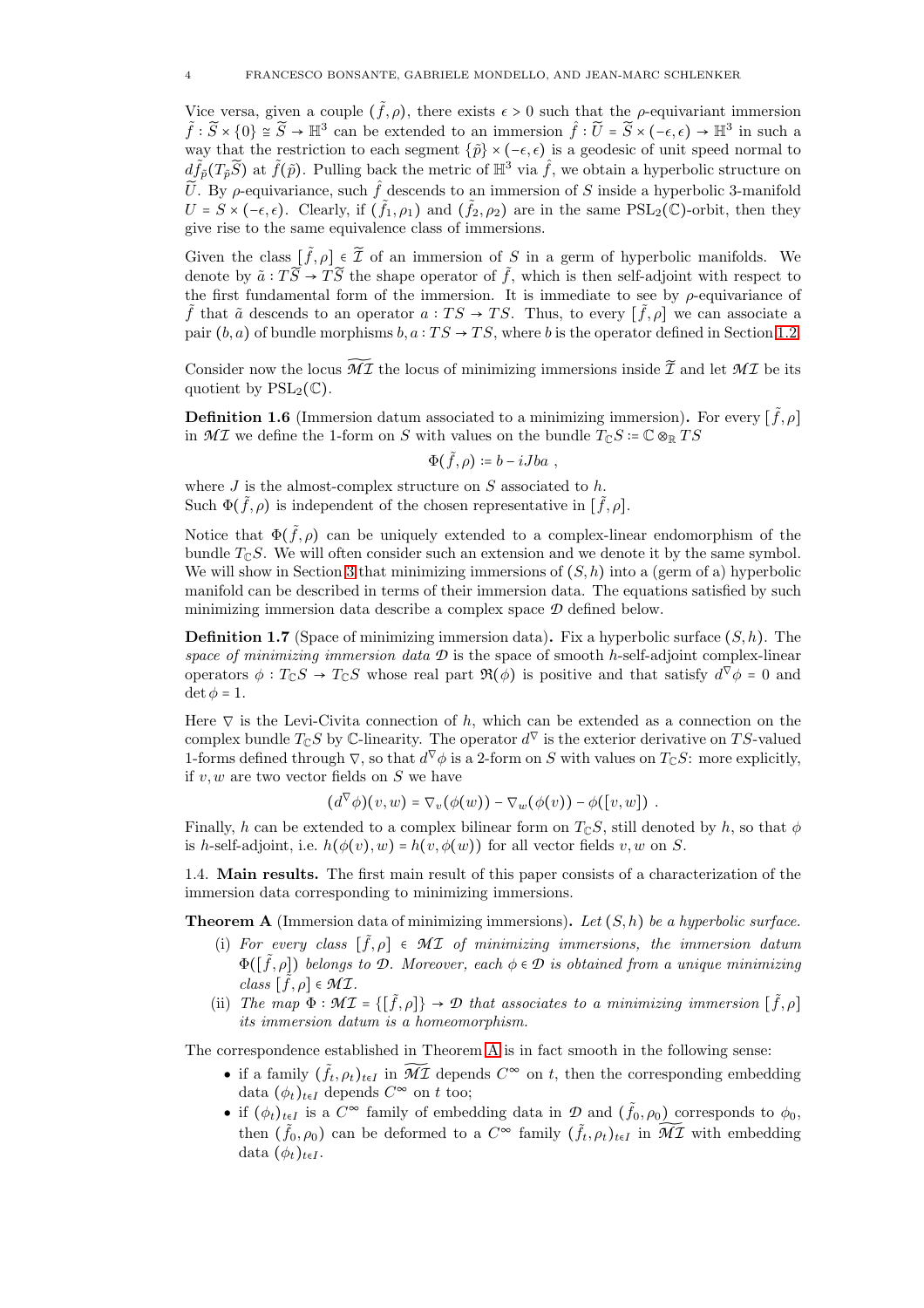In our second main result we show that the space of immersion data of minimizing maps has a natural structure of complex manifold.

Denote by *Q* the space of J-holomorphic quadratic differentials on S, viewed as a real vector space, and by  $Q_{\mathbb{C}} \coloneqq \mathbb{C} \otimes_{\mathbb{R}} Q$  the complexification of  $Q$ .

We now consider more closely the space of immersion data on  $(S, h)$ . To do this, we use the decomposition given in Proposition [3.8:](#page-16-1) for every smooth  $\phi: T_{\mathbb{C}}S \to T_{\mathbb{C}}S$  which is self-adjoint and Codazzi, there exists a unique triple  $(u, q, q')$ , where  $u : S \to \mathbb{C}$  is a smooth function and  $q, q' \in \mathcal{Q}$  such that

$$
\phi = (u \mathbb{1} - \text{Hess}(u)) + (b_q + ib_{q'})
$$

where

- 1 is the identity operator:
- Hess $(u)$  =  $\nabla(\text{grad } u) : TS \rightarrow TS$  is the bundle morphism associated (through the Riemannian metric  $h$ ) to the covariant Hessian of  $u$ ;
- $b_q: TS \to TS$  is the bundle morphism associated (through h) to the bilinear form  $\Re(q)$  on TS.

In other words, the complex vector space  $\text{Cod}$  of smooth  $d^{\nabla}$ -closed h-self-adjoint 1-forms with values in  $T_{\mathbb{C}}S$  (endowed with the smooth topology) splits as

$$
\mathcal{C}\mathit{od} = C^\infty(S, \mathbb{C}) \oplus Q_{\mathbb{C}}
$$

We will denote by  $Q: \mathcal{C} \circ d \to Q_{\mathbb{C}}$  the projection to  $Q_{\mathbb{C}}$  induced by this splitting.

**Theorem B** (Manifold structure on the space of minimizing maps). Let  $(S, h)$  be a hyperbolic surface. The space *D* of immersion data is a complex submanifold of *Cod* of complex dimension 6q − 6. Moreover, the restriction of Q over *D* is a local biholomorphism.

In our third result we show that the monodromy map that sends a minimizing immersion datum  $\phi$  to the conjugacy class  $[\rho_{\phi}]$  of the monodromy of the corresponding germ of hyperbolic 3-manifold is a biholomorphism onto its open image.

**Definition 1.8** (Space of non-elementary  $SL_2(\mathbb{C})$ -representations). The space X of nonelementary representation is the locus in  $Hom(\pi_1(S),PSL_2(\mathbb{C}))/PSL_2(\mathbb{C})$  of conjugacy classes of representations without fixed points in  $\overline{\mathbb{H}}^3$ .

<span id="page-4-0"></span>**Theorem C** (Monodromy map is holomorphic). Let  $(S, h)$  be a hyperbolic surface. For every  $\phi \in \mathcal{D}$ , the conjugacy class  $[\rho_{\phi}]$  is non-elementary. Moreover, the map Mon:  $\mathcal{D} \to X$ that sends  $\phi$  to  $[\rho_{\phi}]$  is a biholomorphism onto an open subset of *X* that contains the Fuchsian locus.

In view of Theorem [C,](#page-4-0) we define a functional  $F: X \to \mathbb{R}_{\geq 0}$  on the representation space X as

$$
\mathsf{F}([\rho]):=\inf\{F(\tilde{f})\,|\,[\tilde{f},\rho]\in\mathcal{I}\}.
$$

In our fourth result we show that, in view of Theorem [C,](#page-4-0) for every hyperbolic metric  $h$  on S there exists a suitable open subset of  $X$  that contains the Fuchsian locus and on which the functional F is the real part of a holomorphic function.

<span id="page-4-1"></span>**Theorem D** (Complexification of the functional). Let  $(S, h)$  be a hyperbolic surface. For every  $\phi \in \mathcal{D}$ , we have  $F([\rho_{\phi}]) = \Re \int_S tr(\phi) \omega_h$ . As a consequence, the restriction of F to the open subset  $\textsf{Mon}(\mathcal{D})$  is the real part of the function  $\mathsf{F}_{\mathbb{C}}$ :  $\textsf{Mon}(\mathcal{D}) \to \mathbb{C}$  defined as

$$
\mathsf{F}_{\mathbb{C}}([\rho]):=\int_{S}\mathrm{tr}(\mathsf{Mon}^{-1}(\rho))\omega_h\,,
$$

which is holomorphic.

The conjectural link between the holomorphic function  $F_{\mathbb{C}}$  associated to a hyperbolic metric h and the complex length associated to a measured lamination  $\lambda$  on S is discussed in Section [5.3.](#page-25-3)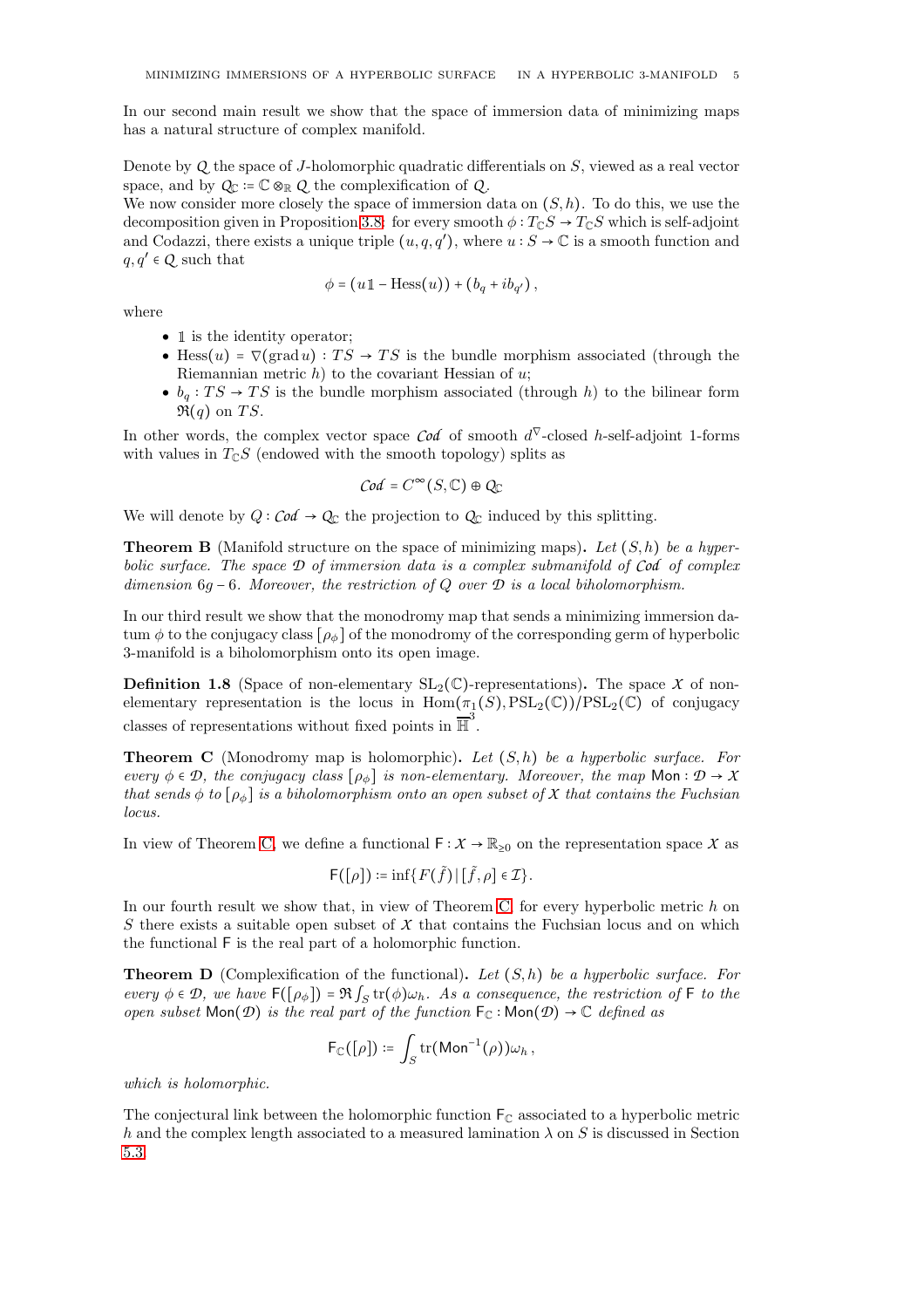1.5. Structure of the paper. In Section [2](#page-5-1) we define the main objects of investigation, such as equivariant maps, immersion data and the 1-energy functional  $F$ . Then we discuss first-order deformations of equivariant maps, we prove convexity of  $F$  along geodesic displacements and from that we deduce uniqueness of smooth minimizing immersions.

In Section [3](#page-13-0) we compute the first-order variation of  $F$  and we deduce Euler-Lagrange equations for minimizing immersions, thus proving Theorem [A.](#page-3-1) Then we obtain Theorem [B](#page-17-0) through an implicit function theorem argument.

In Section [4](#page-18-0) we resume the deformation theory of equivariant immersions developed in Section [2.7,](#page-9-0) and we rephrase it in terms of the bundle of local Killing vector fields. Using such rephrasing, we prove Theorem [C](#page-4-0) and its immediate consequence, namely Theorem [D.](#page-4-1) In Section [5](#page-25-0) we list some open problems and perspectives that came up naturally when working at the present article.

<span id="page-5-1"></span>Finally, we collect in Appendix [A](#page-26-1) some facts on 1-Schatten norms of matrices and of families of matrices, that are used in Section [2.](#page-5-1)

### 2. A 1-energy functional

In this section we introduce certain the space of equivariant maps and immersions from the universal cover of the surface S to  $\mathbb{H}^3$  and we define the 1-energy of such maps. Then we study the deformation theory of such equivariant maps and we show that the 1-energy has a convexity property with respect to geodesic displacements. We conclude by showing that equivariant immersions (whenever they exist) are the unique critical point for the 1-energy functional among maps with the same monodromy, and in fact they are a point of absolute minimum with non-elementary reductive monodromy. We also show that in the Fuchsian case minimizing maps are exactly minimal Lagrangian maps between hyperbolic surfaces.

<span id="page-5-2"></span>2.1. Setting. Let S the a compact, connected, oriented surface with  $\chi(S) < 0$ . Fix a universal cover  $\pi : \widetilde{S} \to S$  and an identification between  $\pi_1(S)$  and the group Aut( $\pi$ ) of the deck transformations of  $\pi$ .

*Notation.* We will use the symbol  $\gamma \in Aut(\pi) \cong \pi_1(S)$  to denote an automorphism  $\gamma : \widetilde{S} \to \widetilde{S}$ over the covering space  $\pi$ , and by  $\gamma_*$  the push-forward operator on vector fields or other tensors on  $\widetilde{S}$  induced by the diffeomorphism  $\gamma$ .

Fix also a hyperbolic metric h on S and let  $\tilde{h}$  be its pull-back on  $\tilde{S}$ , so that  $(\tilde{S}, \tilde{h})$  is isometric to the hyperbolic plane  $\mathbb{H}^2$  and  $\pi_1(S)$  acts on  $(\widetilde{S}, \widetilde{h})$  via hyperbolic isometries.

<span id="page-5-3"></span>2.2. Maps and immersions. Given a complete hyperbolic 3-manifold  $M$ , we can identify its universal cover  $\widetilde{M}$  to  $\mathbb{H}^3$  and the group of orientation-preserving isometries of  $\widetilde{M}$  to PSL<sub>2</sub>( $\mathbb{C}$ ). Note that a continuous map  $f : S \to M$  can be lifted to a  $\pi_1(S)$ -equivariant continuous map  $\tilde{f}: \tilde{S} \to \widetilde{M} = \mathbb{H}^3$ , where  $\pi_1(S)$  acts on  $\tilde{S}$  by deck-transformations and on  $\mathbb{H}^3$ through a representation  $\rho : \pi_1(S) \to \mathrm{PSL}_2(\mathbb{C})$ .

The advantage of the following definition is in its flexibility, since looking at equivariant maps "allows  $M$  to vary".

**Definition 2.1** (Equivariant maps). An equivariant map from  $\widetilde{S}$  to  $\mathbb{H}^3$  is a couple  $(\widetilde{f}, \rho)$ , where  $\rho : \pi_1(S) \to \text{PSL}_2(\mathbb{C})$  is a representation and  $\tilde{f} : \tilde{S} \to \mathbb{H}^3$  is a  $\pi_1(S)$ -equivariant smooth map.

If  $(\tilde{f}, \rho)$  is an equivariant map, the representation  $\rho$  is called the monodromy of  $\tilde{f}$ . Notice that  $\rho$  is determined by  $\tilde{f}$  provided that the rank of  $d\tilde{f}$  is 2 at least at one point  $\tilde{p} \in \tilde{S}$ . The space  $\widetilde{C}$  of smooth equivariant maps is a subset of  $\text{Hom}(\pi_1(S), \text{PSL}_2(\mathbb{C})) \times C^{\infty}(\widetilde{S}, \mathbb{H}^3)$ , and so it inherits a natural topology. The group  $PSL_2(\mathbb{C})$  of orientation-preserving isometries of  $\mathbb{H}^3$  acts on  $\widetilde{\mathcal{C}}$  as  $g \cdot (\widetilde{f}, \rho) \coloneqq (g \circ \widetilde{f}, g \rho g^{-1})$ . Let  $\mathcal{C} \coloneqq \mathrm{PSL}_2(\mathbb{C}) \setminus \widetilde{\mathcal{C}}$  and denote by  $[\tilde{f}, \rho]$  the class of smooth equivariant maps up to this  $\mathrm{PSL}_2(\mathbb{C})$ -action.

We recall from the introduction that *X* denotes the space of  $PSL_2(\mathbb{C})$ -conjugacy classes of non-elementary representations  $\pi_1(S) \to \text{PSL}_2(\mathbb{C})$ . The following fact is well-known.

<span id="page-5-4"></span>**Lemma 2.2** (Smoothness of the representation space). The space  $X$  is a complex manifold of dimension  $-3\chi(S)$ .

<span id="page-5-0"></span>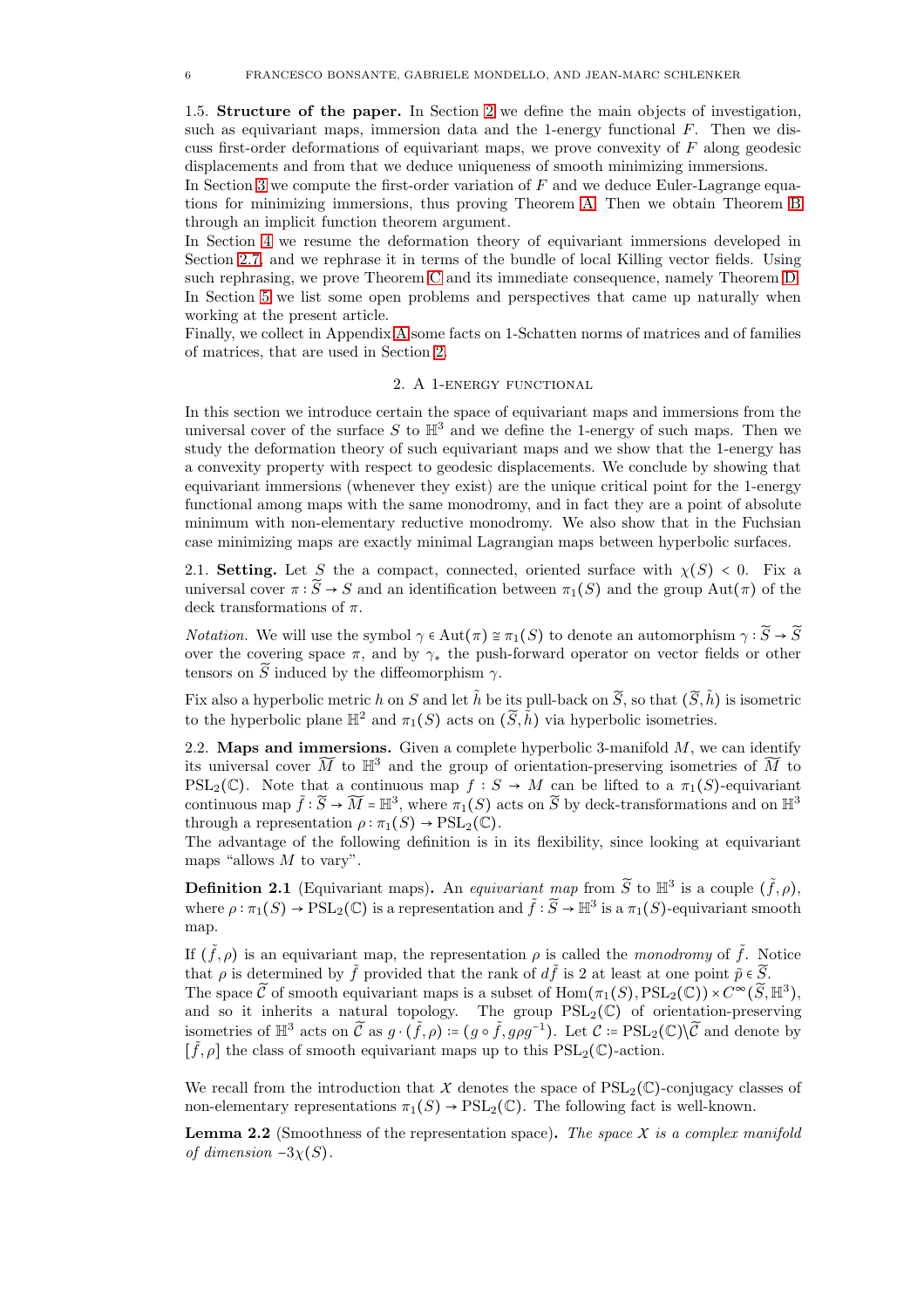Lemma [2.2](#page-5-4) allows us to define smooth families of equivariant maps.

**Definition 2.3** (Paths of equivariant maps). A *(germ of a) path of equivariant maps* is a couple  $(\tilde{f}, \rho)$ , where  $\tilde{f}: \widetilde{S} \times (-\epsilon, \epsilon) \to \mathbb{H}^3$  and  $\rho: (-\epsilon, \epsilon) \to X$  are smooth maps for some  $\epsilon > 0$ such that for any  $t \in (-\epsilon, \epsilon)$  the restriction  $\tilde{f}_t := \tilde{f}(\bullet, t)$  and the representation  $\rho_t := \rho(t)$  form a smooth equivariant map  $(\tilde{f}_t, \rho_t)$ . Such a path  $(\tilde{f}, \rho)$  is a *deformation* of the equivariant map  $(\tilde{f}, \rho)$  if  $\tilde{f} = \tilde{f}_0$  and  $\rho = \rho_0$ ; moreover, it is an *isomonodromic deformation* if  $\rho_t = \rho$  for all  $t \in (-\epsilon, \epsilon)$ .

In this paper we will be mainly interested in equivariant immersions, that is, equivariant  $\max_{\mathbf{x}} (\tilde{f}, \rho)$  such that  $d\tilde{f}$  has rank 2 at every point. As in the introduction, we will denote by  $\widetilde{\mathcal{I}}$  the space of equivariant smooth immersions, which is an open subset of  $\widetilde{\mathcal{C}}$  for the smooth topology. This in particular implies that if  $(\tilde{f}, \rho)$  is a path of equivariant maps and  $f_0$  is an immersion, then  $f_t$  is an immersion for t sufficiently small.

Clearly  $\tilde{\mathcal{I}}$  is preserved by the action of PSL<sub>2</sub>(C). Equivariant immersions that differ by post-composition with an isometry of  $\mathbb{H}^3$  are geometrically equivalent. For this reason, we introduce the quotient space  $\mathcal{I} = \mathrm{PSL}_2(\mathbb{C})\backslash\widetilde{\mathcal{I}}$ .

<span id="page-6-0"></span>2.3. Geometry of equivariant immersions. Given an equivariant immersion  $(\tilde{f}, \rho)$ , the pullback  $\tilde{I} = \tilde{f}^* h_{\mathbb{H}^3}$  on  $\tilde{S}$  of the hyperbolic metric  $h_{\mathbb{H}^3}$  of  $\mathbb{H}^3$  is a Riemannian metric on  $\tilde{S}$ , which is invariant under the action of  $\pi_1(S)$ . So  $\tilde{I}$  is the lift of a Riemannian metric I on S. This metric  $I$  is called the *first fundamental form* of the immersion.

On the other hand, associated to  $\tilde{f}$  there is a normal field  $\tilde{N}$  on  $\tilde{S}$ , which is defined by the conditions that at every  $\tilde{p} \in \tilde{S}$ 

- $\tilde{N}(\tilde{p}) \in T_{\tilde{f}(\tilde{p})} \tilde{f}(\tilde{S})$  is a unitary vector orthogonal to the image of  $d\tilde{f}_{\tilde{p}}$ .
- if  $(e_1(\tilde{p}), e_2(\tilde{p}))$  is a positively oriented basis of  $T_{\tilde{p}}\tilde{S}$ , then  $(\tilde{N}(\tilde{p}), d\tilde{f}_{\tilde{p}}(e_1(\tilde{p})), d\tilde{f}_{\tilde{p}}(e_2(\tilde{p})))$  is a positively oriented basis of  $T_{\tilde{f}(\tilde{p})} \mathbb{H}^3$

Formally,  $\tilde{N}$  is a section of the bundle  $\Theta_{\tilde{f}} \coloneqq \tilde{f}^*T\mathbb{H}^3$ , which comes endowed with the pullback  $\nabla^{\mathbb{H}^3}$  of the Levi-Civita connection of  $\mathbb{H}^3$ . Thus  $\nabla^{\mathbb{H}^3} \tilde{N}$  is a 1-form on  $\tilde{S}$  with values in  $\Theta_{\tilde{f}}$ . Standard arguments show that  $\nabla_{\tilde{w}}^{\mathbb{H}^3} \tilde{N}$  is tangent to the immersion for every  $\tilde{w} \in T\tilde{S}$ . Thus an endomorphism  $\tilde{a} : T\tilde{S} \to T\tilde{S}$  is defined by requiring that

<span id="page-6-1"></span>
$$
\nabla^{\mathbb{H}^3}_{\tilde{w}}\tilde{N}=d\tilde{f}\big(\tilde{a}\big(\tilde{w}\big)\big)
$$

for every  $\tilde{w} \in T\tilde{S}$ . It is a classical fact that  $\tilde{a}$  is  $\tilde{I}$ -self-adjoint. Moreover the equivariance of  $\tilde{N}$  with respect to the action of  $\pi_1(S)$  implies that  $\tilde{a}$  is  $\pi_1(S)$ -invariant, so that it is the lift of an endomorphism  $a: TS \rightarrow TS$  called the *shape operator* of the immersion.

The pair  $(I, a)$  are called the *immersion datum* of  $\tilde{f}$ . Since  $\mathbb{H}^3$  has curvature −1, the couple  $(I, a)$  obeys a system of integrability conditions called the Gauss-Codazzi equations:

(1) 
$$
\begin{cases} K_I = \det(a) - 1, \\ d^{\nabla^I} a = 0, \end{cases}
$$

where  $K_I$  is the intrinsic curvature of the metric I and  $d^{\nabla^I}$  is the exterior differential associated to the Levi-Civita connection of *I*. Namely,  $d^{\nabla^I}a$  is the 2-form with values in TS defined by  $(d^{\nabla^I}a)(v,w) = (\nabla^I_v a)(w) - (\nabla^I_w a)(v)$ .

The following classical result states that the space  $\mathcal I$  of equivariant immersions up to the action of  $PSL_2(\mathbb{C})$  is naturally identified to the space of solutions of [\(1\)](#page-6-1) through the correspondence that sends  $(\tilde{f}, \rho)$  to its immersion datum.

Proposition 2.4 (Immersions and immersion data). Two equivariant immersions correspond to the same immersion datum  $(I, a)$  if and only if they differ by post-composition by an element of  $PSL_2(\mathbb{C})$ .

Moreover, if  $(I, a)$  is a solution of the Gauss-Codazzi equations [\(1\)](#page-6-1), where I is a Riemannian metric and a is an I-self-adjoint endomorphism of TS, then  $(I, a)$  is the immersion datum of some equivariant immersion.

The above correspondence between immersions and immersion data can be promoted to a correpondence between paths of immersions.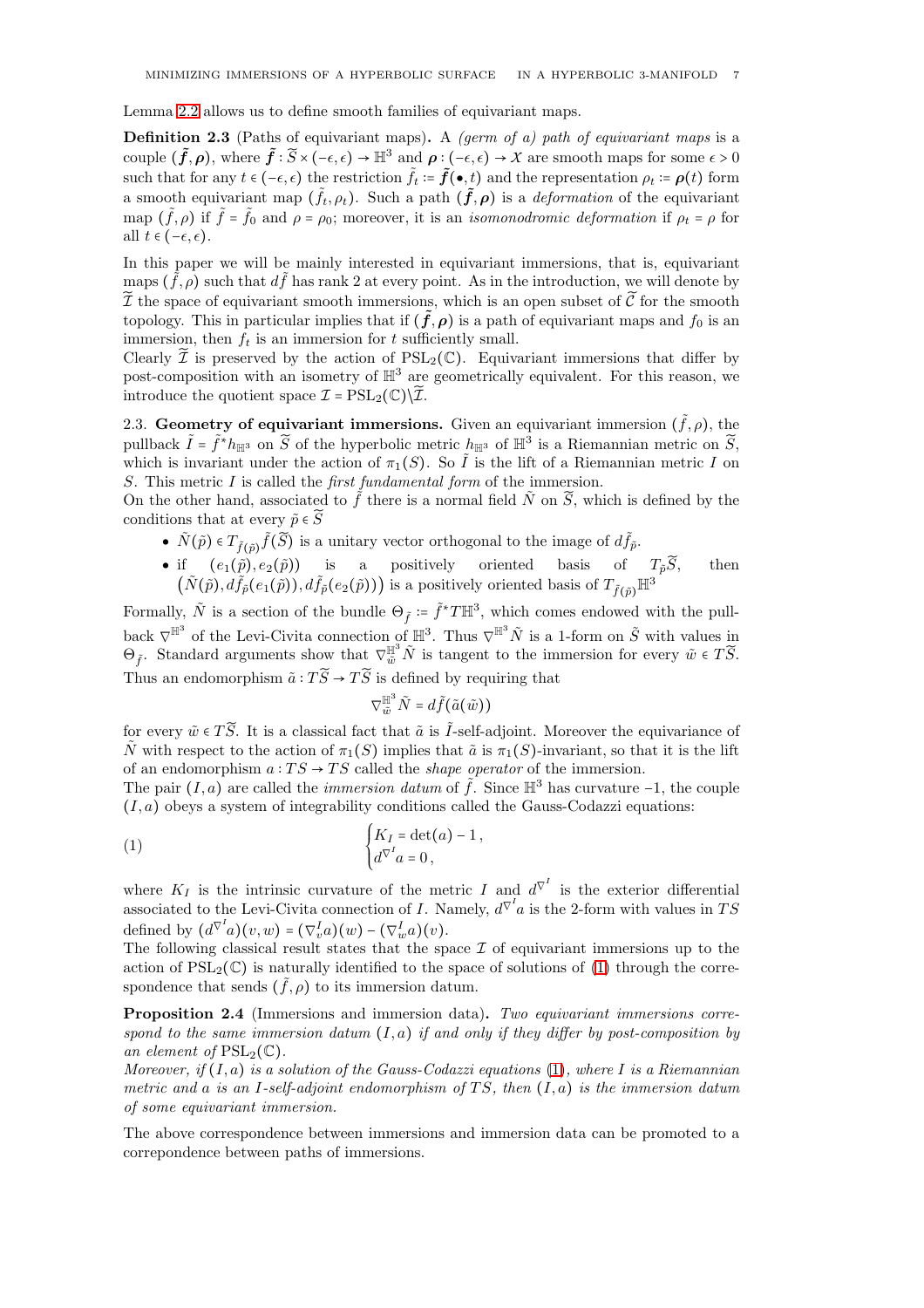**Proposition 2.5** (Paths of immersions and of immersion data). If  $(\tilde{f}, \rho)$  is a smooth path of equivariant immersions, then the corresponding family of immersion data  $(I_t, a_t)_{t \in (-\epsilon, \epsilon)}$  is smooth, i.e. for any couple of vector fields X, Y over S the functions  $(t, p) \mapsto I_t(X(p), Y(p))$ and  $(t, p) \rightarrow a_t(X(p), Y(p))$  defined on  $(-\epsilon, \epsilon) \times S$  are smooth.

Conversely, if  $(I_t, a_t)_{t \in (-\epsilon, \epsilon)}$  is a smooth family of immersion data, there is a smooth path  $(f, \rho)$  of equivariant immersions such that  $(I_t, a_t)$  are the embedding data of  $f_t$  for every  $t \in (-\epsilon, \epsilon).$ 

Remark 2.6. As we have fixed a reference metric h over  $S$ , any other Riemannian metric I over S can be described by an h-self-adjoint positive operator b by requiring that  $I(v, w)$  =  $h(bv, bw)$  for every  $v, w \in TS$ . Notice that b is the square root of the operator obtained by "rising" an index of  $I$  with respect to the background metric  $h$ . So, instead of considering couples  $(I, a)$ , we can look at pairs  $(b, a)$ , where b is h-self-adjoint and a is I-self-adjoint, where  $I(v, w) \coloneqq h(bv, bw)$ .

Finally, we will associate to any section of  $\Theta_{\tilde{f}}$  a self-adjoint and a skew-self-adjoint endomorphism of  $\Theta_{\tilde{f}}$ , using the following simple linear algebra lemma (see [\[2,](#page-28-5) Section 5.2]).

<span id="page-7-2"></span>**Lemma 2.7** (A-S decomposition of a linear immersion). Let  $V$  be an Euclidean vector space of dimension 3 and let W be a 2-dimensional linear subspace. Then any linear map  $L: W \to V$  can be uniquely decomposed as  $L = A^L + S^L$ , where  $A^L: W \to W$  is self-adjoint and  $S^L$  can be written as  $S^L(\bullet) := v \times \bullet$  for some fixed  $v \in V$ .

Given a section  $\tilde{X}$  of  $\Theta_{\tilde{f}}$ , at every point  $\tilde{p}$  of  $\tilde{S}$  we can view  $(\nabla^{\mathbb{H}^3} \tilde{X})_{\tilde{p}}$  as a linear map from  $T_{\tilde{f}(\tilde{p})}\tilde{f}(\tilde{S})$  to  $T_{\tilde{f}(\tilde{p})}\mathbb{H}^3$ , where we have identified  $T_{\tilde{p}}\tilde{S}$  and  $T_{\tilde{f}(\tilde{p})}\tilde{f}(\tilde{S})$  via  $d\tilde{f}_{\tilde{p}}$ .

<span id="page-7-1"></span>**Definition 2.8** (Self-adjoint and skew-self-adjoint derivative of a section of  $\Theta_{\tilde{f}}$ ). Let  $\tilde{f}$  be an immersion and  $\tilde{X}$  be a section of  $\Theta_{\tilde{f}}$ . The self-adjoint derivative of  $\tilde{X}$  is the endomorphism  $\mathsf{A}^{\tilde{X}}_{\tilde{\mathsf{a}}}$  $\frac{\tilde{X}}{\tilde{f}}: T\widetilde{S} \to T\widetilde{S}$  defined as  $(A_{\tilde{f}}^{\tilde{X}})$  $\left(\frac{\tilde{X}}{\tilde{f}}\right)_{\tilde{p}} := A^{(\nabla^{\mathbb{H}^3} \tilde{X})_{\tilde{p}}}$  for all  $\tilde{p} \in \tilde{S}$ . The skew-self-adjoint derivative of  $\tilde{X}$  is the linear morphism  $\mathsf{S}_{\tilde{\mathfrak{s}}}^{\tilde{X}}$  $\tilde{X}$  :  $T\widetilde{S} \to \Theta_{\tilde{f}}$  defined as  $\left(\mathsf{S}_{\tilde{f}}^{\tilde{X}}\right)$  $\big(\tilde{\tilde{X}}\big)_{\tilde{p}} \coloneqq \mathsf{S}^{(\nabla^{\mathbb{H}^3} \tilde{X})_{\tilde{p}}}$  for all  $\tilde{p} \in \widetilde{S}$ .

We will usually denote by  $\tilde{X}'$  the section of  $\Theta_{\tilde{f}}$  such that  $\mathsf{S}^{\tilde{X}}_{\tilde{f}}$  $\frac{\tilde{X}}{\tilde{f}}(\bullet) = \tilde{X}' \times \bullet.$ 

<span id="page-7-0"></span>2.4. The 1-Schatten energy. In this subsection we introduce a functional on  $F$  on the space C of smooth equivariant maps from  $\widetilde{S}$  to  $\mathbb{H}^3$  that will be a central object of our investigation in this paper. We incidentally mention thant such functional can be defined on a space of maps of lower regularity (for example, Lipschitz maps).

Given a smooth equivariant map  $(\tilde{f}, \rho)$ , the 1-Schatten norm of f is defined as the function on  $\tilde{S}$  given by  $\tilde{p} \mapsto ||d\tilde{f}_{\tilde{p}}||_1$ , where  $||d\tilde{f}_{\tilde{p}}||_1$  denotes the 1-Schatten norm of the linear map  $d\tilde{f}_{\tilde{p}}$ as defined in Section [A.1.](#page-26-2)

Clearly, this norm is unchanged if we replace  $\tilde{f}$  by  $g \circ \tilde{f}$  with  $g \in \text{PSL}_2(\mathbb{C})$ . Hence, the function  $||d\tilde{f}||_1$  on  $\tilde{S}$  descends to a function on S, denoted as  $||df||_1$ .

Definition 2.9 (1-Schatten norm of an equivariant map). The 1-Schatten norm of the equivariant map  $(\tilde{f}, \rho)$  is the function  $||df||_1 : S \to \mathbb{R}_{\geq 0}$  defined in such a way that for every  $p \in S$  the value  $||df_p||_1$  agrees with the 1-Schatten norm  $||d\tilde{f}_p||_1$  of the linear map  $d\tilde{f}_{\tilde{p}}: T_{\tilde{p}}\tilde{S} \to T_{\tilde{f}(\tilde{p})}\mathbb{H}^3$  where  $\tilde{p} \in \tilde{S}$  is any lift of p.

*Notation*. The symbol  $||df||_1$  associated to an equivariant map  $(\tilde{f}, \rho)$  aims at helping the reader in remembering that  $||df||_1$  is a well-defined function on S, and not just on  $\tilde{S}$ . In general, though, no map f is involved in its definition. However, if  $\tilde{f}$  is a lift of a map  $f : S \to M$  to a complete hyperbolic 3-manifold M, then  $||df_p||_1$  is exactly the 1-Schatten norm of  $df_p: T_pS \to T_{f(p)}M$ .

The following is a direct consequence of Remark [A.3.](#page-26-4)

**Lemma 2.10** (Regularity of 1-energy density). Let  $(\tilde{f}, \rho)$  be a path of equivariant maps. The function  $S \times (-\epsilon, \epsilon) \ni (p, t) \mapsto ||(df_t)_p||_1 \in \mathbb{R}_{\geq 0}$  is Lipschitz; moreover, it is smooth at all points  $p \in S$  such that  $(d\tilde{f}_t)_{\tilde{p}}$  has rank 2.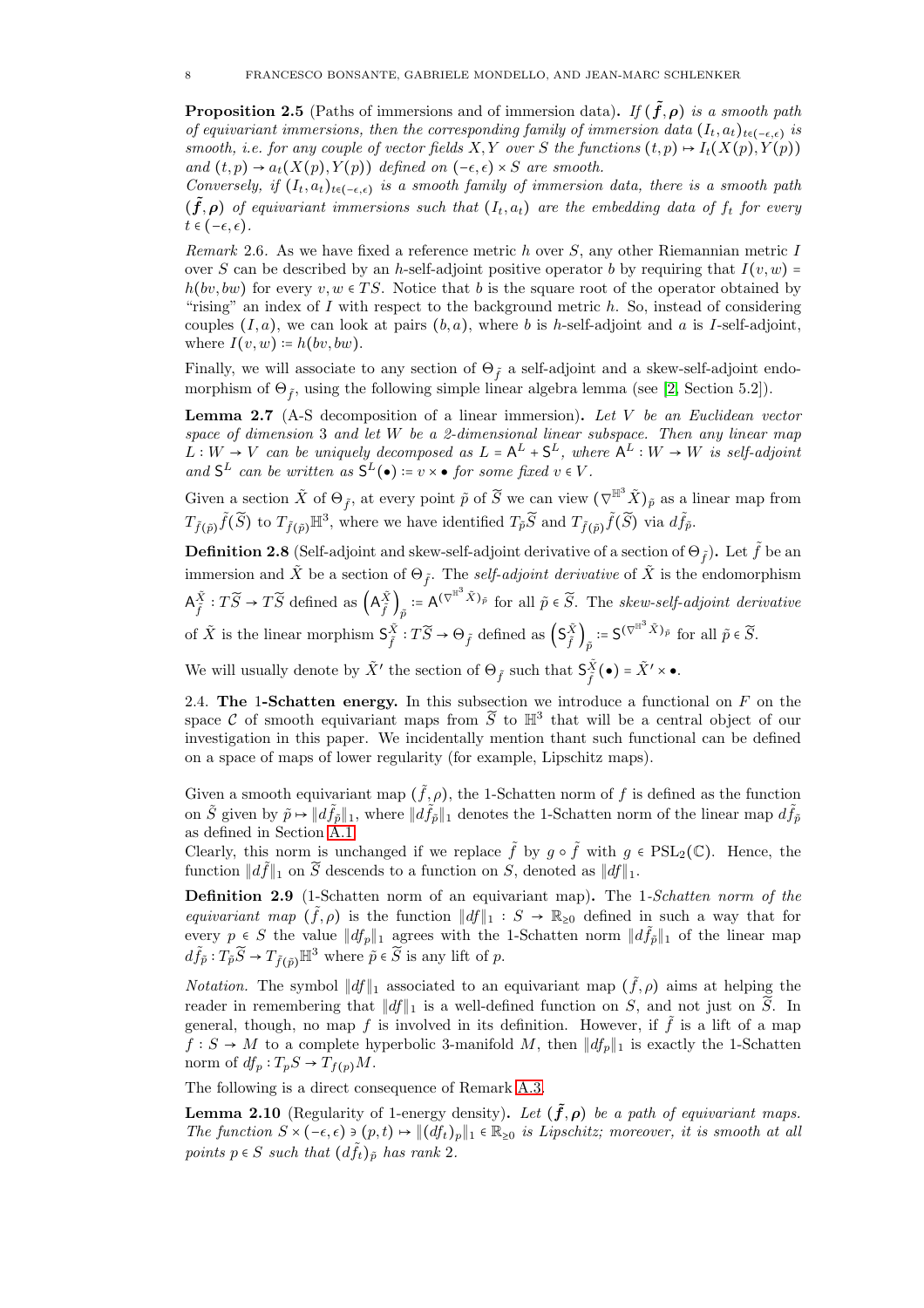Remark 2.11 (1-energy density and b-operator). If  $(\tilde{f}, \rho)$  is an equivariant immersion with first fundamental form  $I$  and let  $b$  be the h-self-adjoint operator on  $TS$  such that  $I(v, w) = h(bv, bw)$ . Then its pull-back  $\tilde{b}$  to  $T\tilde{S}$  is the h-self-adjoint component in the polar decomposition of  $d\tilde{f}$ . Thus  $||df||_1 = \text{tr}(b)$ .

Definition 2.12 (1-Schatten energy). The 1-Schatten energy of a smooth equivariant map  $(\tilde f, \rho)$  in  $\mathbb{H}^3$  is defined as

$$
F(\tilde{f})\coloneqq \int_S \|df\|_1 \, \omega_h.
$$

<span id="page-8-2"></span>Remark 2.13. The 1-Schatten energy  $F(\tilde{f})$  can be defined for equivariant maps  $\tilde{f}$  of lower regularity, such as Lipschitz maps (in this case  $||df||_1$  is bounded measurable).

Clearly,  $F(g \circ \tilde{f}) = F(\tilde{f})$  for every  $g \in \text{PSL}_2(\mathbb{C})$ . We also note that, for a path of equivariant maps  $(\tilde{f}, \rho)$ , the function  $t \mapsto F(\tilde{f}_t)$  is smooth at  $t_0$  provided that the map  $\tilde{f}_{t_0}$  is an immersion.

The following simple and important property is a consequence of Remark [A.4.](#page-26-5)

<span id="page-8-3"></span>**Lemma 2.14** (1-Schatten energy and Lipschitz maps). If  $\tilde{f}$  :  $\widetilde{S} \to \mathbb{H}^3$  is a smooth equivariant immersion and  $g: \mathbb{H}^3 \to \mathbb{H}^3$  is C-Lipschitz, then the 1-Schatten energy (in the sense of Remark [2.13\)](#page-8-2) of the Lipschitz map  $g \circ \tilde{f}$  satisfies  $||d(g \circ \tilde{f})||_1 \leq C \cdot ||d\tilde{f}||_1$  at almost every point of  $\widetilde{S}$ . Hence,  $F(g \circ \widetilde{f}) \leq C \cdot F(\widetilde{f})$ .

<span id="page-8-0"></span>2.5. Minimizing maps and critical points of F. Fix a representation  $\rho : \pi_1(S) \rightarrow$  $PSL_2(\mathbb{C})$  throughout the whole section.

Let us denote by  $\tilde{\mathcal{C}}_{\rho}$  the space of smooth equivariant maps of  $\tilde{S}$  into  $\mathbb{H}^3$  with monodromy  $\rho$ , equipped with the  $C^{\infty}$  topology, and by  $\widetilde{\mathcal{I}}_{\rho}$  the subspace of smooth equivariant immersions with monodromy  $\rho$ .

**Definition 2.15** (Minimizing  $\rho$ -equivariant maps). A  $\rho$ -equivariant map  $\tilde{f} \in \tilde{C}_\rho$  is minimizing if it realizes the minimum of the functional F on  $\tilde{\mathcal{C}}_{\rho}$ .

On  $\widetilde{\mathcal{I}}_\rho$  the functional F is smooth in the following sense: if  $\tilde{f}$  :  $(-\epsilon, \epsilon) \times \widetilde{S} \to \mathbb{H}^3$  is a smooth path of equivariant immersions with constant monodromy  $\rho$ , then the function  $t \mapsto F(f_t)$  is smooth. The following is then immediate.

**Lemma 2.16** (Minimizing immersions are critical points of F). If  $(\tilde{f}, \rho) \in \tilde{\mathcal{I}}_{\rho}$  is a  $\rho$ equivariant minimizing immersion, then it is a critical point of  $F$ , i.e. for any isomonodromic deformation  $\tilde{f}: (-\epsilon, \epsilon) \times \tilde{S} \to \mathbb{H}^3$  of  $\tilde{f}$  we have

$$
\left.\frac{d}{dt}F\big(\tilde f_t\big)\right|_{t=0}=0\ .
$$

In Section [2.8](#page-12-0) we will discuss the convexity of  $F$  showing that any critical immersion is in fact minimizing (Corollary [2.33\)](#page-13-1).

<span id="page-8-1"></span>2.6. Minimizing maps with Fuchsian monodromy. In this section we consider the case where the representation  $\rho$  is Fuchsian, that is,  $\rho$  is a discrete and faithful representation of  $\pi_1(S)$  into  $PSL_2(\mathbb{R}) \subset PSL_2(\mathbb{C})$ . We identify  $\mathbb{H}^2$  to the totally geodesic plane of  $\mathbb{H}^3$ stabilised by  $PSL_2(\mathbb{R})$ .

We being with a more general remark (see [\[5,](#page-28-9) Section II.1.3] for more details on the nearest point retraction).

**Lemma 2.17** (Nearest point retraction). Let K be a closed convex subset of  $\mathbb{H}^3$ , invariant under the action of  $\pi_1(S)$  induced by a representation  $\pi_1(S) \to \text{PSL}_2(\mathbb{C})$ . Then the nearest point retraction  $r : \mathbb{H}^3 \to K$  is  $\pi_1(S)$ -equivariant and 1-Lipschitz. Moreover, if the representation takes values in  $PSL_2(\mathbb{R})$  and  $K = \mathbb{H}^2$ , then r is smooth.

Thus for any  $\rho$ -equivariant map  $\tilde{f}$ , the composition  $r \circ \tilde{f}$  is  $\rho$ -equivariant and  $F(r \circ \tilde{f}) \leq F(\tilde{f})$ by Lemma [2.14.](#page-8-3) This implies that, if  $(\tilde{f}_n)$  is any minimizing sequence in  $\tilde{\mathcal{C}}_{\rho}$ , then  $(r \circ \tilde{f}_n)$  is still a minimizing sequence in the space of  $\rho$ -equivariant Lipschitz maps from  $\widetilde{S}$  to K.

Now let  $\rho$  be a Fuchsian representation, so that  $K = \mathbb{H}^2$  is a  $\rho$ -invariant closed convex set. If  $(\tilde{f}_n)$  is any minimizing sequence in  $\tilde{\mathcal{C}}_{\rho}$ , then  $(r \circ \tilde{f}_n)$  is still a minimizing sequence in  $\tilde{\mathcal{C}}_{\rho}$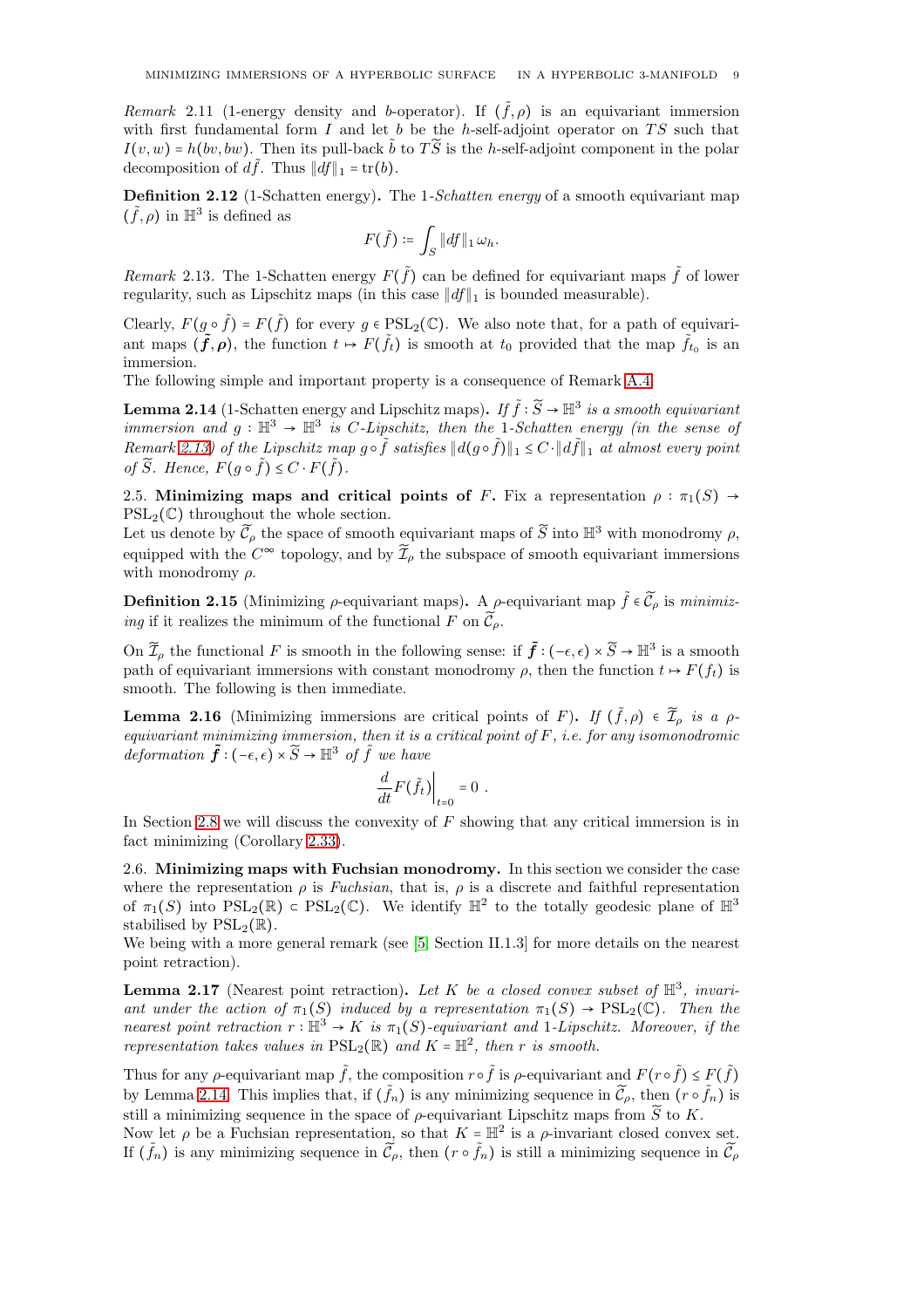consisting of maps that take values in  $\mathbb{H}^2$ . Hence, minimizers of F among  $\rho$ -equivariant maps with values into  $\mathbb{H}^2$  are indeed minimizers of F.

We will prove in Section [3.1](#page-14-0) the following characterization of  $\rho$ -equivariant local diffeomorphisms  $\widetilde{S} \to \mathbb{H}^2$  that are F-minimizers.

<span id="page-9-1"></span>**Lemma 2.18** (Fuchsian minimizers are minimal Lagrangian). Let  $\rho$  be a Fuchsian representation. A  $\rho$ -equivariant local diffeomorphism  $\tilde{f} : \tilde{S} \to \mathbb{H}^2$  is minimizing if and only it is minimal Lagrangian.

In this setting we can interpret the result proved by Schoen in [\[11\]](#page-28-10) in terms of the existence result of good minimizers for  $F$  when  $\rho$  is Fuchsian.

<span id="page-9-2"></span>**Theorem 2.19** (Fuchsian minimizers). Let  $\rho : \pi_1(S) \to \text{PSL}_2(\mathbb{R})$  be a Fuchsian representation. There exists a unique smooth  $\rho$ -equivariant map  $\tilde{f}$  which is a critical point of F. Such  $\tilde{f}$ takes values in  $\mathbb{H}^2$  and it is the lift of the unique minimal Lagrangian map  $f : S \to S^* \coloneqq \mathbb{H}^2/\rho$ between hyperbolic surfaces. As a consequence,  $\tilde{f}$  is a real-analytic diffeomorphism.

<span id="page-9-0"></span>Uniqueness is in fact a consequence the convexity of the functional proved in Section [2.8.](#page-12-0)

2.7. Infinitesimal deformations. In this section we study first-order deformations of a (not necessarily equivariant) smooth map  $\tilde{f} : \tilde{S} \to \mathbb{H}^3$ , namely smooth paths of maps  $\tilde{f}$  such that  $f_0 = f$ .

2.7.1. Deformations of maps. We recall that  $\tilde{f}^*T\mathbb{H}^3$  is the vector bundle on  $\tilde{S}$  consisting of pairs  $(\tilde{p}, v)$ , where  $\tilde{p} \in \tilde{S}$  and  $v \in T_{\tilde{f}(\tilde{p})} \mathbb{H}^3$ . As in Section [2.3,](#page-6-0) we also denote such vector bundle by  $\Theta_{\tilde{f}}$ .

**Definition 2.20** (Geodesic displacement). Let  $\tilde{X}$  be a smooth section of  $\Theta_{\tilde{f}}$ . The *geodesic*  $displacement$  of  $\tilde{f}$  along  $\tilde{X}$  is the path of smooth maps  $\tilde{f}_{\tilde{X}} : \mathbb{R} \times \widetilde{S} \to \mathbb{H}^3$  defined as  $\tilde{f}_{\tilde{X}}(t, \tilde{p})$  :=  $\exp_{\tilde{f}(\tilde{p})}(t\cdot \tilde{X}(\tilde{p})).$ 

Consider any smooth deformation  $\tilde{f} = (\tilde{f}_t)_{t \in (-\varepsilon,\varepsilon)}$  of  $\tilde{f}$ . The time-derivative of  $\tilde{f}_t$  at  $t = 0$ determines a smooth section  $\tilde{X}$  of  $\Theta_{\tilde{f}}$ , called the *variational field* of  $\tilde{f}$ . Conversely, any smooth section  $\tilde{X}$  of  $\Theta_{\tilde{f}}$  is the variational field of a smooth deformation of  $\tilde{f}$ : for example,  $\tilde{X}$  is the variational field of the geodesic displacement  $\tilde{\pmb{f}}_{\tilde{X}}.$ 

We say that two deformations of  $\tilde{f}$  agree to first-order if they have the same variational fields. Thus, we identify first-order deformations of  $\tilde{f}$  with their variational fields.

Remark 2.21. Even if we will not formalise this aspect, we can roughly say that the space of smooth sections  $\Gamma(\Theta_{\tilde{f}})$  can be identified to the tangent space at f of the space of smooth maps  $\widetilde{S} \to \mathbb{H}^3$ .

Since the exponential map of the hyperbolic space induces a diffeomorphism between  $\mathbb{H}^3$ and  $T_x \mathbb{H}^3$  for any  $x \in \mathbb{H}^3$ , we get the following property.

**Lemma 2.22** (Uniqueness of geodesic displacements between given maps). If  $\tilde{f}_0, \tilde{f}_1$  are p-equivariant smooth maps, then there is a unique first-order smooth deformation  $\tilde{X}$  of  $\tilde{f}_0$ such that  $\tilde{f}_{\tilde{X}}(1,\tilde{p}) = \tilde{f}_1(p)$ .

*Proof.* It is immediate to check that the only infinitesimal deformation of  $\tilde{f}_0$  with the stated properties is defined by the formula  $\tilde{X}(\tilde{p}) \coloneqq (\exp_{\tilde{f}_0(\tilde{p})})^{-1}(\tilde{f}_1(\tilde{p})).$ 

2.7.2. Deformation of representations. Let  $\rho$  is a smooth deformation of the representation  $\rho \in X$ , namely a smooth path  $\rho : (-\epsilon, \epsilon) \to X$  such that  $\rho_0 = \rho$ . For every  $\gamma \in \pi_1(S)$ , let  $\varsigma_{\gamma} \in \mathfrak{sl}_2(\mathbb{C})$  be defined as

$$
\varsigma_{\gamma} \coloneqq \frac{d}{dt} \rho_t(\gamma) \rho(\gamma)^{-1} \Big|_{t=0}
$$

We recall that  $\mathfrak{sl}(2,\mathbb{C})$  can be identified to the Lie algebra of Killing vector fields on  $\mathbb{H}^3$ . Under this identification,  $\varsigma_{\gamma}$  can be regarded as the Killing vector field over  $\mathbb{H}^3$  whose value at  $x \in \mathbb{H}^3$  is the velocity of the curve  $t \mapsto \rho_t(\gamma) \rho(\gamma)^{-1}(x)$  at time  $t = 0$ .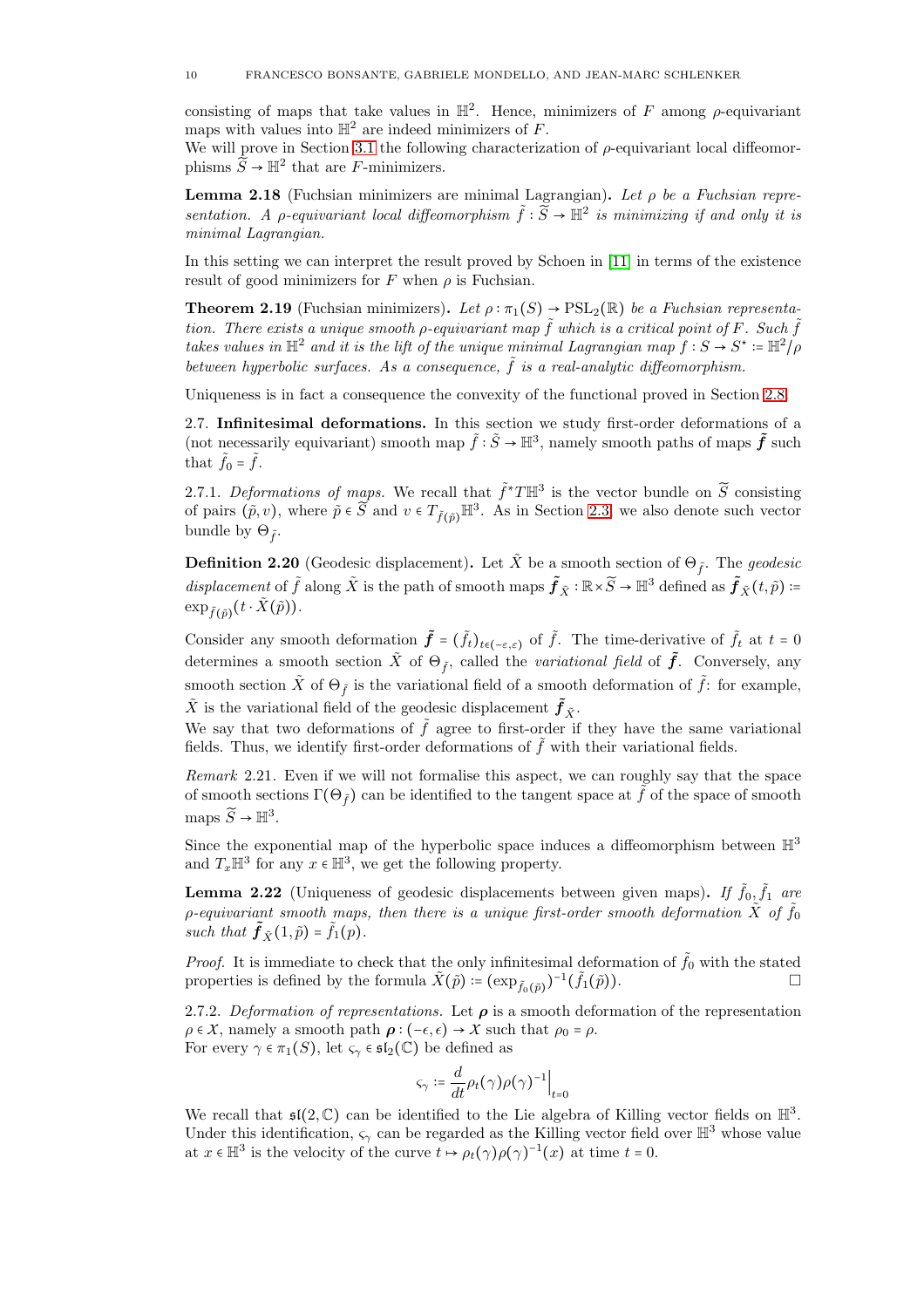To the given deformation  $\rho$  of  $\rho$  we can associate the  $\mathfrak{sl}(2,\mathbb{C})$ -valued function

<span id="page-10-0"></span>
$$
\varsigma: \pi_1(S) \longrightarrow \mathfrak{sl}(2,\mathbb{C})
$$

$$
\gamma \longmapsto \varsigma_{\gamma}
$$

It is easy to check that, since  $\rho_t$  is a representation for all t, the function  $\varsigma$  satisfies the condition

$$
\varsigma_{\gamma\eta} = \varsigma_{\gamma} + \mathrm{Ad}_{\rho(\gamma)}\varsigma_{\eta}.
$$

**Definition 2.23** ( $\rho$ -twisted 1-cocycles). A  $\mathfrak{sl}_2(\mathbb{C})$ -valued  $\rho$ -twisted 1-cocycle is a function  $\varsigma : \pi_1(S) \to \mathfrak{sl}_2(\mathbb{C})$  that satisfies [\(2\)](#page-10-0). The vector space of such functions is denoted by  $\mathcal{Z}^1_\rho$ .

We say that two smooth deformations of  $\rho$  agree to first order if their associated 1-cocycles agree. The following is rather classical and we state it without proof.

Lemma 2.24 (Deformations of representations as cocycles). The map

{first-order deformations of  $\rho$ }  $\longrightarrow \mathcal{Z}_{\rho}^1$ 

that sends a first-order deformation of  $\rho$  to its associated 1-cocycle is a bijection.

Because of the above lemma, we will identify the first-order deformation  $\rho$  of  $\rho$  with its associated cocycle function  $\varsigma$ .

The following fact, which we state without proof, will be useful later.

<span id="page-10-1"></span>**Lemma 2.25** (Existence of an equivariant deformation). Let  $(\tilde{f}, \rho)$  be an equivariant map and let  $\rho$  be a deformation of  $\rho$ . Then there exists a deformation  $\tilde{f}$  :  $(-\epsilon, \epsilon) \times \tilde{S} \to \mathbb{H}^3$  of  $\tilde{f}$ such that  $\tilde{f}_t$  is  $\rho_t$ -equivariant for all  $t \in (-\epsilon, \epsilon)$ .

2.7.3. Deformation of equivariant maps. If  $\tilde{f}$  is an equivariant map with monodromy  $\rho$ , there is a natural action of  $\pi_1(S)$  on  $\Theta_{\tilde{f}}$ , plays an important role to detect the variational fields of deformations through equivariant maps. Namely, if  $\overline{X} \in \Gamma(\Theta_{\tilde{r}})$  and  $\gamma \in \pi_1(S)$ , we set

$$
\sim
$$
 1.  $\sim$  1.  $\sim$  1.  $\sim$  1.  $\sim$  1.  $\sim$  1.  $\sim$  1.  $\sim$  1.  $\sim$  1.  $\sim$  1.  $\sim$  1.  $\sim$  1.  $\sim$  1.  $\sim$  1.  $\sim$  1.  $\sim$  1.  $\sim$  1.  $\sim$  1.  $\sim$  1.  $\sim$  1.  $\sim$  1.  $\sim$  1.  $\sim$  1.  $\sim$  1.  $\sim$  1.  $\sim$  1.  $\sim$  1.  $\sim$  1.  $\sim$  1.  $\sim$  1.  $\sim$  1.  $\sim$  1.  $\sim$  1.  $\sim$  1.  $\sim$  1.  $\sim$  1.  $\sim$  1.  $\sim$  1.  $\sim$  1.  $\sim$  1.  $\sim$  1.  $\sim$  1.  $\sim$  1.  $\sim$  1.  $\sim$  1.  $\sim$  1.  $\sim$  1.  $\sim$  1.  $\sim$  1.  $\sim$  1.  $\sim$  1.  $\sim$  1.  $\sim$  1.  $\sim$  1.  $\sim$  1.  $\sim$  1.  $\sim$  1.  $\sim$  1.  $\sim$ 

$$
\gamma_*\tilde{X}(\tilde{p}) \coloneqq d(\rho(\gamma))_{\tilde{f}(\gamma^{-1}(\tilde{p}))}\tilde{X}(\gamma^{-1}(\tilde{p}))
$$

for every  $\tilde{p} \in \tilde{S}$ . We denote by  $\Theta_f$  the vector bundle on S obtained as the quotient of  $\Theta_{\tilde{f}}$  by the action of  $\pi_1(S)$ . Quite similarly, given a deformation  $(\tilde{f}, \rho)_{t \in (-\epsilon, \epsilon)}$  of  $(\tilde{f}, \rho)$ , we denote by  $\Theta_f$  the vector bundle on  $(-\epsilon, \epsilon) \times S$  defined as the quotient of  $\Theta_f$  by the action of  $\pi_1(S)$ .

*Notation.* In general, the symbol  $\Theta_f$  is defined without using an f. However, if  $\tilde{f}$  is the lift of a map  $f : S \to M$  to a hyperbolic 3-manifold M, then  $\Theta_f$  identifies to the pull-back of TM via f. The same considerations hold for a vector bundle of type  $\Theta_f$ .

The vector space  $\Gamma(\Theta_f)$  can be identified to the space  $\Gamma(\Theta_{\tilde{f}})^\rho$  of  $\rho$ -invariant elements in Γ(Θ<sub>f</sub>). Thus sections X of Γ(Θ<sub>f</sub>) correspond to  $\rho$ -invariant sections  $\tilde{X}$  of Θ<sub>f</sub>

**Lemma 2.26** (Isomonodromic deformations). Let  $(\tilde{f}, \rho)$  be a smooth equivariant map. Then the map

$$
\begin{Bmatrix} first-order \ deformations \\ of \ (\tilde{f}, \rho) \ inside \ \tilde{C}_{\rho} \end{Bmatrix} \longrightarrow \Gamma(\Theta_{\tilde{f}})^{\rho}
$$

that sends a first-order deformations of  $(\tilde{f}, \rho)$  inside  $\widetilde{C}_{\rho}$  to its corresponding (*ρ*-invariant) variational field  $\tilde{X}$  is a bijection.

*Proof.* Consider a deformation  $\tilde{f}$  of  $\tilde{f}$  inside  $\tilde{C}_{\rho}$ . Since all  $\tilde{f}_t$  are  $\rho$ -equivariant, so is the corresponding variational field  $\tilde{X}$ , which thus belongs to  $\Gamma(\Theta_{\tilde{f}})^\rho$ . Vice versa, given  $\tilde{X}$   $\epsilon$  $\Gamma(\Theta_{\tilde{f}})^{\rho}$ , we let  $\tilde{f}$  be the geodesic displacement associated to  $\tilde{X}$ . Since  $\tilde{X}$  is  $\rho$ -invariant, so are the maps  $\tilde{f}_t$  for all t. Hence,  $\tilde{f}$  is a smooth deformation of  $\tilde{f}$  with fixed monodromy  $\rho$ and variational field  $\ddot{X}$ .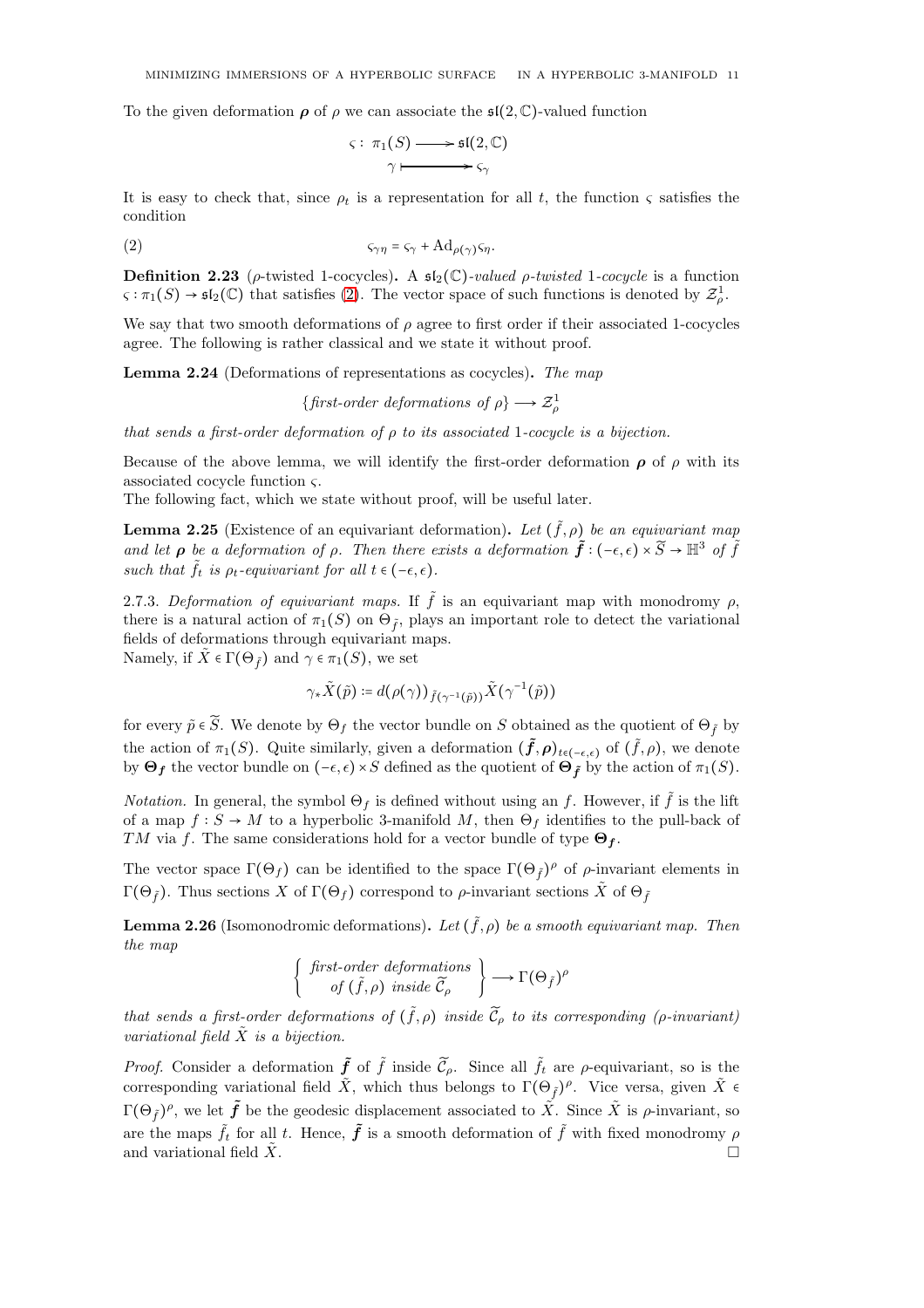Consider now a smooth deformation  $(\tilde{f}, \rho)$  of  $(\tilde{f}, \rho)$  in which the monodromy  $\rho_t$  need not be the same at all t. Let  $\tilde{X}$  be the variational field of  $\tilde{f}$  and  $\varsigma$  the 1-cocycle attached to  $\rho$ . For every  $\gamma \in \pi_1(S)$ , differentiating the relation  $\rho_t(\gamma) \circ \tilde{f}_t = \tilde{f}_t \circ \gamma$  we obtain

$$
\gamma_* \tilde{X} = \tilde{X} + \varsigma_{\gamma} \big|_{\widetilde{S}}
$$

where  $\varsigma_{\gamma}\Big|_{\widetilde{S}}$  is pull-back to  $\widetilde{S}$  of the Killing vector field  $\varsigma_{\gamma}$  in  $\mathbb{H}^3$ , viewed as a section of  $\widetilde{f}^*T\mathbb{H}^3$ .

**Definition 2.27** (1-cocycle attached to a deformation of an equivariant map). A 1-cocycle associated to  $(\tilde{f}, \rho)$  is a couple  $(\tilde{X}, \varsigma)$  such that  $\varsigma \in \mathcal{Z}_{\rho}^1$  and Equation [\(3\)](#page-11-0) is satisfied. Such vector space of 1-cocycles is denoted by  $\mathcal{Z}^1_{(\tilde{f},\rho)}$ .

<span id="page-11-1"></span>**Lemma 2.28** (First-order deformations of equivariant maps). Let  $(\tilde{f}, \rho)$  be a smooth equivariant map. The application

<span id="page-11-0"></span> $\{ \text{first-order equivariant deformations of } (\tilde{f}, \rho) \} \longrightarrow \mathcal{Z}^1_{(\tilde{f}, \rho)}$ 

that sends a first-order deformation to its associated 1-cocycle is a bijection.

We have already seen how to associate a cocycle to a deformation: such application is injective essentially by definition. Surjectivity of such map is more subtle. The point is that it is not true in general that, if  $\tilde{X}$  is a variational field on  $\tilde{f}$  which satisfies [\(3\)](#page-11-0) for some  $\varsigma$ , then the geodesic displacement  $\tilde{f}_{\tilde{X}}$  is a family of maps that are equivariant with respect to some deformation  $\rho$  of  $\rho$ .

*Proof.* Let  $(\tilde{X}, \varsigma)$  be an element of  $\mathcal{Z}^1_{(\tilde{f}, \rho)}$  and let  $\rho$  be a deformation of  $\rho$  with associated 1-cocycle  $\varsigma$ . By Lemma [2.25,](#page-10-1) there exists  $\tilde{\phi}: (-\epsilon, \epsilon) \times \tilde{S} \to \mathbb{H}^3$  that deforms  $\tilde{\phi}$  and such that  $\tilde{\phi}_t$  is  $\rho_t$ -equivariant. Let  $\tilde{X}^*$  be the variational field of  $\tilde{\phi}$ . Since both  $\tilde{X}$  and  $\tilde{X}^*$  solve Equation [\(3\)](#page-11-0) with respect to  $\rho$  and  $\varsigma$ , their difference  $\tilde{Y}_0 \coloneqq \tilde{X} - \tilde{X}^*$  is  $\pi_1(S)$ -invariant, and so descends to a section  $Y_0$  of  $\Theta_{\phi}$ . Since  $\Theta_{\phi}$  is smoothly isomorphic to  $(-\epsilon, \epsilon) \times \Theta_{\phi}$ , the section  $Y_0$  of  $\{0\} \times \Theta_{\phi}$  can be extended to a smooth section  $\boldsymbol{Y}$  of  $\Theta_{\phi}$ . Consider now the path of maps  $\tilde{f}$  :  $(-\epsilon, \epsilon) \times \tilde{S} \to \mathbb{H}^3$  defined as  $\tilde{f}_t(\tilde{p}) \coloneqq \exp_{\tilde{\phi}_t(\tilde{p})}(t \cdot \tilde{Y}_t(\tilde{p}))$  Such family  $(\tilde{f}, \rho)$  is a smooth deformation of  $(\tilde{f}, \rho)$  with variational field  $\tilde{X}^* + \tilde{Y}_0 = \tilde{X}$ , as desired.

As we wrote above, we consider two equivariant maps in the same  $PSL_2(\mathbb{C})$ -orbit as "geometrically equivalent". A typical geometrically trivial deformation  $(\tilde{f}, \rho)$  of  $(\tilde{f}, \rho)$  can be obtained by setting  $\tilde{f}_t := g_t \circ \tilde{f}$  and  $\rho_t := \text{Ad}_{g_t} \rho$ , where  $g : (-\epsilon, \epsilon) \to \text{PSL}_2(\mathbb{C})$  satisfies  $g_0 = \mathbb{1}$ and  $\dot{g}_0 \in \mathfrak{sl}_2(\mathbb{C})$ . In this case, a straightforward computation shows that its associated  $(\tilde{X}, \varsigma)$ satisfy

$$
\tilde{X} = \dot{g}_0 \Big|_{\widetilde{S}}, \quad \varsigma_\gamma = \dot{g}_0 - \mathrm{Ad}_{\rho(\gamma)} \dot{g}_0.
$$

**Definition 2.29** (1-coboundary associated to an equivariant map). A 1-coboundary associated to  $(\tilde{f}, \rho)$  is a couple  $(\tilde{X}, \varsigma)$  such that  $\tilde{X} = \dot{g} \Big|_{\widetilde{S}}$  and  $\varsigma = \dot{g} - \mathrm{Ad}_{\rho} \dot{g}$  for some  $\dot{g} \in \mathfrak{sl}_2(\mathbb{C})$ . The vector space of 1-coboundaries is denoted by  $\mathcal{B}^1_{(\tilde{f},\rho)}$ .

The above discussion can be condensed into the following.

<span id="page-11-2"></span>**Lemma 2.30** (Geometrically trivial first-order deformations). Let  $(\tilde{f}, \rho)$  be an equivariant map. The map

$$
\begin{Bmatrix} geometrically trivial \\ first-order deformations of  $(\tilde{f}, \rho)$  \end{Bmatrix} \longrightarrow \mathcal{B}^1_{(\tilde{f}, \rho)}
$$

is a bijection.

We can finally summarize the statement of Lemma [2.28](#page-11-1) and Lemma [2.30](#page-11-2) in this way.

<span id="page-11-3"></span>Corollary 2.31 (Encoding first-order deformations). Let  $(\tilde{f}, \rho)$  be a smooth equivariant map.

- The tangent space  $T_f\widetilde{C}_{\rho}$  can be identified to  $\Gamma(\Theta_f)$ .
- The tangent space  $T_{(\tilde{f}, \rho)}\tilde{\mathcal{C}}$  can be identified to  $\mathcal{Z}^1_{(\tilde{f}, \rho)}$ .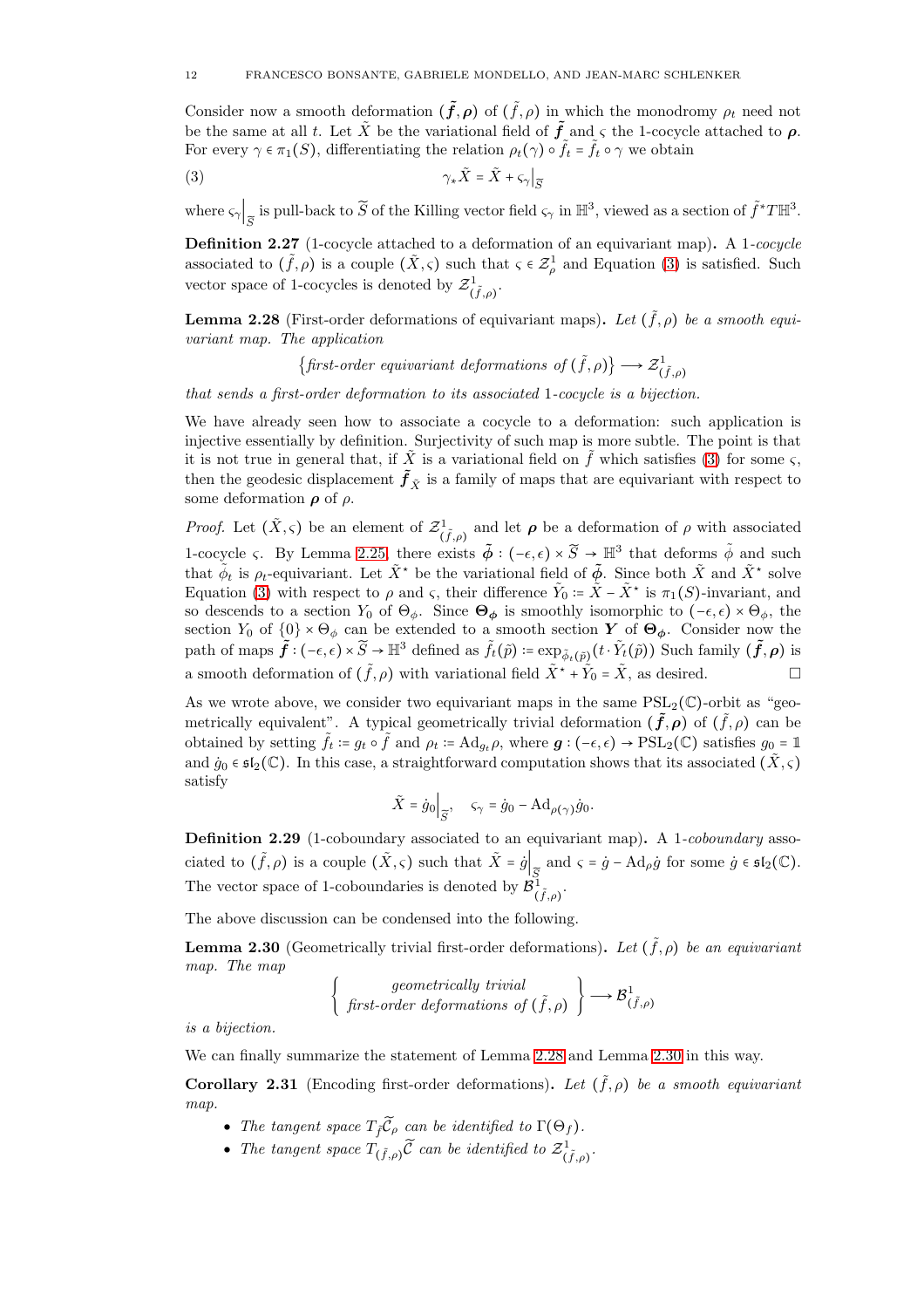• The tangent space at  $(\tilde{f}, \rho)$  to the  $\mathrm{PSL}_2(\mathbb{C})$ -orbit inside  $\widetilde{\mathcal{C}}$  can be identified to  $\mathcal{B}^1_{(\tilde{f}, \rho)}$ .

Hence, the tangent space at  $[\tilde{f}, \rho]$  to C can be identified to  $\mathcal{H}^1_{(\tilde{f}, \rho)} \coloneqq \mathcal{Z}^1_{(\tilde{f}, \rho)} / \mathcal{B}^1_{(\tilde{f}, \rho)}$ .

<span id="page-12-0"></span>2.8. Convexity. One of the main properties of the 1-Schatten energy is that it is convex along geodesic deformations. The rest of this section will be devoted to proving the following statement.

<span id="page-12-1"></span>**Proposition 2.32** (Convexity of the 1-Schatten energy). Let  $(\tilde{f}, \rho) \in \tilde{C}$  be an equivariant map and let  $\tilde{f}$  be a deformation of  $\tilde{f}$  with fixed monodromy  $\rho$  and variational field  $\tilde{X}$   $\in$  $\Gamma(\Theta_{\tilde f})^\rho.$  If  $\tilde f_{\tilde X}$  is the geodesic displacement of  $\tilde f$  along  $\tilde X,$  then the 1-Schatten energy of the  $\rho$ -equivariant map  $\tilde{f}_{\tilde{X},t}$  satisfies

- (i) the function  $t \to F(\tilde{f}_{\tilde{X},t})$  is convex;
- (ii) if  $\tilde{f}_0$  is an immersion, then  $\frac{d^2}{dt^2}F(\tilde{f}_{\tilde{X},t})\Big|_{t=0} > 0$ .

The proof of Proposition [2.32](#page-12-1) is based on some technical lemmas on a smooth perturbation of the Schatten norm, contained in Section [A.2.](#page-26-3) Essentially the same proof shows that the result still holds for equivariant maps inside a negatively curved complete manifold.

Proof of Proposition [2.32.](#page-12-1) Let us fix  $\tilde{p} \in \tilde{S}$ . We will prove that the function  $t \mapsto ||d(\tilde{f}_{\tilde{X},t})_{\tilde{p}}||_1$ is convex; and moreover that it is strictly convex at  $t = 0$ , provided that  $d\tilde{f}_{\tilde{X},0}$  has rank 2 at  $\tilde{p}$  and  $\tilde{X}(\tilde{p}) \neq 0$ .

Consider the parallel transport  $\tilde{\tau}_t : \Theta_{\tilde{f}_{\tilde{X},t}} \to \Theta_{\tilde{f}_{\tilde{X},0}}$  along geodesics in  $\mathbb{H}^3$ . We can define a smooth family  $\tilde{s}$  of sections of  $\text{Hom}(T\widetilde{S}, \Theta_{\tilde{f}})$  by setting  $\tilde{s}_t \coloneqq \tilde{\tau}_t \circ d\tilde{f}_{X,t} : T\widetilde{S} \to \Theta_{\tilde{f}}$ . Clearly we have that  $||d\tilde{f}_{X,t}||_1 = ||\tilde{s}_t||_1$ . So we need to prove that the function  $t \mapsto ||\tilde{s}_t||_1$  is convex.

**Claim.** The family  $\tilde{s} : \mathbb{R} \to \text{Hom}(T\tilde{S}, \Theta_{\tilde{f}})$  is a solution of the following Cauchy problem

$$
\begin{cases} \ddot{\tilde{s}} = \Xi \circ \tilde{s} \\ \tilde{s}_0 = d\tilde{f}_{\tilde{X},0} \\ \dot{\tilde{s}}_0 = \nabla^{\mathbb{H}^3} \tilde{X} \end{cases}
$$

where  $\nabla^{\mathbb{H}^3}$  is the connection on  $\mathbb{H}^3$  and  $\Xi: \Theta_{\tilde{f}_{X,0}} \to \Theta_{\tilde{f}_{X,0}}$  is the self-adjoint operator defined by

$$
\Xi(\bullet) \coloneqq -R(\bullet, \tilde{X})\tilde{X}
$$

where R is the Riemann curvature tensor of  $\mathbb{H}^3$ .

Assuming the above claim, the operator  $\Xi$  is nonnegative because the curvature of  $\mathbb{H}^3$  is, and Proposition [A.5](#page-26-6) shows that the function  $t \mapsto ||\tilde{s}_t||_1$  is convex, thus proving (i).

In order to verify the above claim, fix a point  $\tilde{p} \in \tilde{S}$  and let  $\tilde{\alpha}$  be the geodesic in  $\mathbb{H}^3$  defined by  $\tilde{\alpha}(t) \coloneqq d\tilde{f}_t(\tilde{p}) = \exp_{\tilde{f}_{\tilde{X},0}(\tilde{p})} t\tilde{X}(\tilde{p}).$ 

For every fixed  $\tilde{v} \in T_{\tilde{p}}\tilde{S}$ . define a vector field  $\tilde{J}$  along  $\alpha$  as  $\tilde{J}(t) \coloneqq d\tilde{f}_{\tilde{X},t}(\tilde{v})$ . Then  $\tilde{J}$  is a Jacobi field with initial conditions  $\tilde{J}(0) = d\tilde{f}_{\tilde{X},0}(\tilde{v})$  and  $\dot{\tilde{J}}(0) = (\nabla_{\tilde{v}}^{\mathbb{H}^3} \tilde{X})_{\tilde{p}}$ .

Now, let  $\{e_i\}$  be a parallel orthonormal frame along  $\tilde{\alpha}$ . Putting  $\tilde{J}(t) = \sum_i c^i(t) e_i(t)$  we have that

$$
\ddot{c}^i(t) = -\langle R(\tilde{J}(t), \dot{\tilde{\alpha}}(t))\dot{\tilde{\alpha}}(t), e_i(t)\rangle.
$$

Now considering that  $\tilde{s}_t(\tilde{v}) = \sum_i c^i e_i(0)$ , we deduce that

$$
\ddot{\tilde{s}}_t(\tilde{v}) = -\tilde{\tau}_t\left(R(\tilde{\tau}_t^{-1}(\tilde{v}), \dot{\tilde{\alpha}}(t))\dot{\tilde{\alpha}}(t)\right) = -R(\tilde{v}, \tilde{X})\tilde{X} = \Xi(\tilde{s}_t(\tilde{v})) ,
$$

where the second equality holds because R and  $\dot{\alpha}$  are parallel along the geodesic displacement and  $\dot{\tilde{\alpha}}(0) = \tilde{X}$ . Since  $\tilde{p}$  and  $\tilde{v}$  were arbitrary, the claim is proven.

Finally, in order to prove (ii), notice that negativity of the curvature of  $\mathbb{H}^3$  has the following consequence: at every point  $\tilde{p} \in \tilde{S}$  where  $\tilde{X}(\tilde{p}) \neq 0$ , the quadratic form  $T_{\tilde{p}}\tilde{S} \ni \tilde{v} \mapsto \langle \Xi(\tilde{v}), \tilde{v} \rangle =$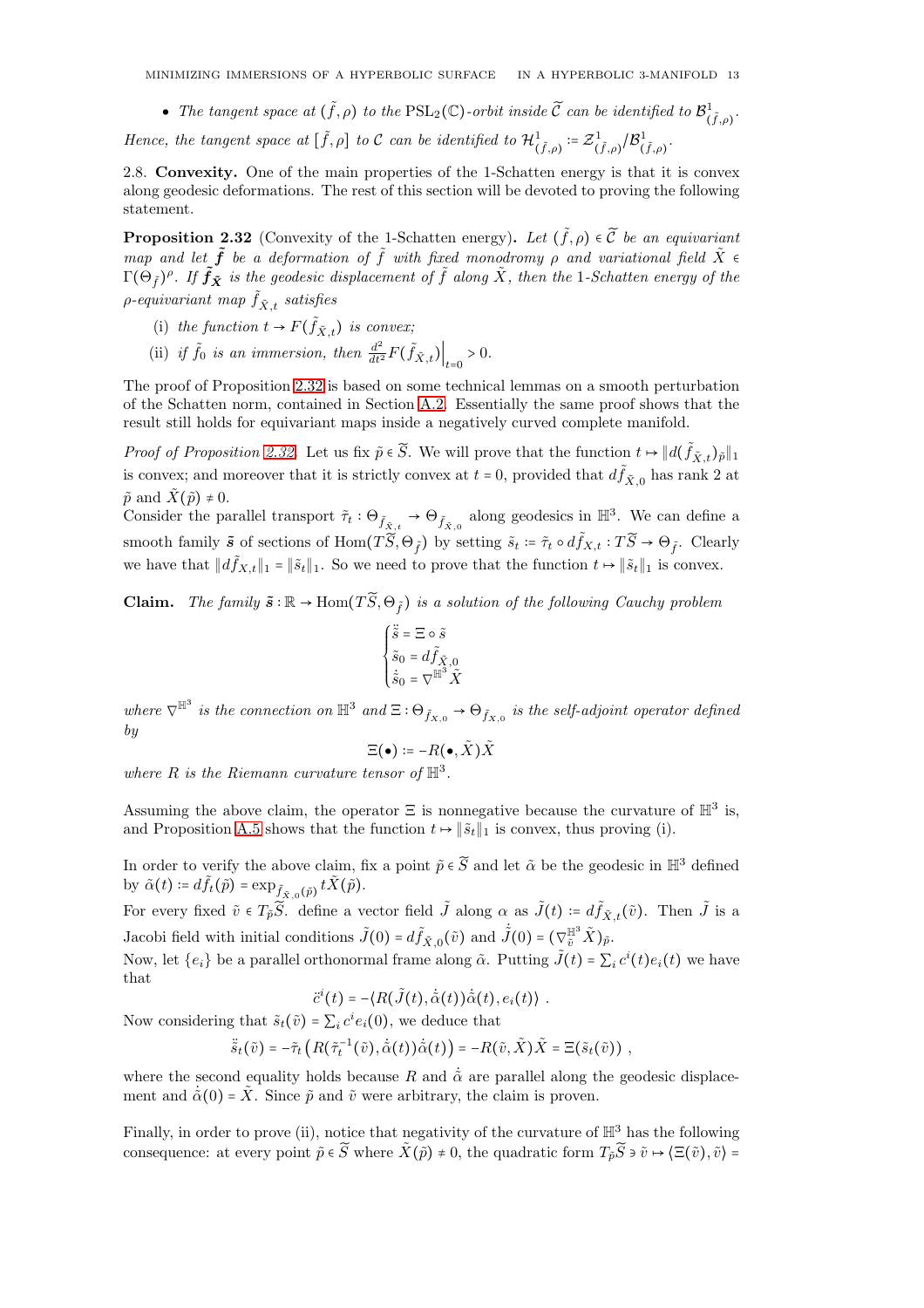$-\langle R(\tilde{v}, \tilde{X}(\tilde{p}))\tilde{X}(\tilde{p}), \tilde{v}\rangle$  is semi-positive definite. Moreover, if  $d\tilde{f}_{\tilde{X},0}$  has rank 2 at  $\tilde{p}$  and  $\tilde{X}(\tilde{p}) \neq 0$ , then  $\Xi \circ \tilde{s}_0 \neq 0$ . Hence, by Proposition [A.5](#page-26-6) we deduce that

$$
\frac{d^2 \|d\tilde{f}_t(\tilde{p})\|_1}{dt^2}\Big|_{t=0} > 0
$$

and the proof is complete.

Let us draw the first consequences of the convexity property proven above.

<span id="page-13-1"></span>Corollary 2.33 ( $\rho$ -equivariant critical immersions as minima). If  $\tilde{f}$  is a smooth critical immersion in  $\widetilde{\mathcal{C}}_{\rho}$ , then  $\widetilde{f}$  the unique critical point and the absolute minimum of F among  $\rho$ -equivariant maps isotopic to  $\tilde{f}$ .

*Proof.* Let  $\tilde{f}_1$  be a  $\rho$ -equivariant map  $\tilde{f}_1$  different from  $\tilde{f}_0 = \tilde{f}$ . There is an invariant vector field  $\tilde{X} \neq 0$  along  $\tilde{f}_0$  such that the geodesic displacement  $\tilde{f}_{\tilde{X}}$  connects  $\tilde{f}_0$  to  $\tilde{f}_1$ . By Proposition [2.32,](#page-12-1) the function  $t \mapsto F(\tilde{f}_{\tilde{X},t})$  is strictly convex. Such a function though has vanishing first derivative at  $t = 0$ , because  $\tilde{f}_0$  is a critical point for F. Hence, its derivative at  $t = 1$  is strictly positive. Hence, we deduce that  $\tilde{f}_1$  is not a critical point for F and that  $F(\tilde{f}_0) < F($  $\tilde{f}_1$ ).

Another consequence of the convexity of the 1-Schatten energy is the following.

<span id="page-13-2"></span>**Lemma 2.34** (Monodromy of critical immersions). Let  $\rho : \pi_1(S) \to \text{PSL}_2(\mathbb{C})$  be a representation.

- (i) Suppose that there exists a smooth  $\rho$ -equivariant map  $\tilde{f}$  which is critical in  $\tilde{C}_{\rho}$ . Then  $\rho$  is reductive, i.e. the closure of the image of  $\rho$  is a reductive subgroup of  $\text{PSL}_2(\mathbb{C})$ .
- (ii) Suppose that there exists a smooth  $\rho$ -equivariant map  $\tilde{f}$  which is critical in  $\tilde{C}_{\rho}$  and such that  $d\tilde{f}$  has rank 2 at some point. Then  $\rho$  is non-elementary.

Proof. We analyze case by case the possible types of monodromy representations.

If  $\rho$  fixes a point x in  $\mathbb{H}^3$ , then it is elementary and reductive and the unique critical point is the constant map with value  $x$ . Hence, both (i) and (ii) hold.

If  $\rho$  fixes exactly one point  $x_{\infty} \in \partial \mathbb{H}^3$ , then it is elementary but not reductive and a  $\rho$ equivariant map  $\tilde{f}$  cannot have image contained in a geodesic that limits to  $x_{\infty}$ . As a consequence, the convexity properties of  $F$  imply that  $F$  is strictly descreasing along the geodesic displacement from  $\tilde{f}$  towards  $x_{\infty}$ . Thus, there is no  $\rho$ -equivariant  $\tilde{f}$  which is critical for  $F$ , and so (i) and (ii) hold.

If  $\rho$  fixes exactly two points in  $\partial \mathbb{H}^3$ , then it fixes a geodesic L in  $\mathbb{H}^3$ . Hence,  $\rho$  is elementary and reductive and the closest-point retraction  $\Pi$  from  $\mathbb{H}^3$  to L is 1-Lipschitz, smooth and  $\rho$ -equivariant. As a consequence, minimizers must take values in L and so both (i) and (ii) hold.

If  $\rho$  does not fix any point in  $\mathbb{H}^3$  or in  $\partial \mathbb{H}^3$ , then  $\rho$  is not elementary. In this case, the image of  $\rho$  cannot have a finite-index subgroup that fixes a point. Hence,  $\rho$  is reductive.

### 3. Minimizing immersions

<span id="page-13-0"></span>The aim of this section is to study the space of smooth minimizing immersions of a given hyperbolic surface  $(S, h)$  into germs of hyperbolic manifolds. This is equivalent to studying the space  $\mathcal{MI}$  of equivalence classes  $[\tilde{f}, \rho]$  of minimizing smooth equivariant immersions. The first step is to describe an element of  $MT$  as a pair  $(b, a)$  of endomorphisms of TS that satisfy some relatively elementary properties. The second step is to notice that the package consisting of all such properties can be expressed in a particularly simple way in terms of the C-linear operator  $\phi = b - iJba$  on the complexified tangent bundle  $T_{\mathbb{C}}S$ . The last step is to describe the local structure of the space  $\mathcal D$  of all such operators  $\phi$ , and show that  $\mathcal D$  is a complex manifold of dimension  $-3\chi(S)$ .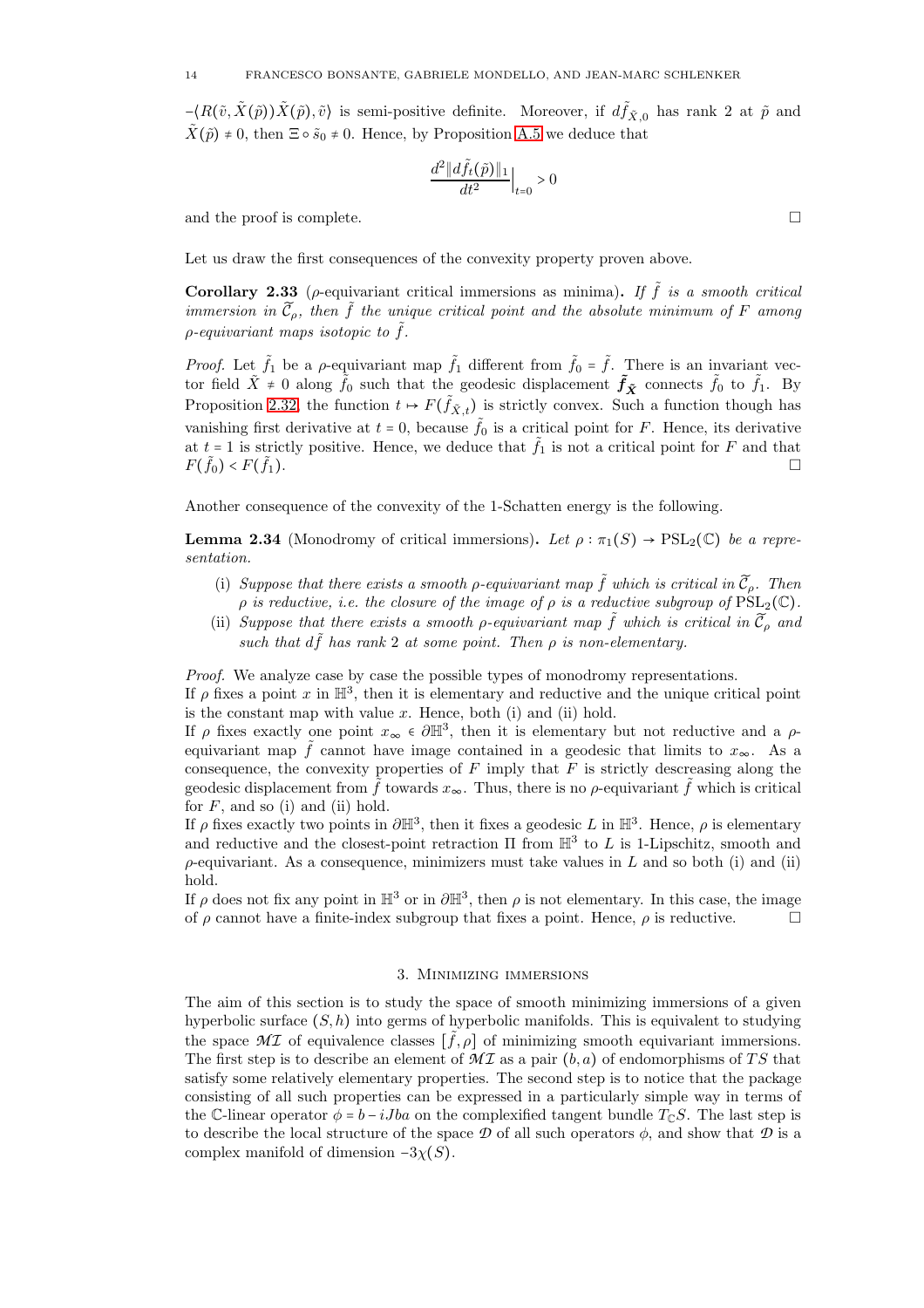<span id="page-14-0"></span>3.1. **Euler-Lagrange equations.** In this section, we fix an equivariant immersion  $(\tilde{f}, \rho)$  $\widetilde{\mathcal{I}}$ , consisting of a representation  $\rho : \pi_1(S) \to \mathrm{PSL}_2(\mathbb{C})$  together with a smooth  $\rho$ -equivariant immersion  $\tilde{f}$  of  $\tilde{S}$  into  $\mathbb{H}^3$ . We further consider a smooth isomonodromic deformation  $(\tilde{f})$ of  $\tilde{f}$  in  $\tilde{\mathcal{I}}_{\rho}$  and we determine here the first-order variation of  $F(f_t)$  at  $t = 0$ .

As in the previous section, denote by  $\tilde{X} = \frac{d}{dt} \tilde{f}_t \Big|_{t=0}$  the variational field of  $\tilde{f}$ , which descends to a section  $X \in \Gamma(\Theta_f)$ . Since  $\tilde{f}$  is an immersion, the following is immediate.

**Lemma 3.1** (Decomposition of the variational field). The variational field X can be decomposed as  $X = X^T + \nu N$ , where  $\nu : S \to \mathbb{R}$  is a function,  $X^T$  is tangent to S and  $N \in \Gamma(\Theta_f)$ is the positively-oriented unit normal vector. Moreover, the almost-complex structure  $J<sup>I</sup>$  on S induced by I coincides with the operator  $N \times \bullet$  on S.

After the notation is set as above, we can state a formula for the first variation of  $F$ .

<span id="page-14-1"></span>**Proposition 3.2** (First-order variation of F at an equivariant immersion). The first-order variation of F along the isomonodromic family  $(\tilde{f})$  with variational field X satisfies

$$
\frac{d}{dt}F(\tilde{f}_t)\Big|_{t=0} = \int_S (\nu \cdot \text{tr}(ba) + I(bW, J^IX^T))\omega_h,
$$

where  $W = \det(b)^{-1}b^{-1} * d^{\nabla}b$  and  $* : \Lambda^2(T^*S) \otimes TS \to TS$  is the Hodge  $*$ -operator associated with h.

Proof. Clearly,

$$
\frac{dF(\tilde{f}_t)}{dt}\Big|_{t=0} = \int_S \text{tr}(\dot{b}) \omega_h
$$

so we need to compute  $\dot{b}$ . In order to do so, we compute the first-order variation of the metric  $I_t$  induced on S by  $\tilde{f}_t$  at  $t = 0$  in two different way. On one hand, differentiating the identity  $I_t = h(b_t, b_t)$  at  $t = 0$ , we get

$$
\dot{I}=I(b^{-1}\dot{b}\bullet,\bullet)+I(\bullet,b^{-1}\dot{b}\bullet) .
$$

On the other hand, the self-adjoint derivative  $A_{\tilde{\varepsilon}}^{\tilde{X}}$  $\frac{\tilde{X}}{\tilde{f}}$  of  $\tilde{X}$  (see Defintion [2.8\)](#page-7-1) satisfies  $A_{\tilde{f}}^{\tilde{X}}$  =  $\nabla^{\tilde{I}} \tilde{X}^T + \tilde{\nu} \tilde{a}$ , and it thus descends to an operator on TS, which we denote by  $A^X$ . It follows that  $\dot{I}$  can be also written as

$$
\dot{I} = I(A^X \bullet, \bullet) + I(\bullet, A^X \bullet) \ .
$$

Comparing those two equations, we find that  $b^{-1}\dot{b}$  and  $A^X$  have the same self-adjoint component, and therefore

$$
b^{-1}\dot{b} = A^X + gJ^I = \nabla^I X^T + \nu a + \eta J^I,
$$

where  $\eta: S \to \mathbb{R}$  is a function. Since  $bJ^I = Jb$  is traceless, it follows that

$$
\operatorname{tr}(\dot{b}) = \operatorname{tr}(bA^X) = \operatorname{tr}(b\nabla^IX^T) + \nu \operatorname{tr}(ba) .
$$

By Lemma 3.7 of [\[3\]](#page-28-6), given any vector field w on S, we have  $\nabla_{\bullet}^{I} w = b^{-1} \nabla_{\bullet} (bw) + I(\bullet, W) J^{I} w$ . Taking  $w = X^T$ , we obtain

$$
\operatorname{tr}(b\nabla^I X^T) = \operatorname{div}_h(bX^T) + I(bW, J^IX^T)
$$

and so

$$
\operatorname{tr}(\dot{b}) = \operatorname{div}_h(bX^T) + I(bW, J^IX^T) + \nu \operatorname{tr}(ba)
$$

Since the integral of  $\text{div}_h(bX^T)\omega_h$  over S vanishes, the conclusion follows.

Summarizing, critical points of F corresponds to pairs  $(b, a)$  such that b is an h-self-adjoint positive Codazzi operator and  $tr(ba) = 0$ . If we take in account also the Gauss-Codazzi equation of the immersions, we obtain the following statement, realizing the first step announced at the beginning of the section.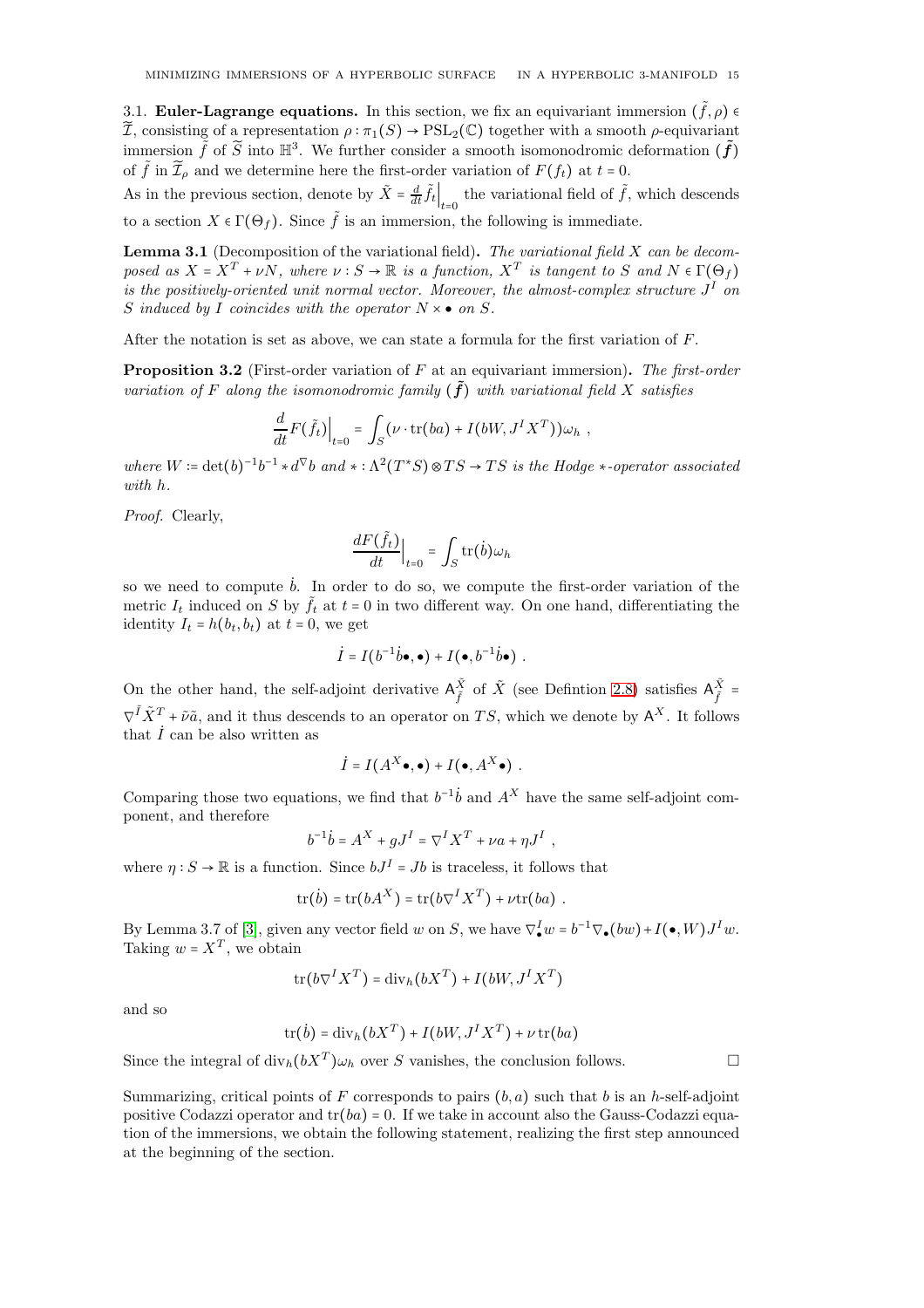<span id="page-15-2"></span>Corollary 3.3 (Euler-Lagrange equations for a critical immersion). A pair of operators  $(b, a)$  on  $(S, h)$  corresponds to a critical equivariant immersion  $(\tilde{f}, \rho)$  if and only if the following equations are satisfied:

<span id="page-15-1"></span>(4) 
$$
d^{\nabla}b = 0, \qquad d^{\nabla}(ba) = 0,
$$

(5) 
$$
\operatorname{tr}(Jb) = 0, \qquad \operatorname{tr}(ba) = 0,
$$

(6) 
$$
\operatorname{tr}(Jb^2a)=0, \qquad \det b-\det(ba)=1,
$$

(7)  $b > 0$ .

*Proof.* The first equation of  $(4)$  and the second equation of  $(5)$  are simply the extremality conditions following from Proposition [3.2.](#page-14-1)

The first equation of [\(5\)](#page-15-1) is equivalent to the fact that b is h-self-adjoint. Condition [\(7\)](#page-15-1) is clearly necessary.

Since  $\tilde{a}$  is the shape operator of an immersion with first fundamental form  $\tilde{I}$ , we have that  $d^{\nabla^I} a = 0$ . On the other hand, since b satisfies the Codazzi equation, we have  $d^{\nabla^I}(\bullet) =$  $b^{-1}d^{\nabla}(b\bullet)$  and so  $d^{\nabla^I}a = b^{-1}d^{\nabla}(ba)$ : the second equation of [\(4\)](#page-15-1) follows.

Imposing that a is I-self-adjoint, we have that  $tr(J<sup>I</sup>a) = 0$ . But  $J<sup>I</sup> = b<sup>-1</sup>Jb$  and it follows that  $tr(b^{-1}Jba) = 0$ . Since b is h-self-adjoint,  $b^{-1} = -(\det b)^{-1}JbJ$ , and the first equation of [\(6\)](#page-15-1) follows.

Finally by the Gauss equation,  $K_I = K_{\mathbb{H}^3} + \det(a) = -1 + \det(a)$ . On the other hand, since b is a Codazzi operator and h is hyperbolic,  $K_I = K_h / \det(b) = -1/\det b$ . The second equation of [\(6\)](#page-15-1) easily follows by comparing these identities.

The proof of Lemma [2.18](#page-9-1) follows directly from this corollary.

*Proof of Lemma [2.18.](#page-9-1)* If  $f : \tilde{S} \to \mathbb{H}^2$  is a  $\rho$ -equivariant local diffeomorphism, then  $a = 0$  so Equation [\(4\)](#page-15-1) reduces to  $d^{\nabla} b = 0$ , [\(5\)](#page-15-1) is equivalent to b being self-adjoint for h, and [\(6\)](#page-15-1) to det(b) = 1. Those are precisely the conditions for f to be minimal Lagrangian, see e.g.  $[9]$ . [\[9\]](#page-28-4).

<span id="page-15-0"></span>3.2. Complex interpretation of the Euler-Lagrange equations. Given a pair of linear operators  $(b, a)$  on TS, it is convenient to introduce the operator  $\phi : T_{\mathbb{C}}S \to T_{\mathbb{C}}S$  on the complexified tangent bundle  $T_{\mathbb{C}}S = \mathbb{C} \otimes_{\mathbb{R}} TS$  defined as

<span id="page-15-3"></span> $\phi \coloneqq b - iJba$ .

Denoting (with some abuse) by  $\nabla$  the C-linear extension to  $T_{\mathbb{C}}S$  of the Levi Civita connection of  $h$ , the Euler-Lagrange equations in Corollary [3.3](#page-15-2) can be rephrased in a more compact way, a more precise version of Theorem [A.](#page-3-1)

<span id="page-15-4"></span>Corollary 3.4 (Complex Euler-Lagrange equations for a critical immersion). The operator  $\phi = b - iJba$  corresponds to a critical equivariant immersion if and only if  $\phi \in \mathcal{C}od$ , i.e.

$$
(8) \t\t d^{\nabla} \phi = 0 ,
$$

$$
\phi \; is \; h\text{-}self\text{-}adjoint
$$

$$
(10) \qquad \qquad \det(\phi) = 1 \ ,
$$

(11) 
$$
\Re(\phi)
$$
 is positive definite.

*Proof.* The fact that  $(8)$  and  $(9)$  are equivalent to  $(4)$  and  $(5)$  respectively is straightforward. Equation [\(10\)](#page-15-3) is equivalent to Equation [\(6\)](#page-15-1). In fact, if  $B, C$  are complex  $2 \times 2$  matrices and J is a complex skew-symmetric  $2 \times 2$  matrix such that  $J^2 = -1$ , then  $\det(B) \mathbb{1} = -B^T J B J$ , and so  $\det(B+C) = \det(B) + \det(C) - \det(JB<sup>T</sup>JC)$ . If moreover B is symmetric, we have

$$
\det(B+C)=\det(B)+\det(C)-\operatorname{tr}(JBJC).
$$

As a consequence,

$$
\det(\phi) = \det(b) - \det(ba) + i\operatorname{tr}(Jb^2a).
$$

Finally  $(11)$  is clearly equivalent to  $(7)$ .

*Remark* 3.5. Equation [\(10\)](#page-15-3) in Corollary [3.4](#page-15-4) can be replaced by  $tr((J\phi)^2) = -2$ .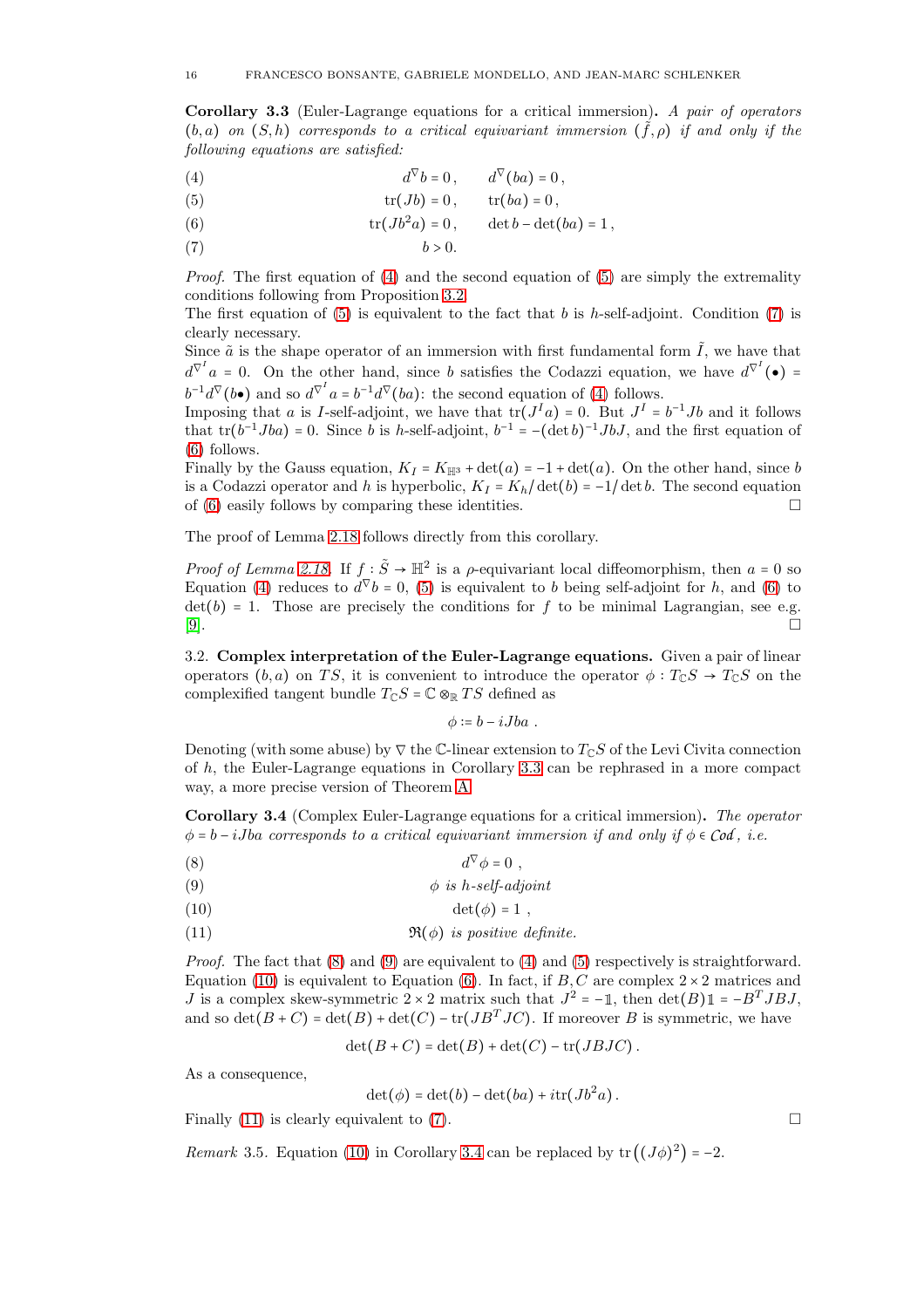<span id="page-16-0"></span>3.3. Local structure of the space of immersion data. We now turn to a more precise analysis of the space  $\mathcal{D}$ , with the goal of proving Theorem [B](#page-17-0) stating that  $\mathcal D$  is a finitedimensional complex manifold.

Definition 3.6 (Space of Codazzi operators). The space of complex Codazzi operators *Cod* is the space of smooth h-self-adjoint bundle morphism  $\phi: T_{\mathbb{C}}S \to T_{\mathbb{C}}S$  satisfying the Codazzi equation  $d^{\nabla} \phi = 0$ .

Clearly *Cod* is infinite-dimensional. It contains a subspace that is in one-to-one correspondence with the space  $C^{\infty}(S, \mathbb{C})$  of  $C^{\infty}$  complex-valued function on S, as shown in the following lemma.

**Lemma 3.7** (The operator cod). For every  $u \in \mathbb{C}^{\infty}(S, \mathbb{C})$  define

$$
\operatorname{cod}(u) \coloneqq u1 - \operatorname{Hess}(u) \in \operatorname{End}(T_{\mathbb{C}}S)
$$

where  $\mathbb{1} \in \text{End}(T_{\mathbb{C}}S)$  is the identity map, Hess $(u) \in \text{End}(T_{\mathbb{C}}S)$  is defined as Hess $(u)$  =  $\nabla(\text{grad }u)$  and the gradient is computed with respect to the metric h. Then

- (a)  $\operatorname{cod}(u)$  is h-self-adjoint and satisfies the Codazzi equation;
- (b) the map  $\text{cod}: C^{\infty}(S, \mathbb{C}) \to \text{Cod}$  is  $\mathbb{C}\text{-linear}$ , continuous and injective onto a closed  $subspace$   $Cod_{tr}$ .

*Proof.* Concerning claim (a), note that  $\text{cod}(u)$  is h-self-adjoint by definition, because Hess $(u)$ is. Consider now two vector fields  $v, w$  on  $S$ . Then

$$
(d^{\nabla}(u\mathbb{1}))(v,w) = \nabla_v((u\mathbb{1})(w)) - \nabla_w((u\mathbb{1})(v)) - u\mathbb{1}([v,w])
$$
  
\n
$$
= \nabla_v(uw) - \nabla_w(uv) - u(\nabla_vw - \nabla_wv)
$$
  
\n
$$
= du(v)w - du(w)v.
$$

It follows that

 $(d^{\nabla}(u\mathbb{1}))(v,w) = \omega_h(v,w)J \operatorname{grad} u$ .

On the other hand, since  $h$  is a hyperbolic metric on  $S$ ,

$$
(d^{\nabla} \text{Hess}(u))(v, w) = \nabla_v (\nabla_w \text{grad } u) - \nabla_w (\nabla_v \text{grad } u) - \nabla_{[v,w]} \text{grad } u
$$
  
\n
$$
= -R(v, w) \text{grad } u
$$
  
\n
$$
= \omega_h(v, w) J \text{grad } u.
$$

As a consequence,  $d^{\nabla}(u\mathbb{1}-\text{Hess}(u))=0$  and so  $\text{cod}(u) \in \text{Cod}$ .

Concerning claim (b), continuity is obvious, since both spaces are endowed with the smooth topology. As for the injectivity, suppose that  $\text{cod}(u) = 0$  and so  $\text{tr}(\text{cod}(u)) = 0$ . Since  $tr(cod(u)) = 2u - \Delta u$  (where the Laplacian is computed with respect to the metric h), an easy application of the maximum principle shows that  $u = 0$ .

The closure of the image  $\mathcal{C}od_{tr}$  of the map cod is a consequence of Proposition [3.8](#page-16-1) below.  $\Box$ 

We can now provide a canonical decomposition of self-adjoint complex Codazzi tensors on S which will be useful for the proof of Theorem [B,](#page-17-0) see [\[4\]](#page-28-11).

<span id="page-16-1"></span>Proposition 3.8 (Canonical decomposition of Codazzi operators). The map

$$
\mathcal{H}: C^{\infty}(S, \mathbb{C}) \times Q_{\mathbb{C}} \longrightarrow \mathcal{C}od
$$
  

$$
(u, q, q') \longmapsto \text{cod}(u) + b_q + ib_{q'}
$$

is an R-linear isomorphism, where  $Q_{\mathbb{C}} \coloneqq Q \otimes_{\mathbb{R}} \mathbb{C}$  is the complexification of the space of Jholomorphic quadratic differentials on S, and  $b_q, b_{q'}$  are the endomorphism of TS associated to the quadratic forms  $\Re(q), \Re(q')$  via h.

Proof. We recall that endomorphisms of  $TS$  which are h-self-adjoint, traceless and satisfy Codazzi are exactly of type  $b_q$  for some holomorphic quadratic differential q. Hence,  $\mathcal H$  is well-defined.

Note that  $H$  is continuous and  $\mathbb{R}$ -linear. In order to describe its inverse, let  $\phi \in \mathcal{C}od$ . Define  $\tau = \text{tr}(\phi)$  and denote by  $\Delta u = \text{tr}(\text{Hess}(u))$  the Laplacian of u (with respect to h). The equation

$$
-\Delta u + 2u = \tau
$$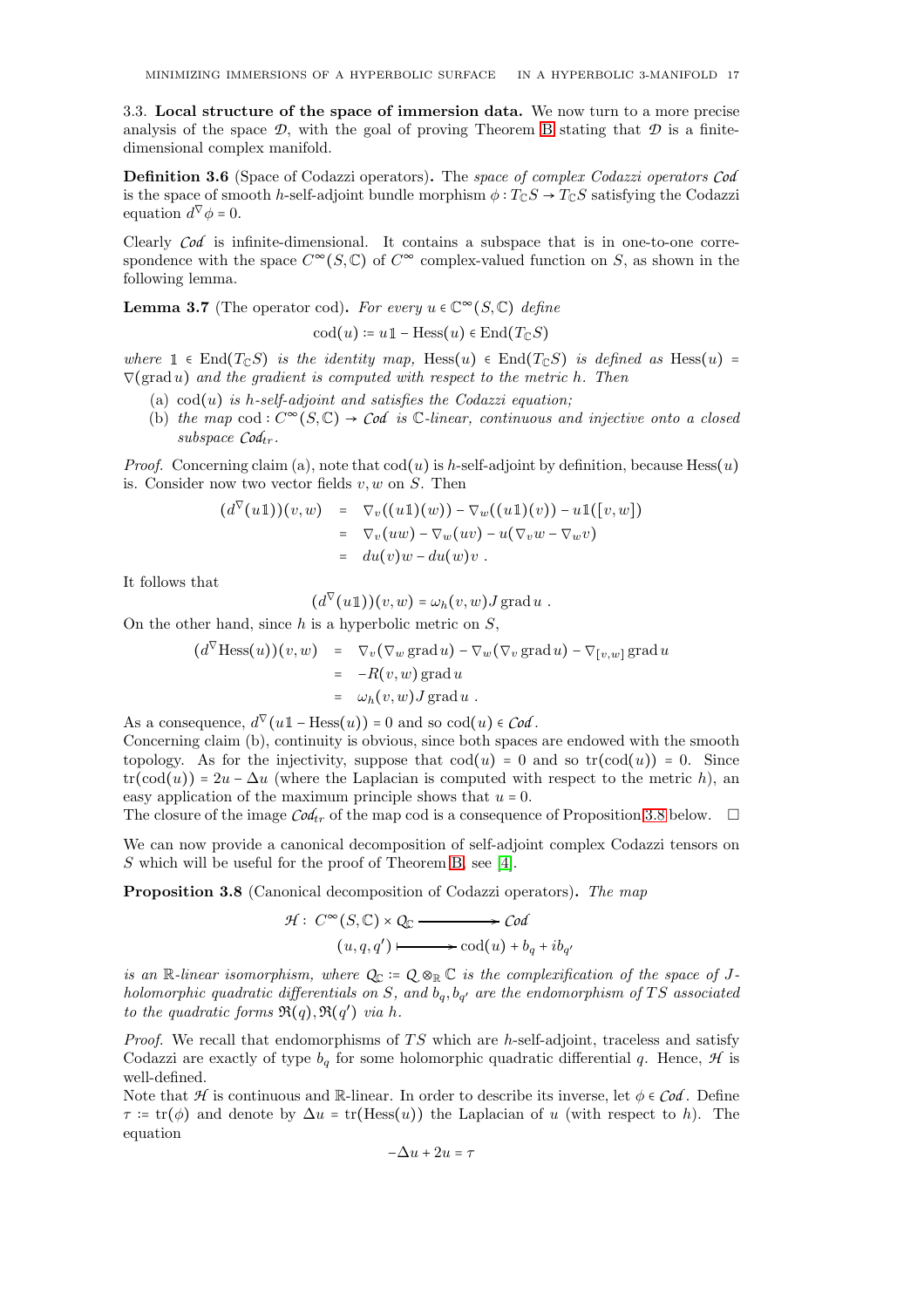has a unique solution, since  $\Delta$  as defined here is a negative operator and so  $-\Delta$  + 2 is invertibile. Clearly  $\phi$  – cod(u) is self-adjoint and Codazzi, and is also traceless since by construction  $tr(cod(u)) = -\Delta u + 2u = tr(\phi)$ . The real and imaginary parts of  $\phi - cod(u)$  are therefore self-adjoint, Codazzi and traceless, and so each of them is equal to the endomorphism associated to the real part of a holomorphic quadratic differential, as claimed. It is easy to see that  $\mathcal{H}^{-1}$  is continuous, since  $(-\Delta + 2)^{-1} : C^{\infty}(S, \mathbb{C}) \to C^{\infty}(S, \mathbb{C})$  is a continuous operator.  $\Box$ 

As mentioned in the introduction, the previous proposition allows for the definition of a map

 $Q: \mathcal{C}od \rightarrow Q_{\Gamma}$ ,

simply by composing  $\mathcal{H}^{-1}$  with the projection onto  $Q_{\mathbb{C}}$ . Recalling that  $\mathcal{D} \subset \mathcal{C}od$ , we are now fully equipped to state Theorem B, which we recall here.

<span id="page-17-0"></span>**Theorem B** (Manifold structure on the space of minimizing maps). Let  $(S, h)$  be a hyperbolic surface. The space *D* of immersion data is a complex submanifold of *Cod* of complex dimension 6g − 6. Moreover, the restriction of Q over *D* is a local biholomorphism.

The proof will use an additional map that extends the  $Q$  defined above. We denote by  $\Pi$ the map

$$
\Pi: \text{ Cod} \longrightarrow C^{\infty}(S, \mathbb{C}) \oplus Q_{\mathbb{C}}
$$

$$
\phi \longmapsto (\Pi_1(\phi), Q(\phi)),
$$

where  $\Pi_1$ :  $\mathcal{C}od \to C^{\infty}(S, \mathbb{C})$  is defined as

$$
\Pi_1(\phi) \coloneqq \operatorname{tr}((J\phi)^2)\,.
$$

Since  $\mathcal{D} = \Pi_1^{-1}(2)$ , Theorem B is an immediate consequence of the following proposition.

**Proposition 3.9** (Π is a local diffeomorphism). Fix  $\phi \in \mathcal{D}$ . Then  $\Pi$  is a local diffeomorphism at  $\phi$ . As a consequence, the restriction of Q to  $\mathcal D$  is a local diffeomorphism at  $\phi$ .

*Proof.* It is sufficient to show that, if  $\phi \in \mathcal{D}$ , then  $d\Pi_{\phi}: \mathcal{C}od = \mathcal{C}od_{tr} \oplus Q_{\mathbb{C}} \to C^{\infty}(S, \mathbb{C}) \oplus Q_{\mathbb{C}}$ is invertible. This is equivalent to showing that  $(d\Pi_1)_{\phi}|_{C\phi_{tr}}$  is invertible. Since  $C\phi_{tr}$  is the image of cod, it is enough to prove that

$$
L_{\phi} \coloneqq (d\Pi_1)_{\phi} \circ \text{cod} : C^{\infty}(S, \mathbb{C}) \to C^{\infty}(S, \mathbb{C})
$$

is invertible, which is in fact the content of Lemma [3.10](#page-17-1) below.  $\Box$ 

<span id="page-17-1"></span>**Lemma 3.10.** For all  $\phi \in \mathcal{D}$ , the operator  $L_{\phi}$  is invertible.

Before proving Lemma [3.10,](#page-17-1) we will need the following computation.

<span id="page-17-3"></span>Sublemma 3.11. Let  $\varphi: TS \to TS$  be an h-self-adjoint operator that satisfies the Codazzi equation. Then

<span id="page-17-2"></span>(12) 
$$
\int_{S} \dot{u} \cdot \text{tr}((J\varphi J) \text{Hess}(\dot{u}')) \omega_h = \int_{S} \det(\varphi) \langle \varphi^{-1} \text{grad}(\dot{u}), \text{grad}(\dot{u}') \rangle \omega_h
$$

for all  $\dot{u}, \dot{u}' \in C^{\infty}(S, \mathbb{R})$ .

*Proof.* The key observation is that, since  $\varphi$  is a real Codazzi operator from TS to TS, then the operator  $J\varphi J$  is divergence-free for h, i.e.  $\nabla^*(J\varphi J) = 0$ . Indeed, if  $(e_1, e_2)$  is a local orthonormal frame, then

$$
\nabla^*(J\varphi J) = J\nabla^*(\varphi J)
$$
  
=  $-J(\nabla_{e_1}(\varphi J e_1) + \nabla_{e_2}(\varphi J e_2) - \varphi J(\nabla_{e_1} e_1 + \nabla_{e_2} e_2))$   
=  $-J(\nabla_{e_1}(\varphi e_2) - \nabla_{e_2}(\varphi e_1) - \varphi(\nabla_{e_1} e_2 - \nabla_{e_2} e_1))$   
=  $-J(d^{\nabla}\varphi)(e_1, e_2)$   
= 0.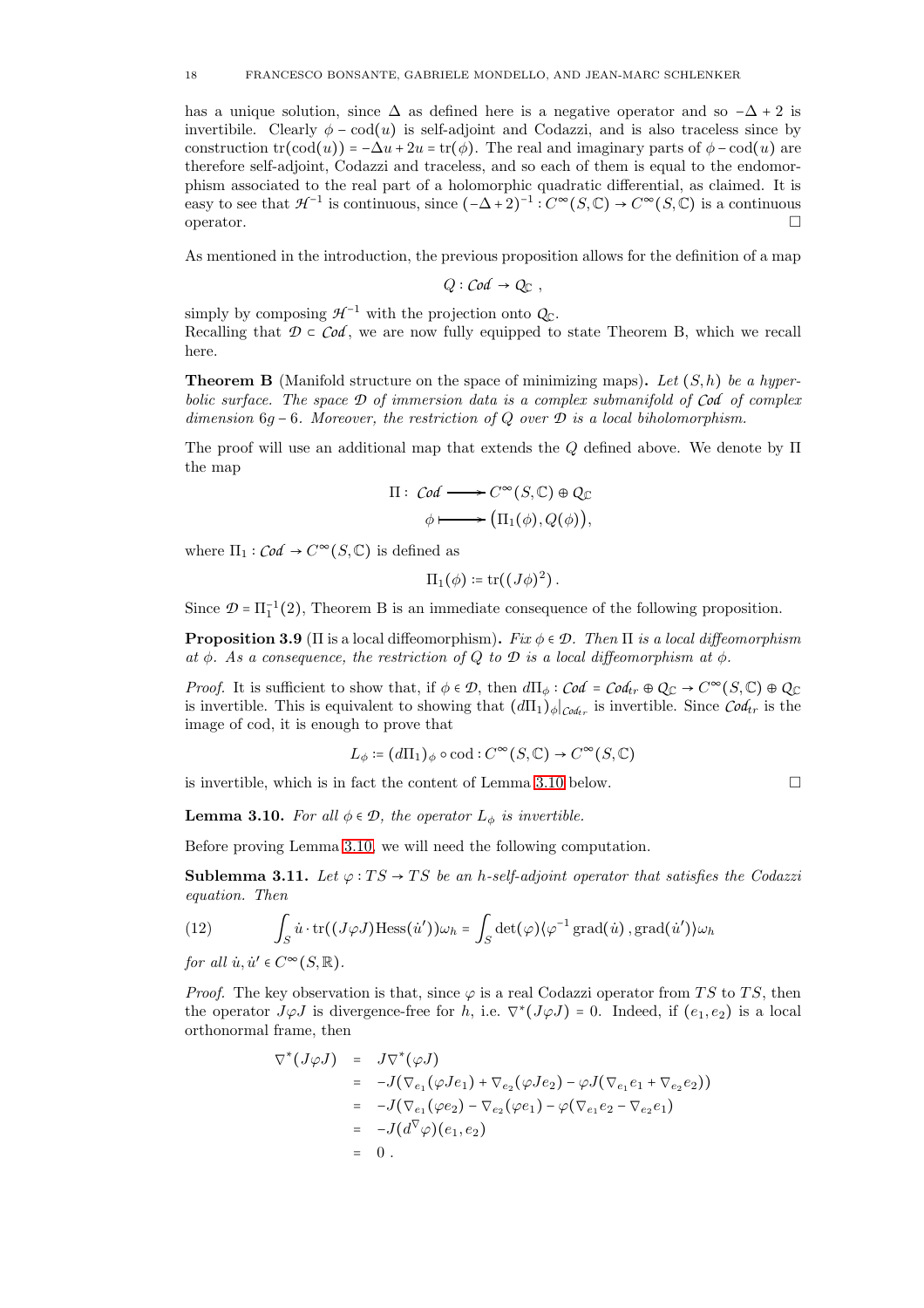As a consequence,

$$
\int_{S} \dot{u} \cdot \text{tr}((J\varphi J) \text{Hess}(\dot{u}'))\omega_h = \int_{S} \langle \dot{u}(J\varphi J), \nabla \text{grad}(\dot{u}') \rangle \omega_h
$$
  
\n
$$
= \int_{S} \langle \nabla^* (\dot{u}(J\varphi J)), \text{grad}(\dot{u}') \rangle \omega_h
$$
  
\n
$$
= \int_{S} \langle -(J\varphi J) \text{grad}(\dot{u}), \text{grad}(\dot{u}') \rangle \omega_h,
$$
  
\nnclusion follows by observing that  $J\varphi J = -\det(\varphi) \varphi^{-1}$ .

and the conclusion follows by observing that  $J\varphi J = -\det(\varphi)\varphi^{-1}$ 

We now have all the ingredients to prove Lemma [3.10.](#page-17-1)

*Proof of Lemma [3.10.](#page-17-1)* We denote by  $\langle \cdot, \cdot \rangle$  the  $L^2$  scalar product on complex-valued functions on S, defined by

<span id="page-18-1"></span>
$$
\langle u_1, u_2 \rangle = \Re \left( \int_S u_1 \overline{u}_2 \, \omega_h \right) ,
$$

and by  $H^1(S)$  the Sobolev space of complex-valued  $L^2$  functions with  $L^2$  derivative on S. The operator  $L_{\phi}$  extends to a second-order linear differential operator  $L_{\phi}: H^1(S) \to H^{-1}(S)$ as  $L_{\phi} = 2 \text{tr}(J \phi J \cdot \text{cod}(\bullet)).$ 

We will show that  $L_{\phi}$  is continuous and strongly elliptic, by proving that there exists a constant  $c > 1$  such that for all  $\dot{u} \in C^{\infty}(S, \mathbb{C}),$ 

(13) 
$$
\frac{1}{c} \|\dot{u}\|_{H^1}^2 \leq \Re \langle -L_{\phi}(\dot{u}), \dot{u} \rangle \leq c \|\dot{u}\|_{H^1}^2.
$$

The fact that  $L_{\phi}$  is invertible from  $C^{\infty}(S, \mathbb{C})$  to itself then follows from standard elliptic regularity arguments (see, for instance, Theorem 3 in Section 6.3.1 of [\[7\]](#page-28-12)).

Let  $\dot{u} = \dot{u}_{\text{st}} + i\dot{u}_{\text{st}}$ , where  $\dot{u}_{\text{st}}$  and  $\dot{u}_{\text{st}}$  are smooth real-valued functions on S, and let  $\phi = \phi_{\text{st}} + i\phi_{\text{st}}$ , where  $\phi_{\mathfrak{R}}$  and  $\phi_{\mathfrak{I}}$  are real operators from TS to TS. Then:

$$
\mathfrak{R}(L_{\phi}\dot{u},\dot{u}) = \mathfrak{R}\int_{S} \overline{\dot{u}} \cdot \text{tr}\Big(J\phi J \cdot \text{cod}(\dot{u})\Big)\omega_{h} =
$$
\n
$$
= \mathfrak{R}\Big(\int_{S} (\dot{u}_{\mathfrak{R}} - i\dot{u}_{\mathfrak{I}}) \text{tr}\Big(\Big[J(\phi_{\mathfrak{R}} + i\phi_{\mathfrak{I}})J\Big]\Big[(\dot{u}_{\mathfrak{R}}\mathbb{1} - \text{Hess}(\dot{u}_{\mathfrak{R}})\Big) + i(\dot{u}_{\mathfrak{I}}\mathbb{1} - \text{Hess}(\dot{u}_{\mathfrak{I}}))\Big]\Big)\omega_{h}\Big) =
$$
\n
$$
= \int_{S} \dot{u}_{\mathfrak{R}} \text{tr}\Big[J\phi_{\mathfrak{R}} J(\dot{u}_{\mathfrak{R}}\mathbb{1} - \text{Hess}(\dot{u}_{\mathfrak{R}}))\Big]\omega_{h} + \int_{S} \dot{u}_{\mathfrak{I}} \text{tr}\Big[J\phi_{\mathfrak{R}} J(\dot{u}_{\mathfrak{I}}\mathbb{1} - \text{Hess}(\dot{u}_{\mathfrak{I}}))\Big]\omega_{h}
$$
\n
$$
- \int_{S} \dot{u}_{\mathfrak{R}} \text{tr}\Big[J\phi_{\mathfrak{I}} J(\dot{u}_{\mathfrak{I}}\mathbb{1} - \text{Hess}(\dot{u}_{\mathfrak{I}}))\Big]\omega_{h} + \int_{S} \dot{u}_{\mathfrak{I}} \text{tr}\Big[J\phi_{\mathfrak{I}} J(\dot{u}_{\mathfrak{R}}\mathbb{1} - \text{Hess}(\dot{u}_{\mathfrak{R}}))\Big]\omega_{h}.
$$

Since the right-hand side in  $(12)$  is clearly symmetric in  $\dot{u}$  and  $\dot{u}'$ , the last two summands cancel out. Using Sublemma [3.11,](#page-17-3) we obtain that

$$
\mathfrak{R}(L_{\phi}\dot{u},\dot{u}) = \int_{S} \left( \dot{u}_{\mathfrak{R}}^{2} \text{tr}(J\phi_{\mathfrak{R}}J) + \dot{u}_{\mathfrak{I}}^{2} \text{tr}(J\phi_{\mathfrak{R}}J) \right) \omega_{h}
$$
  
- 
$$
\int_{S} \left( \det(\phi_{\mathfrak{R}}) \langle \phi_{\mathfrak{R}}^{-1} (\text{grad}\,\dot{u}_{\mathfrak{R}}), \text{grad}\,\dot{u}_{\mathfrak{R}} \rangle + \det(\phi_{\mathfrak{R}}) \langle \phi_{\mathfrak{R}}^{-1} (\text{grad}\,\dot{u}_{\mathfrak{I}}), \text{grad}\,\dot{u}_{\mathfrak{I}} \rangle \right) \omega_{h}
$$

so that

$$
-\Re\langle L_{\phi}\dot{u},\dot{u}\rangle = \int_{S} tr(\phi_{\Re})\left(\dot{u}_{\Re}^{2} + \dot{u}_{\Im}^{2}\right) \omega_{h} + \int_{S} det(\phi_{\Re})\left(\langle \phi_{\Re}^{-1}(\text{grad}\,\dot{u}_{\Re}), \text{grad}\,\dot{u}_{\Re}\rangle + \langle \phi_{\Re}^{-1}(\text{grad}\,\dot{u}_{\Im}), \text{grad}\,\dot{u}_{\Im}\rangle\right) \omega_{h} .
$$

<span id="page-18-0"></span>Equation [\(13\)](#page-18-1) now follows from the fact that  $\phi_{\mathfrak{m}} = \Re(\phi)$  is positive-definite by [\(11\)](#page-15-3).

## 4. Holomorphicity of the monodromy map

Thanks to Theorem [A,](#page-3-1) the space  $\mathcal{M}$  is minimizing immersions in germs of hyperbolic manifolds can be identified to the space *D* of immersion data. The aim of this section is to show that, under this identification, the monodromy map  $Mon: \mathcal{D} \rightarrow \mathcal{X}$ , that sends the datum  $\phi \in \mathcal{D}$  corresponding to the PSL<sub>2</sub>(C)-class of an immersion  $[\tilde{f}_{\phi}, \rho_{\phi}] \in \mathcal{MI}$  to the conjugacy class of its monodromy  $[\rho_{\phi}] \in X$ , is a biholomorphism onto its (open) image and so to prove Theorem [C.](#page-4-0)

In order to do that, we first provide a description of the tangent space to the space  $\mathcal I$  of equivariant immersions in  $\mathbb{H}^3$  (up to the action of PSL<sub>2</sub>( $\mathbb{C}$ )) and then of the locus  $\mathcal{MI} \subset \mathcal{I}$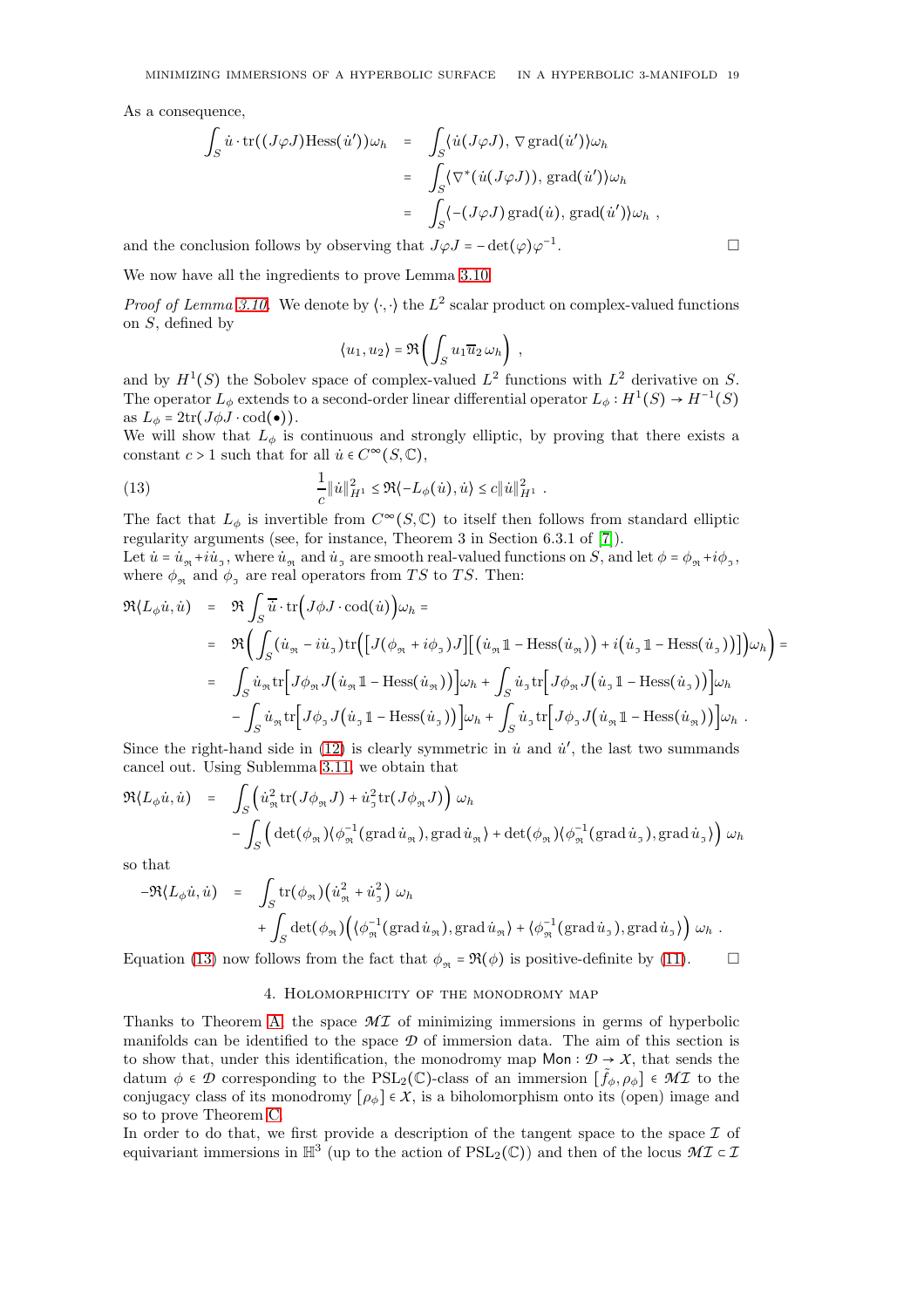that is more suited to reveal its complex-linear nature, compared to the one given in Section [3.](#page-13-0) Then we show that dMon is C-linear.

<span id="page-19-0"></span>4.1. The bundle of local Killing vector fields on a hyperbolic manifold. We collect in this section some well-known facts that will be useful below.

Given a point  $x \in \mathbb{H}^3$ , we call local Killing vector fields the germs at x of Killing vector fields on  $\mathbb{H}^3$  for the hyperbolic metric. The vector space  $\mathbb{E}_x$  of such germs at x has a natural structure of Lie algebra, isomorphic to  $\mathfrak{sl}_2(\mathbb{C})$ .

**Definition 4.1** (Bundle of local Killing vector fields). The bundle of local Killing vector fields in  $\mathbb{H}^3$  is the bundle  $\mathbb{E} \to \mathbb{H}^3$  whose fiber  $\mathbb{E}_x$  at a point  $x \in \mathbb{H}^3$  is the Lie algebra of local Killing vector fields at  $x$ .

Via the identification of  $\mathfrak{sl}_2(\mathbb{C})$  with the space of global Killing vector fields on  $\mathbb{H}^3$ , the bundle E has a natural trivialization

$$
\mathfrak{sl}_2(\mathbb{C})\times \mathbb{H}^3 \longrightarrow \mathbb{E}
$$

that sends a couple  $(\check{\xi}, x)$  to the germ of  $\check{\xi}$  at x. The natural flat connection on  $\mathfrak{sl}_2(\mathbb{C}) \times \mathbb{H}^3$ then induces a flat connection  $\mathbb D$  on  $\mathbb E$ : thus, global flat sections of  $\mathbb D$  identify with global Killing vector fields on  $\mathbb{H}^3$ .

The action of  $PSL_2(\mathbb{C})$  on  $\mathbb{H}^3$  lifts to the product bundle  $\mathfrak{sl}_2(\mathbb{C}) \times \mathbb{H}^3$  via the adjoint action on  $\mathfrak{sl}_2(\mathbb{C})$ . Similarly, it also naturally lifts to  $\mathbb{E}$ : if  $g \in \text{PSL}_2(\mathbb{C})$  and  $\check{\xi} \in \mathbb{E}_x$  is a local Killing vector field at  $x \in \mathbb{H}^3$ , the image of  $\check{\xi}$  in  $\mathbb{E}_{g \cdot x}$  is the local Killing vector field  $g_*\check{\xi}$  at  $g \cdot x$ . The above trivialization of  $E$  is equivariant with respect to such  $PSL_2(\mathbb{C})$ -actions.

4.1.1. Identification between  $\mathbb E$  and  $T_{\mathbb C}\mathbb H^3$ . There is a very natural evaluation map  $\mathbb E\to T\mathbb H^3$ that, at  $x \in \mathbb{H}^3$ , sends a local Killing vector field  $\check{\xi}(x) \in \mathbb{E}_x$  to its value at  $x$ .

Such evaluation map can be enriched so to include first-order derivatives of the local Killing vector field. Specifically in dimensione 3 there is an identification

$$
\mathbb{E}\longrightarrow T_{\mathbb{C}}\mathbb{H}^3
$$

that is defined as follows. Given  $x \in \mathbb{H}^3$ , it sends a local Killing vector field  $\check{\xi}(x) \in \mathbb{E}_x$  to the unique complex tangent vector  $\check{X}_{\check{\xi}}(x) + i\check{Y}_{\check{\xi}}(x) \in T_{\mathbb{C},x} \mathbb{H}^3$  that satisfies

- $\check{X}_{\check{\xi}}(x)$  equal to the value at x of  $\check{\xi}(x)$ , considered as a Killing vector field defined in the neighborhood of  $x$ ,
- $\check{Y}_{\xi}(x)$  is defined by the condition that  $S^{\check{X}_{\xi}} = \check{Y}_{\xi} \times \bullet$  (see Lemma [2.7\)](#page-7-2),

where we denoted by  $\nabla^{\mathbb{H}^3}$  the Levi-Civita connection of the hyperbolic metric on  $\mathbb{H}^3$ , and by the same symbol its complexification on  $T_{\mathbb{C}}\mathbb{H}^3 \cong (T\mathbb{H}^3) \otimes_{\mathbb{R}} \mathbb{C}$ . Abusing notations a bit, we will still denote by  $\mathbb D$  the flat connection on  $T_{\mathbb C}\mathbb H^3$  obtained as the image of the connection D on E through the identification of E with  $T_{\mathbb{C}}\mathbb{H}^3$ .

<span id="page-19-1"></span>**Lemma 4.2** (Naturality of  $\mathbb{E} \cong T_{\mathbb{C}} \mathbb{H}^3$ ). The identification

$$
\mathbb{E} \longrightarrow T_{\mathbb{C}} \mathbb{H}^3
$$

$$
\check{\xi} \longmapsto \check{X}_{\check{\xi}} + i\check{Y}_{\check{\xi}}
$$

is  $\mathbb{C}\text{-}linear$  and it is equivariant with respect to the natural action of  $PSL_2(\mathbb{C})$  on  $\mathbb{E}$  and on  $T_{\mathbb{C}}\mathbb{H}^3$ . Moreover, the flat connection  $\mathbb{D}$  on  $T_{\mathbb{C}}\mathbb{H}^3$  can be expressed as

$$
\mathbb{D}_\bullet\big(\check{X}+i\check{Y}\big)=\nabla_\bullet^{\mathbb{H}^3}\big(\check{X}+i\check{Y}\big)+i\big(\check{X}+i\check{Y}\big)\times\bullet
$$

in terms of  $\nabla^{\mathbb{H}^3}$ .

*Proof.* The C-linearity is easy to check. The relation between  $\mathbb{D}$  and  $\nabla^{\mathbb{H}^3}$  is proven in [\[10\]](#page-28-13).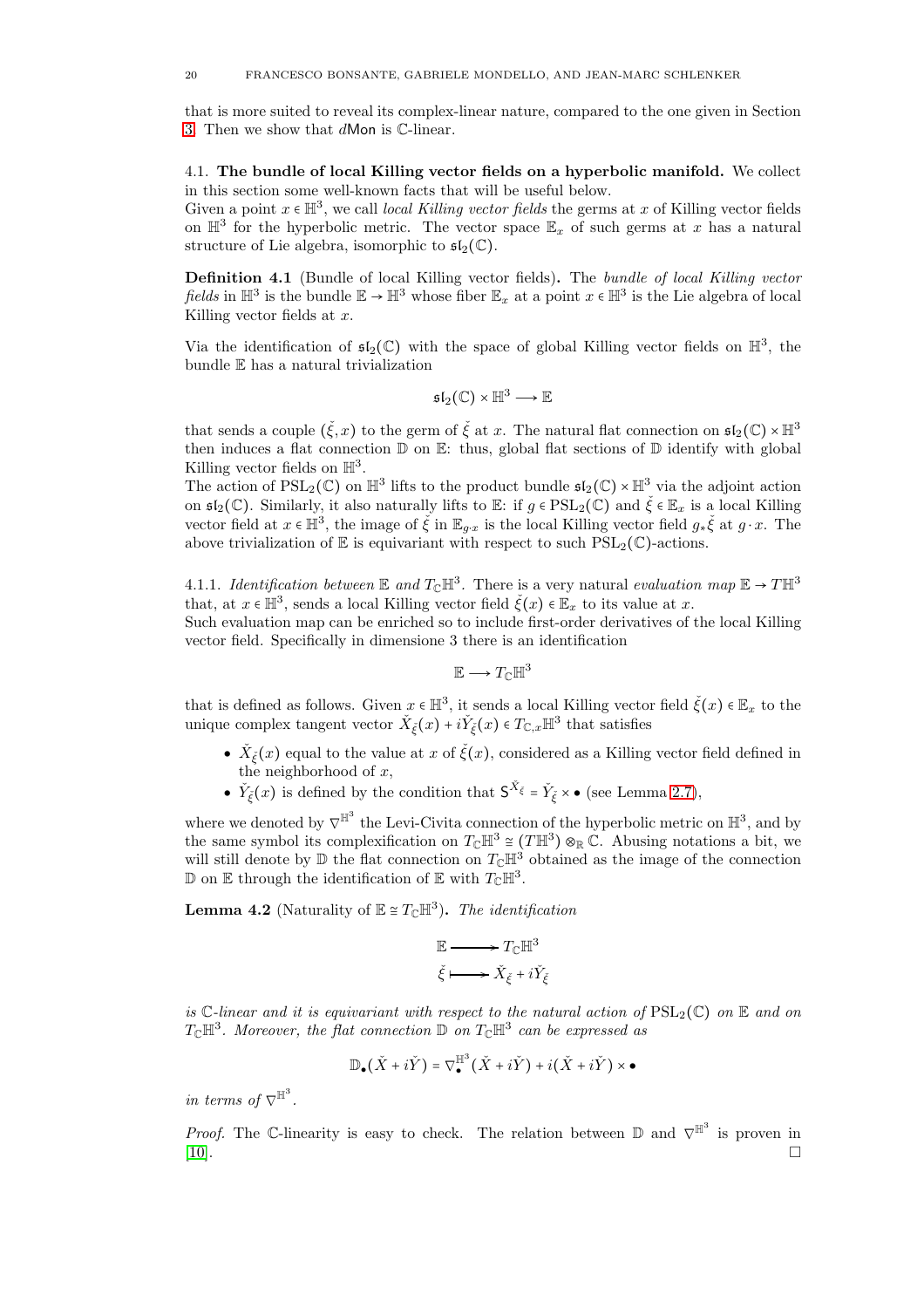4.1.2. The case of equivariant maps. Fix a universal cover  $\widetilde{S} \rightarrow S$  and an equivariant map  $\tilde{f}: \widetilde{S} \to \mathbb{H}^3$  with monodromy  $\rho: \pi_1(S) \to \mathrm{PSL}_2(\mathbb{C})$ .

The bundle E pulls-back via  $\tilde{f}$  to the bundle  $\tilde{E}$  on  $\tilde{S}$  (isomorphic to  $\mathfrak{sl}_2(\mathbb{C}) \times \tilde{S}$ ) endowed with a flat connection  $\widetilde{D}$  and  $\pi_1(S)$ -action via  $\rho$ . Its quotient  $E_\rho \coloneqq \widetilde{E}/\pi_1(S)$  is a  $\mathfrak{sl}_2(\mathbb{C})$ -bundle on  $S$  and we denote by  $D$  its induced flat connection.

On the other hand, the bundle  $\tilde{f}^*T_{\mathbb{C}}\mathbb{H}^3$  carries a connection still denoted by  $\nabla^{\mathbb{H}^3}$ , which is the pull-back via  $\tilde{f}$  of the complexified Levi-Civita connection on  $T_{\mathbb{C}}\mathbb{H}^3$ .

As on  $\mathbb{H}^3$ , there is a natural evaluation map  $\widetilde{E} \to \widetilde{f}^*T\mathbb{H}^3$  that can be upgraded to an identification  $\widetilde{E} \to \widetilde{f}^*T_{\mathbb{C}}\mathbb{H}^3$  using Lemma [4.2.](#page-19-1) We denote by  $\nabla^{\widetilde{E}}$  the connection on  $\widetilde{E}$ corresponding to  $\nabla^{\mathbb{H}^3}$  on  $\tilde{f}^*T_{\mathbb{C}}\mathbb{H}^3$ , and by  $\nabla^E$  the induced one on E.

<span id="page-20-0"></span>4.2. The application  $\tilde{\sigma}$ . Let  $(\tilde{f}, \rho)$  be an equivariant immersion of  $\tilde{S}$  into  $\mathbb{H}^3$ . Define

$$
\tilde{\sigma} : \Gamma(\tilde{f}^*T\mathbb{H}^3) \longrightarrow \Gamma(\tilde{f}^*T_{\mathbb{C}}\mathbb{H}^3) \cong \Gamma(\widetilde{E})
$$

$$
\tilde{X} \longmapsto \tilde{\sigma}_{\tilde{X}} = \tilde{X} + i\tilde{X}'
$$

where  $\tilde{X}'$  is the unique vector field that satisfies  $\mathsf{S}_{\tilde{\epsilon}}^{\tilde{X}}$  $\tilde{\tilde{X}} = \tilde{X}' \times \bullet$  (see Definition [2.8\)](#page-7-1). The main properties of  $\tilde{\sigma}$  are collected in the following statement.

<span id="page-20-1"></span>**Lemma 4.3** (Properties of  $\tilde{\sigma}$ ). The map  $\tilde{\sigma}$  is R-linear and it satisfies the following properties:

- (i)  $\tilde{\sigma}_{\gamma * \tilde{X}}(\gamma(\tilde{p})) = \mathrm{Ad}_{\rho(\gamma)}\tilde{\sigma}_{\tilde{X}}(\tilde{p})$  for all  $\tilde{p} \in \widetilde{S};$
- (ii)  $\tilde{X} \in \Gamma(\tilde{f}^* \mathcal{I} \mathbb{H}^3)$  is the evaluation of a global Killing vector field  $\tilde{\xi} \in \Gamma(\tilde{E})$  if and only if  $\tilde{\sigma}_{\tilde{X}}$  is D-parallel (and in this case  $\tilde{\sigma}_{\tilde{X}} = \tilde{\xi}$ );
- (iii)  $\tilde{\sigma}_{\tilde{X}} \in \Gamma(\tilde{f}^*T_{\mathbb{C}}\mathbb{H}^3)$  is  $\tilde{D}$ -parallel if and only if  $A_{\tilde{f}}^{\tilde{X}} = 0$ ;

for every  $\tilde{X} \in \Gamma(\tilde{f}^*T\mathbb{H}^3)$ .

*Proof.* The R-linearity of  $\tilde{\sigma}$  follows directly from the definition.

As for (i), we compute  $\tilde{\sigma}_{\gamma_*\tilde{X}}(\gamma(\tilde{p})) = \gamma_*\tilde{X}(\gamma(\tilde{p})) + i(\gamma_*\tilde{X})'(\gamma(\tilde{p}))$ . Since  $\pi_1(S)$  acts on  $\tilde{f}^*T\mathbb{H}^3$  isometrically, it preserves the cross-product and  $\nabla^{\mathbb{H}^3}$ . Hence,  $S_{\tilde{\tau}}^{\gamma_*\tilde{X}}$  $\begin{array}{c} \gamma_*\tilde{X} \ \circ \ \gamma_* \ = \ \gamma_* \ \circ \ \mathsf{S}^{\tilde{X}}_{\tilde{f}} \end{array}$  $\tilde{f}$ and so  $(\gamma_*\tilde{X})' = \gamma_*\tilde{X}'$ . We have then that  $\tilde{\sigma}_{\gamma_*\tilde{X}}(\gamma(\tilde{p})) = \gamma_*((\tilde{X} + i\tilde{X}')(\tilde{p}))$ . The conclusion then follows because the identification  $\widetilde{E} \cong \widetilde{f}^* T_{\mathbb{C}} \mathbb{H}^3$  is equivariant with respect to the action of  $\pi_1(S)$ .

About (ii),  $\tilde{\sigma}_{\tilde{X}}$  is  $D^{\tilde{E}}$ -parallel if and only if there exists a global Killing field  $\tilde{\xi}$  such that  $\tilde{\sigma}_{\tilde{Y}} = \tilde{\xi}$ . This clearly happens if and only if  $\tilde{X}$  is the evaluation of such global Killing vector field  $\tilde{\xi}$ .

Concerning (iii), suppose first that  $\tilde{\sigma}_{\tilde{X}}$  is  $\tilde{D}$ -parallel. By (ii), the vector field  $\tilde{X}$  is the evaluation of a global Killing vector field and so  $A_{\tilde{f}}^{\tilde{X}} = 0$ .

Vice versa, suppose that  $A_{\tilde{r}}^{\tilde{X}}$  $\tilde{X} = 0$ , and so  $\nabla^{\mathbb{H}^3} \tilde{X} = \mathsf{S}_{\tilde{f}}^{\tilde{X}}$  $\tilde{\tilde{f}}$ . Let  $\tilde{X}', \tilde{X}''$  be the sections of  $\tilde{f}^*T\mathbb{H}^3$ defined by  $\mathsf{S}^{\tilde{X}}_{\tilde{r}}$  $\tilde{\tilde{X}} = \tilde{X}' \times \bullet \text{ and } \tilde{S}_{\tilde{f}}^{\tilde{X}'}$  $\tilde{\tilde{X}}' = \tilde{X}'' \times \bullet$ . Now

$$
\Re(\tilde D\tilde\sigma_{\tilde X})=\Re(\tilde D\big(\tilde X+i\tilde X'\big))=\nabla^{\mathbb H^3}\tilde X-(\tilde X'\times\bullet)=0.
$$

On the other hand, the imaginary part of  $\tilde{D}\tilde{\sigma}_{\tilde{X}}$  is given by

$$
\Im\big(\tilde D\tilde\sigma_{\tilde X}\big)=\Im\big(\tilde D\big(\tilde X+i\tilde X'\big)\big)=\nabla^{\mathbb{H}^3}\tilde X'+\big(\tilde X\times\bullet\big)=\mathsf{A}_{\tilde f}^{\tilde X'}+\left(\big(\tilde X''+\tilde X\big)\times\bullet\right).
$$

By [\[2,](#page-28-5) Lemma 5.7], we have that

$$
J^{\tilde{I}} {\mathsf A}^{\tilde{X}'}_{\tilde{f}} + \big< \tilde{X} + \tilde{X}'', \tilde{N} \big> \mathbbm{1} = 0
$$

where  $\tilde{N}$  is the positive unit vector normal to the immersion.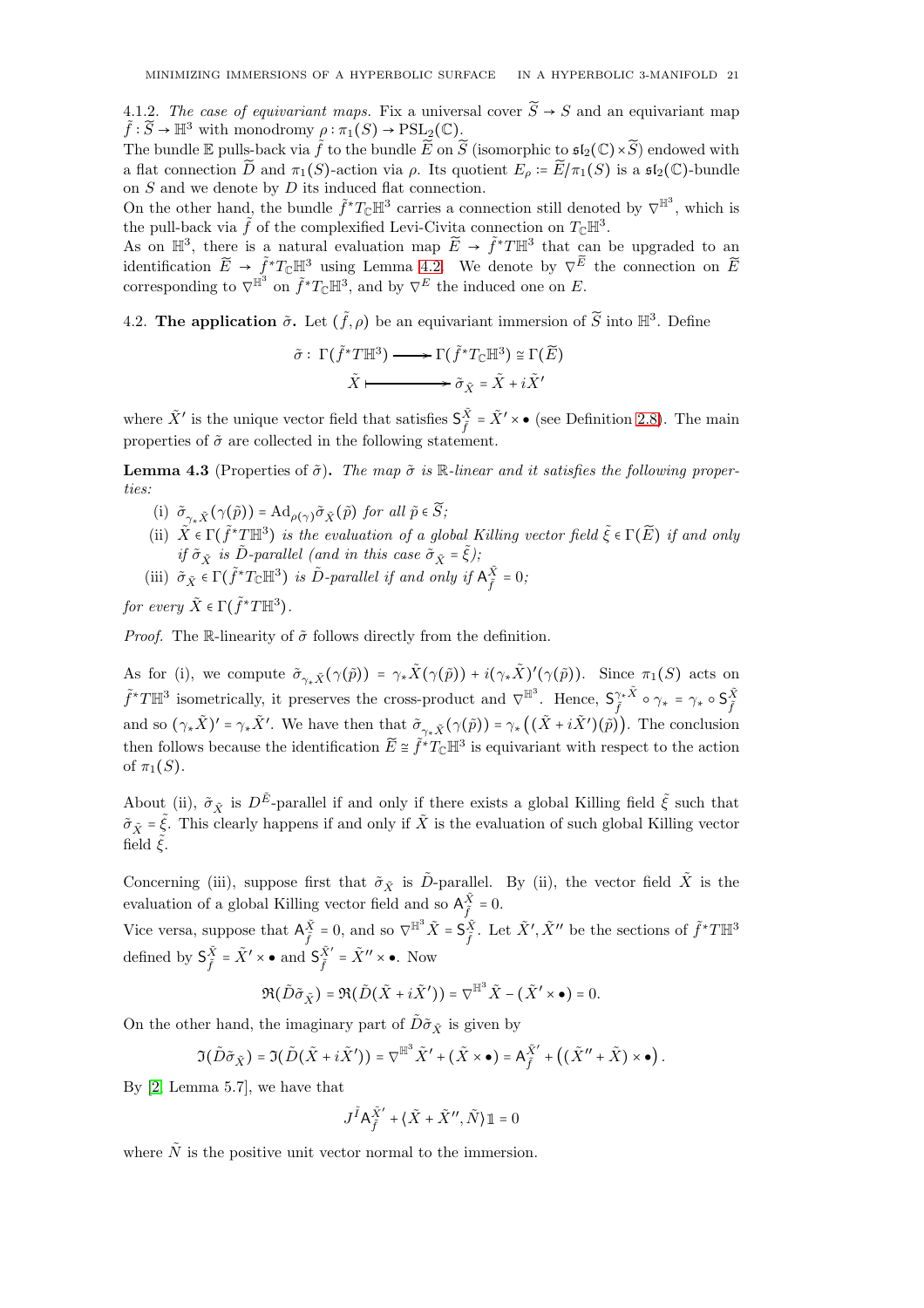Since  $A_{\tilde{z}}^{\tilde{X}'}$  $\tilde{X}'$  is  $\tilde{I}\text{-self-adjoint}, J^{\tilde{I}}A_{\tilde{f}}^{\tilde{X}'}$  $\frac{X}{\tilde{f}}$  is traceless and so

<span id="page-21-3"></span>
$$
\mathsf{A}_{\tilde{f}}^{\tilde{X}'} = 0 \ .
$$

Moreover,  $\langle \tilde{X} + \tilde{X}^{\prime\prime}, \tilde{N} \rangle \mathbb{1} = 0$  so that  $\tilde{X} + \tilde{X}^{\prime\prime}$  is tangent to the immersion. On the other hand, by the curvature properties of  $\mathbb{H}^3$  we have

<span id="page-21-1"></span>(15) 
$$
R(e_1, e_2) \tilde{X} = (e_1 \times e_2) \times \tilde{X}
$$

for any local frame  $(e_1, e_2)$  on  $\widetilde{S}$ . Since  $\mathsf{A}_{\tilde{f}}^{\tilde{X}'}$  $\tilde{X}' = 0$ , we have  $\nabla^{\mathbb{H}^3} \tilde{X}' = (\tilde{X}'' \times \bullet)$  and so

<span id="page-21-2"></span>
$$
(16)\ \ R(e_1,e_2)\tilde{X}=\nabla^{\mathbb{H}^3}_{e_1}\tilde{X}'\times e_2-\nabla^{\mathbb{H}^3}_{e_2}\tilde{X}'\times e_1=\left(\tilde{X}''\times e_1\right)\times e_2-\left(\tilde{X}''\times e_2\right)\times e_1=-\left(e_1\times e_2\right)\times \tilde{X}''.
$$

Comparing [\(15\)](#page-21-1) and [\(16\)](#page-21-2), we deduce that  $(e_1 \times e_2) \times (\tilde{X} + \tilde{X}^{\prime\prime}) = 0$  and so the tangential part of  $\tilde{X} + \tilde{X}''$  vanishes. Since we have seen above that  $\tilde{X} + \tilde{X}''$  is tangent to the image of  $\tilde{f}$ , we conclude that  $\tilde{X} + \tilde{X}'' = 0$ . This identity and [\(14\)](#page-21-3) together prove that  $\mathfrak{I}(\tilde{D}\tilde{\sigma}_{\tilde{X}}) = 0$ .

<span id="page-21-0"></span>4.3. A complex viewpoint on first-order deformations of immersions. Let  $\tilde{f}$  be an immersion of  $\widetilde{S}$  into  $\mathbb{H}^3$ . We recall that a deformation  $\tilde{f} = (\tilde{f}_t)_{t \in (-\epsilon,\epsilon)}$  of  $\tilde{f}$  determines a variational field  $\tilde{X} \in \Gamma(\tilde{f}^*T\mathbb{H}^3)$  by Corollary [2.31.](#page-11-3) Moreover, the deformation  $\tilde{f}$  is tangent to a PSL<sub>2</sub>( $\mathbb{C}$ )-orbit if and only if  $\tilde{X}$  is the evalution of a global Killing vector field. The above considerations can be rephrased in terms of the complex  $C_{\tilde{D}}^{\bullet}(\tilde{E})$  of  $\tilde{E}$ -valued

differential forms on  $\widetilde{S}$  with differential induced by  $\widetilde{D}$ .

**Lemma 4.4** (First-order deformations of immersions and  $\widetilde{E}$ -valued forms). The sequence

$$
0 \longrightarrow Z_{\tilde{D}}^{0}(\widetilde{E}) \longrightarrow \Gamma(\tilde{f}^{*}T\mathbb{H}^{3}) \stackrel{\tilde{\theta}}{\longrightarrow} Z_{\tilde{D}}^{1}(\widetilde{E})
$$

induced by the evaluation map  $\Gamma(\widetilde{E}) \to \Gamma(\widetilde{f}^*T\mathbb{H}^3)$  and by  $\widetilde{\theta}$  defined as  $\widetilde{\theta}_{\widetilde{X}} \coloneqq \widetilde{D}\widetilde{\sigma}_{\widetilde{X}}$  is exact. Moreover, first-order deformations of  $\tilde{f}$  "up to the action of  $PSL_2(\mathbb{C})$ " identify to the image of  $\tilde{\theta}$  inside  $Z_{\tilde{D}}^1(\widetilde{E})$ .

Remark 4.5 (Non-surjectivity of  $\tilde{\theta}$ ). It is not true that the map  $\tilde{\theta}$  is surjective, since elements of  $Z_{\tilde{D}}^1(\widetilde{E})$  of type  $\tilde{\sigma}_{\tilde{X}}$  are determined by their real part.

4.3.1. The equivariant case. Suppose now that  $(\tilde{f}, \rho)$  is an equivariant immersion of  $\tilde{S}$  into  $\mathbb{H}^3$  and that  $(\tilde{f}, \rho)$  is a deformation of  $(\tilde{f}, \rho)$ . By Lemma [2.28](#page-11-1) and Lemma [2.30](#page-11-2)

- $(\tilde{X}, \varsigma) \in \mathcal{Z}^1_{(\tilde{f}, \rho)},$  i.e.  $\gamma_* \tilde{X} = \tilde{X} + \varsigma_{\gamma} \big|_{\widetilde{S}},$  and
- $(\tilde{f}, \rho)$  is tangent to a  $PSL_2(\mathbb{C})$ -orbit if and only if  $(\tilde{X}, \varsigma) \in \mathcal{B}^1_{(\tilde{f}, \rho)},$  i.e. there exists a global Killing vector field  $\tilde{\xi} \in \Gamma(\tilde{E})$  such that  $\tilde{X}$  is the evaluation of  $\tilde{\xi}$  and  $\varsigma_{\gamma}$  =  $\tilde{\xi} - \mathrm{Ad}_{\rho(\gamma)} \tilde{\xi}$

for all  $\gamma \in \pi_1(S)$ .

Applying Lemma [4.3](#page-20-1) and using that  $\gamma_*\tilde{X} = \tilde{X} + \varsigma_{\gamma} \Big|_{\widetilde{S}}$ , we have that

<span id="page-21-4"></span>(17) 
$$
\tilde{\sigma}_{\tilde{X}}(\gamma(\tilde{p})) + \varsigma_{\gamma}(\tilde{p}) = \mathrm{Ad}_{\rho(\gamma)}\tilde{\sigma}_{\tilde{X}}(\tilde{p}).
$$

Applying  $\tilde{D}$  to [\(17\)](#page-21-4) and remembering that  $\varsigma_{\gamma}$  is  $\tilde{D}$ -parallel, we obtain

<span id="page-21-5"></span>(18) 
$$
\tilde{\theta}_{\tilde{X}}(\gamma(\tilde{p})) \circ (d\gamma)_{\tilde{p}} = \mathrm{Ad}_{\rho(\gamma)} \circ \tilde{\theta}_{\tilde{X}}(\tilde{p}).
$$

Condition [\(18\)](#page-21-5) is in fact equivalent to the fact that  $\tilde{\theta}$  is the lift of a D-closed E-valued 1form on S. Thus, an infinitesimal deformation  $(\widetilde{X}, \varsigma)$  corresponds to a deformation through a family of equivariant maps if and only if  $\tilde{\theta}_{\tilde{X}}$  is the lift of an E-valued D-closed 1-form  $\theta_{\tilde{X}}$ , whose periods then correspond to the infinitesimal variation of the monodromy. In particular, if  $\tilde{X}$  is a  $\rho$ -invariant section of  $\tilde{f}^*T\mathbb{H}^3$ , then the couple  $(\tilde{X}, \varsigma = 0)$  corresponds to an infinitesimal isomonodromic deformation and  $\tilde{\theta}_{\tilde{X}}$  is the lift of a D-exact E-valued 1-form on S, i.e. the section  $\tilde{\sigma}_{\tilde{X}}$  is the lift of a section of E.

Using the complex  $C_D^{\bullet}(\mathcal{E})$  is E-valued differential forms on S with differential induced by D, we can condense the above observations in the following lemma.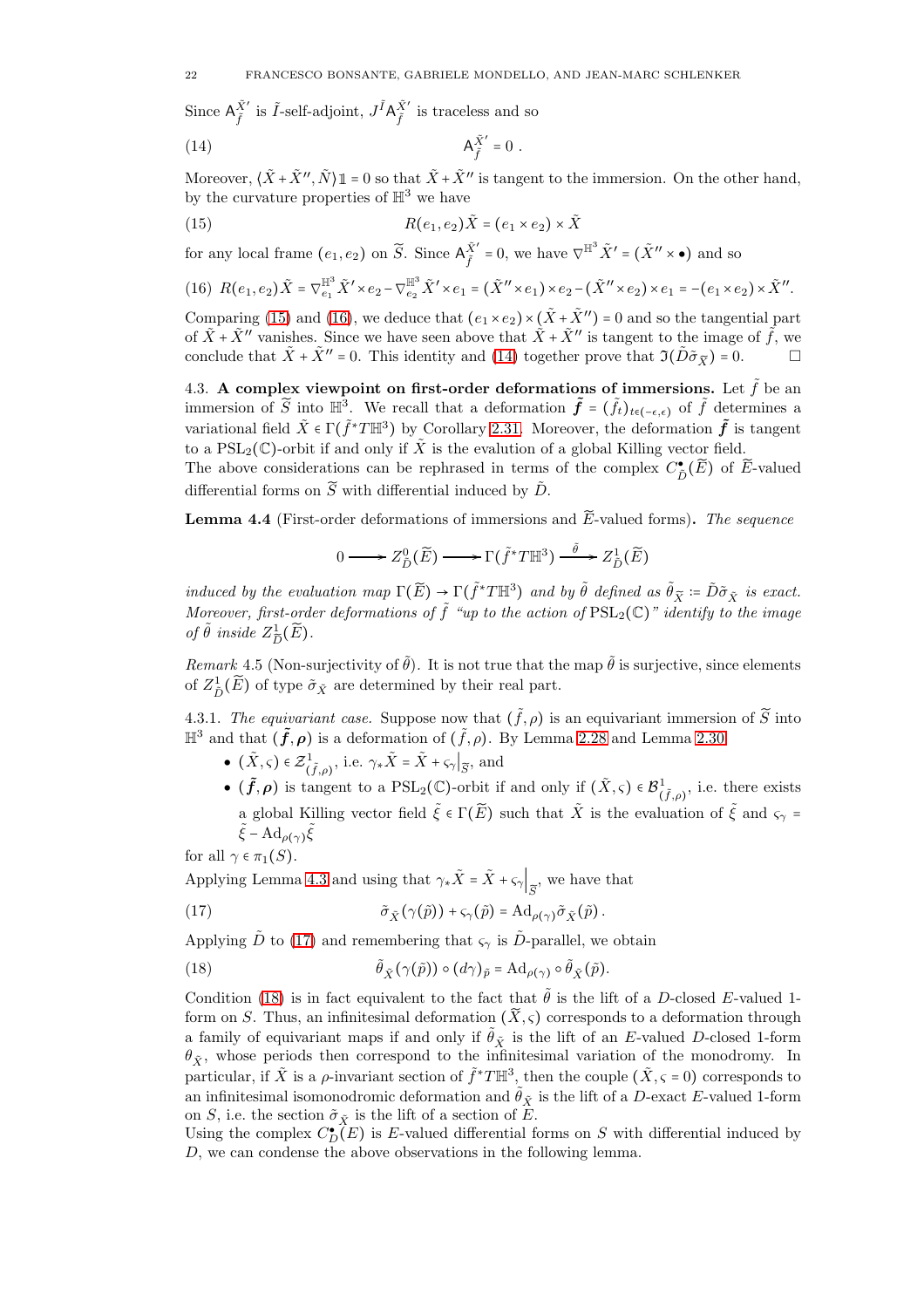Lemma 4.6 (First-order deformations of equivariant immersions and E-valued forms). First-order deformations of the equivariant immersion  $(\tilde{f}, \rho)$  correspond to those elements  $\theta \in Z_D^1(E)$  that are induced by  $\tilde{\theta}_{\tilde{X}}$  for some  $\tilde{X}$ . In particular, elements in  $B_D^1(E)$  correspond to first-order deformations that fix the conjugacy class of the monodromy. Moreover, first-order deformations of  $\rho \in X$  correspond to elements of  $H_D^1(E)$ , whose periods give the infinitesimal deformation of the monodromy.

Remark 4.7. Note that  $\zeta$  does not have any role in the definition of  $\hat{\theta}_{\tilde{X}}$ . Indeed,  $\hat{\theta}_{\tilde{X}}$  determines  $\tilde{X}$  up to adding a vector field obtained by evaluation a global Killing field, and  $\varsigma$  can be recovered from  $\varsigma_{\gamma}$   $\left|_{\widetilde{S}} = \gamma_* \widetilde{X} - \widetilde{X}$ , since  $\widetilde{f}$  is assumed to be an immersion.

If  $(\tilde{f}_{\phi}, \rho_{\phi})$  corresponds to the immersion datum  $\phi \in \mathcal{D}$ , then the conclusions drawn in the above lemma can be also visually synthetized into the following commutative diagram



in which the horizontal arrow in the top-right corner sends  $\tilde{X}$  to  $\tilde{\sigma}_{\tilde{Y}}$ , and  $\Theta$  sends  $\tilde{X}$  to  $\theta_{\tilde{Y}}$ . We remark that the vector spaces in the above diagram that are endowed with a complex structure are  $T_{\phi} \mathcal{D} \cong T_{\left[\tilde{f}_{\phi}, \rho_{\phi}\right]} \mathcal{M} \mathcal{I}$  and the ones in the right column. As a consequence,  $T_{(\tilde{f}_{\phi},\rho_{\phi})}\tilde{M}\mathcal{I}$  is a complex vector space too. We will see below that the map  $T_{\phi}\mathcal{D} \to Z_D^1(E)$ between complex vector spaces that sends  $\dot{\phi}$  associated to a variational field  $\tilde{X}$  to  $\theta_{\tilde{X}}$  is not C-linear in general.

<span id="page-22-0"></span>4.4. Complex-linearity of dMon. Fix an immersion  $(\tilde{f}_{\phi}, \rho_{\phi})$  with corresponding datum  $\phi \in \mathcal{D}$  and let  $\widetilde{E} \to \widetilde{S}$  and  $E \to S$  be the associated bundles of local Killing vector fields.

Denote by  $\tilde{N}$  the section of  $\tilde{f}_{\phi}^*T\mathbb{H}^3$  representing the positively-oriented unit vector field normal to the image of  $\tilde{f}_{\phi}$ . Viewing  $\tilde{N}$  as a section of  $\tilde{E}$ , it is  $\rho_{\phi}$ -invariant and so it descends to a section  $N \in \Gamma(E)$ .

Consider a tangent vector  $\dot{\phi} \in T_{\phi} \mathcal{D}$ . By Theorem [A,](#page-3-1) there is a germ of path  $t \mapsto \phi + t \cdot \dot{\phi} + o(t)$ of immersion data which is realized by a deformation  $(\tilde{f}, \rho)$  of  $(\tilde{f}_{\phi}, \rho_{\phi})$ . Denote by  $\tilde{X}$ the variational field associated to  $\tilde{f}$  and by  $\theta_1 \in Z_D^1(E)$  the 1-cocycle  $\theta_{\tilde{X}}$  associated to  $\tilde{X}$ . Similarly, the path  $t \mapsto \phi + t \cdot (i\phi) + o(t)$  is realized by a family of immersions corresponding to the 1-cocycle  $\theta_i \in Z_D^1(E)$ .

The holomorphicity of Mon will then be a consequence of the following result.

<span id="page-22-1"></span>**Theorem 4.8** (Relation between  $\theta_1$  and  $\theta_i$ ). There exists a smooth function  $\nu : S \to \mathbb{C}$  such that  $i\theta_1 - \theta_i + D(\nu N) = 0$ . As a consequence,  $[\theta_i] = i[\theta_1] \in H_D^1(E)$ .

*Remark* 4.9. Since the function  $\nu$  can be nonzero, the map  $T_{\phi} \mathcal{D} \to Z_D^1(E)$  is not C-linear in general.

Since  $\tilde{f}$  is an immersion,  $T\tilde{S}$  is a subbundle of  $\tilde{f}^*T\mathbb{H}^3$ . Having identified  $\tilde{f}^*T_{\mathbb{C}}\mathbb{H}^3$  to  $\tilde{E}$ , it makes sense to decompose  $\theta_1$  into a component  $\theta_1^T$  tangent to the surface and a normal component. More explicitly, separating real and imaginary parts as  $\theta_1 = \Re(\theta_1) + i\Im(\theta_1)$ , we have  $\theta_1^T = \Re(\theta_1)^T + i \Im(\theta_1)^T$ . Indeed,  $\theta_1^T$  is a  $T_{\mathbb{C}} S$ -valued 1-form on S.

The following proposition relates  $\dot{\phi}$  with  $\theta_1^T$  and will be the key point to prove Theorem [4.8.](#page-22-1)

<span id="page-22-2"></span>Proposition 4.10 (First-order variation of immersion data and 1-cocycles). There exists a smooth function  $\eta: S \to \mathbb{R}$  such that

$$
\dot{\phi} = b\theta_1^T + \eta J\phi.
$$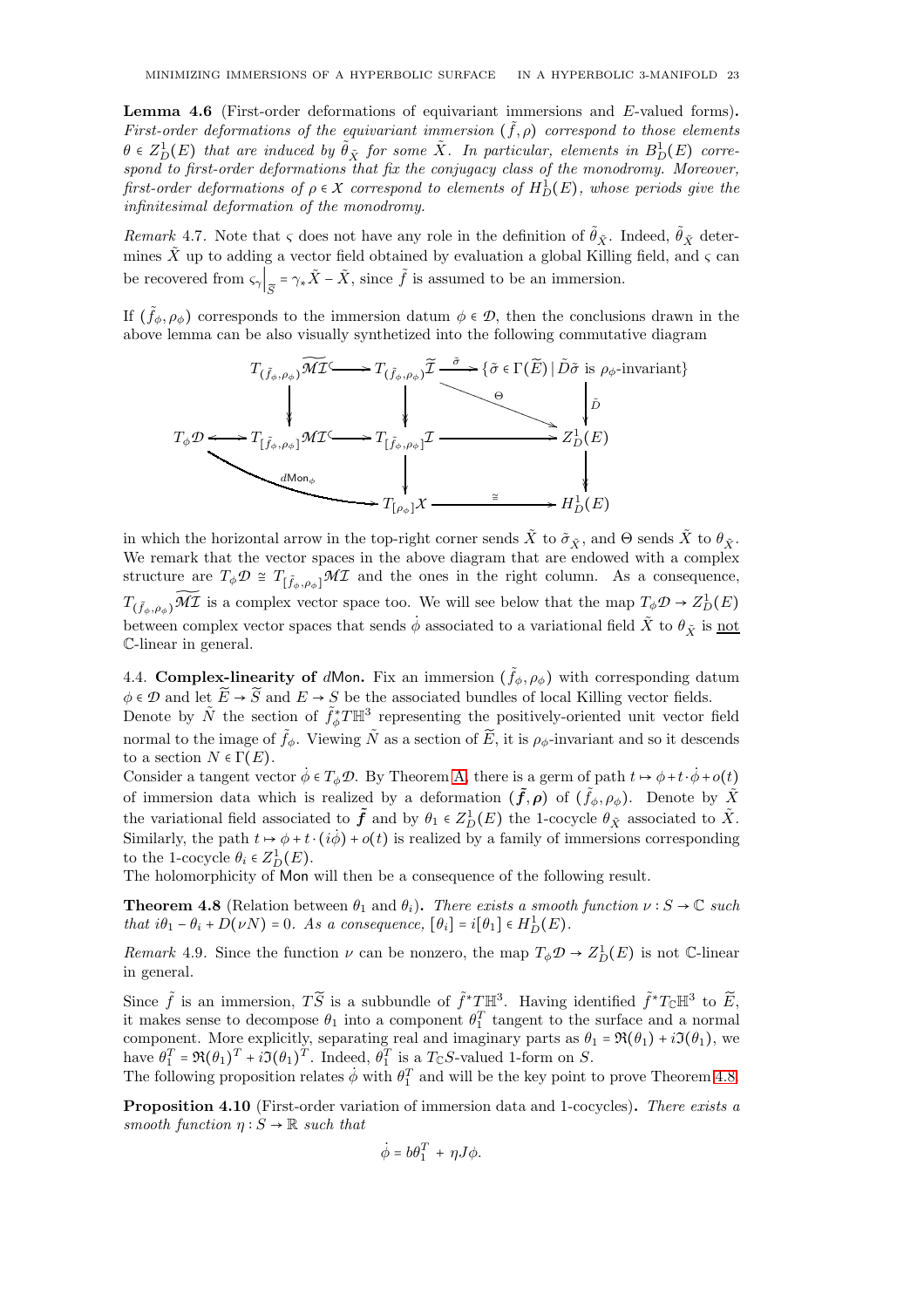*Proof.* Recall that  $\tilde{\theta}_1 = \tilde{D}\tilde{\sigma}_{\tilde{X}} = \tilde{D}(\tilde{X} + i\tilde{X}')$ , where  $\tilde{X}'$  is defined as above in Section [4.2.](#page-20-0) Since  $\tilde{f}$  is fixed, we denote the  $\tilde{I}$ -self-adjoint derivative  $A_{\tilde{f}}$  and the  $\tilde{I}$ -skew-self-adjoint derivative  $S_{\tilde{f}}$  just by A and S.

As in Lemma 5.5 of [\[2\]](#page-28-5), we have

<span id="page-23-0"></span>
$$
\dot{\tilde{I}} = 2\tilde{I}(\mathsf{A}^{\tilde{X}}\bullet,\bullet).
$$

Since

$$
\tilde{\tilde{I}} = \tilde{h}(\tilde{\tilde{b}}, \tilde{b}) + \tilde{h}(\tilde{b}, \dot{\tilde{b}}) = \tilde{I}(\tilde{b}^{-1} \dot{\tilde{b}} \bullet, \bullet) + \tilde{I}(\bullet, \tilde{b}^{-1} \dot{\tilde{b}} \bullet) ,
$$

the operators  $A^{\tilde{X}}$  and  $b^{-1}\dot{b}$  have the same  $\tilde{I}$ -self-adjoint component, so

(19) 
$$
\dot{\tilde{b}} = \tilde{b}A^{\tilde{X}} + \tilde{\eta}\tilde{J}\tilde{b}
$$

for some smooth function  $\tilde{\eta}: \tilde{S} \to \mathbb{R}$ . On the other hand, by Lemma 5.6 of [\[2\]](#page-28-5) we have  $\dot{\tilde{a}} = J^{\tilde{I}} A^{\tilde{X}'} - \langle \tilde{X} + \tilde{X}'' , \tilde{N} \rangle \mathbb{I} - A^{\tilde{X}} \tilde{a}$ .

Since  $\frac{d}{dt}(\tilde{b}\tilde{a}) = \tilde{b}\dot{\tilde{a}} + \dot{\tilde{b}}\tilde{a}$ , we get

(20) 
$$
\frac{d}{dt}(\tilde{b}\tilde{a}) = \tilde{b}J^{\tilde{I}}A^{\tilde{X}'} - \langle \tilde{X} + \tilde{X}'', \tilde{N} \rangle \tilde{b} - \tilde{b}A^{\tilde{X}}\tilde{a} + \tilde{b}A^{\tilde{X}}\tilde{a} + \tilde{\eta}\tilde{J}\tilde{b}\tilde{a}
$$
  
(21) 
$$
= \tilde{J}\tilde{b}A^{\tilde{X}'} - \langle \tilde{X} + \tilde{X}'', \tilde{N} \rangle \tilde{b} + \tilde{\eta}\tilde{J}\tilde{b}\tilde{a}.
$$

$$
= 30A - \sqrt{A + A}, \sqrt{B + B}
$$

Since  $\phi = \tilde{b} - i\tilde{J}\tilde{b}\tilde{a}$ , using [\(19\)](#page-23-0) and [\(21\)](#page-23-1), we obtain that

<span id="page-23-1"></span>
$$
\dot{\tilde{\phi}} = \tilde{b}A^{\tilde{X}} + \tilde{u}\tilde{J}\tilde{b} + i(\tilde{b}(A^{\tilde{X}'} + \tilde{\eta}\tilde{a}) + \langle \tilde{X} + \tilde{X}'', \tilde{N} \rangle \tilde{J}\tilde{b})
$$
\n
$$
= \tilde{b}A^{\tilde{X}} + \tilde{\eta}\tilde{J}\tilde{b} + i\tilde{b}(A^{\tilde{X}'} + \tilde{\eta}\tilde{a} - \langle \tilde{X} + \tilde{X}'', \tilde{N} \rangle \tilde{b}^{-1} \tilde{J}\tilde{b})
$$
\n
$$
= \tilde{b}(A^{\tilde{X}} + i(A^{\tilde{X}'} + \langle \tilde{X} + \tilde{X}'', \tilde{N} \rangle J^{\tilde{I}})) + \tilde{\eta}\tilde{J}\tilde{b} + i\tilde{\eta}\tilde{b}\tilde{a}.
$$

Notice that

$$
\tilde{\theta}_{1} = \tilde{D}(\tilde{X} + i\tilde{X}')
$$
\n
$$
= (\nabla \tilde{X} - \tilde{X}' \times \bullet) + i(\nabla \tilde{X}' + \tilde{X} \times \bullet)
$$
\n
$$
= (A^{\tilde{X}} + S^{\tilde{X}} - \tilde{X}' \times \bullet) + i(A^{\tilde{X}'} + S^{\tilde{X}'} + \tilde{X} \times \bullet)
$$
\n
$$
= A^{\tilde{X}} + i(A^{\tilde{X}'} + (\tilde{X} + \tilde{X}'') \times \bullet),
$$

and so  $\tilde{\theta}_1^T = A^{\tilde{X}} + i(A^{\tilde{X}'} + \langle \tilde{X} + \tilde{X}'', \tilde{N} \rangle J^{\tilde{I}})$ . It follows that

$$
\dot{\tilde{\phi}}=\tilde{b}\tilde{\theta}_1^T+\tilde{\eta} \tilde{J}\big(\tilde{b}-i\tilde{J}\tilde{b}\tilde{a}\big)=\tilde{b}\tilde{\theta}_1^T+\tilde{\eta} \tilde{J}\tilde{\phi}.
$$

Since all the other tensors are invariant,  $\tilde{\eta}$  must come from a function  $\eta : S \to \mathbb{R}$  and the result follows.

As a consequence of the above proposition, we obtain a relation between the tangent components of  $\theta_1$  and  $\theta_i$ .

<span id="page-23-2"></span>Corollary 4.11 (Tangent components of  $\theta_1$  and  $\theta_i$ ). There exists a smooth complex valued function  $\nu : S \to \mathbb{C}$  such that  $i\theta_1^T - \theta_i^T + \nu \cdot DN = 0$ .

*Proof.* By Proposition [4.10](#page-22-2) there exist smooth functions  $\eta_1, \eta_i : S \to \mathbb{R}$  such that

$$
\dot{\phi} = b\theta_1^T + \eta_1 J\phi
$$
  

$$
i\dot{\phi} = b\theta_i^T + \eta_i J\phi
$$

so we deduce that  $b(i\theta_1 - \theta_i)^T + i\nu \cdot J\phi = 0$ , where  $\nu = \eta_1 + i\eta_i$ . Recalling that  $DN = -a + iJ^I$ , or equivalently  $J\phi = -ib \cdot DN$ , we obtain that

$$
b \cdot \left(i\theta_1^T - \theta_i^T + \nu \cdot DN\right) = 0.
$$

Since b is invertible, the result follows.

The relation obtained in the above corollary is almost the wished one. In order to take care of the normal component of  $\theta_1$  and  $\theta_i$ , we will need the following.

<span id="page-23-3"></span>**Lemma 4.12** (Vanishing 1-cocycles are detected by their tangent component). Let  $\tau \in$  $Z_D^1(E)$  be any smooth 1-cocycle. Then  $\tau = 0$  if and only if  $\tau^T = 0$ .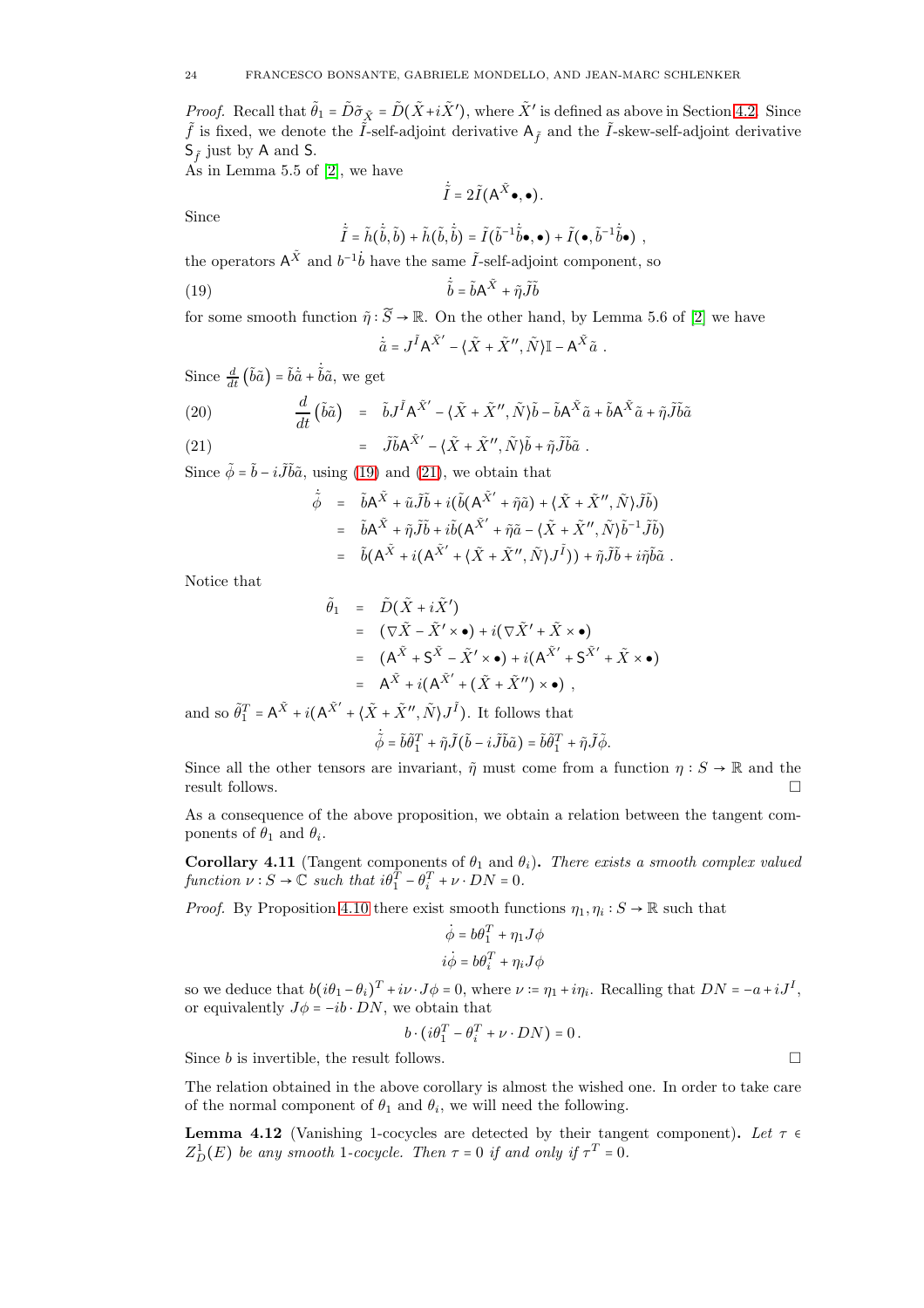*Proof.* Clearly, if  $\tau = 0$ , then its tangent component vanishes.

Conversely, suppose that  $\tau^T = 0$ , so that  $\tau = \zeta \otimes N$ , where  $\zeta$  is a (complex-valued) 1-form on S. We want to prove that  $\zeta = 0$ .

Since  $0 = D\tau = d\zeta \otimes N + \zeta \wedge DN$ , and since DN takes values in  $T_{\mathbb{C}}S$ , we deduce that  $d\zeta = 0$ and  $\zeta \wedge DN = 0$ .

Fix any point of S and take a I-orthonormal basis  $(e_1, e_2)$  of TS at that point, formed by eigenvectors for a. Then imposing that  $(\zeta \wedge DN)(e_1, e_2) = 0$ , and using that  $DN = -a + iJ^I$ , one gets

<span id="page-24-1"></span>
$$
\zeta \wedge DN = \left( -(\Re \zeta) \wedge a - (\Im \zeta) \wedge J^I \right) + i \left( (\Re \zeta) \wedge J^I - (\Im \zeta) \wedge a \right)
$$

and so

$$
0 = 2\Re(\zeta \wedge DN)(e_1, e_2) = -((\Re \zeta)(e_1) a(e_2) + (\Im \zeta)(e_1) J^I e_2) + ((\Re \zeta)(e_2) a(e_1) + (\Im \zeta)(e_2) J^I e_1),
$$
  

$$
0 = 2\Im(\zeta \wedge DN)(e_1, e_2) = ((\Re \zeta)(e_1) J^I e_2 - (\Im \zeta)(e_1) a(e_2)) - ((\Re \zeta)(e_2) J^I e_1 - (\Im \zeta)(e_2) a(e_1)).
$$

Putting  $a(e_i) = \lambda_i e_i$ , by the first equation it follows that

(22) 
$$
\lambda_2(\Re \zeta)(e_1) = (\Im \zeta)(e_2), -(\Im \zeta)(e_1) = \lambda_1(\Re \zeta)(e_2).
$$

By the second equation

(23) 
$$
(\mathfrak{R}\zeta)(e_1) = \lambda_1(\mathfrak{I}\zeta)(e_2), -\lambda_2(\mathfrak{I}\zeta)(e_1) = (\mathfrak{R}\zeta)(e_2).
$$

Suppose by contradiction that  $\zeta \neq 0$ . Then Equations [\(22\)](#page-24-1) and [\(23\)](#page-24-2) imply that det(a) =  $\lambda_1 \lambda_2 = 1$ . But for a critical immersion det(a) < 0. Such contradiction proves the lemma.  $\square$ 

The C-linearity of dMon is then readily obtained.

*Proof of Theorem [4.8.](#page-22-1)* Let  $\nu$  be the function given in Corollary [4.11](#page-23-2) and consider the 1cocycle  $\tau \coloneqq i\theta_1 - \theta_i + D(\nu N) \in Z_D^1(E)$ . Since

<span id="page-24-2"></span>
$$
\tau^T = i\theta_1^T - \theta_i^T + \nu \cdot DN,
$$

Corollary [4.11](#page-23-2) implies that  $\tau^T = 0$ . Hence, we conclude that  $\tau = 0$  by Lemma [4.12.](#page-23-3)

We can now give a complete proof of Theorem [C.](#page-4-0)

*Proof of Theorem [C.](#page-4-0)* By Lemma [2.34,](#page-13-2) a minimal immersion corresponding to  $\phi \in \mathcal{D}$  has non-elementary monodromy. Moreover, the map Mon is holomorphic by Theorem [4.8](#page-22-1) and it is injective by Corollary [2.33.](#page-13-1) Since  $\mathcal D$  and  $\mathcal X$  are complex manifolds of the same dimension, Mon is a biholomorphism onto its image, which is in fact an open subset of  $X$ . Note finally that such open subset  $\textsf{Mon}(\mathcal{D})$  contains the Fuchsian locus by Theorem [2.19.](#page-9-2)

<span id="page-24-0"></span>4.5. The complexified functional. As in the introduction, define now the functional  $F: X \to \mathbb{R}_{\geq 0}$  as

$$
\mathsf{F}(\rho) \coloneqq \inf \left\{ F(\tilde{f}) \mid [\rho, \tilde{f}] \in \mathcal{I} \right\}.
$$

The uniqueness proven in Corollary [2.33](#page-13-1) implies that the map Mon that sends the immersion datum  $\phi$  to the class  $[\rho_{\phi}]$  of the monodromy representation of the immersion corresponding to  $\phi$  is injective.

Thus, we can identify  $\mathcal D$  to Mon $(\mathcal D) \subset \mathcal X$ , so that

$$
\mathsf{F}(\rho_{\phi}) = F(\phi) = \int_{S} \mathrm{tr}(\Re(\phi)) \omega_h = \Re \int_{S} \mathrm{tr}(\phi) \omega_h
$$

for every  $\phi \in \mathcal{D}$ , by the minimality property of Corollary [2.33.](#page-13-1) By the complex nature of  $\mathcal{D}$ , such F can be viewed as the real part of  $F_{\mathbb{C}}$  : Mon $(\mathcal{D}) \rightarrow \mathbb{C}$  defined as

$$
\mathsf{F}_{\mathbb{C}}([\rho]) \coloneqq \int_S \mathrm{tr}(\mathsf{Mon}^{-1}(\rho)) \omega_h.
$$

We can now prove the last main result of our paper.

*Proof of Theorem [D.](#page-4-1)* In view of the above discussion, we are only left to show that  $F_C$  is a holomorphic function. Note that the map  $\mathcal{D} \to \mathbb{C}$  defined as  $\phi \mapsto \int_S \text{tr}(\phi) \omega_h$  is clearly holomorphic. Thus the conclusion follows, since  $\mathsf{Mon} : \mathcal{D} \to \mathsf{Mon}(\mathcal{D})$  is a biholomorphism by Theorem C. Theorem [C.](#page-4-0)  $\Box$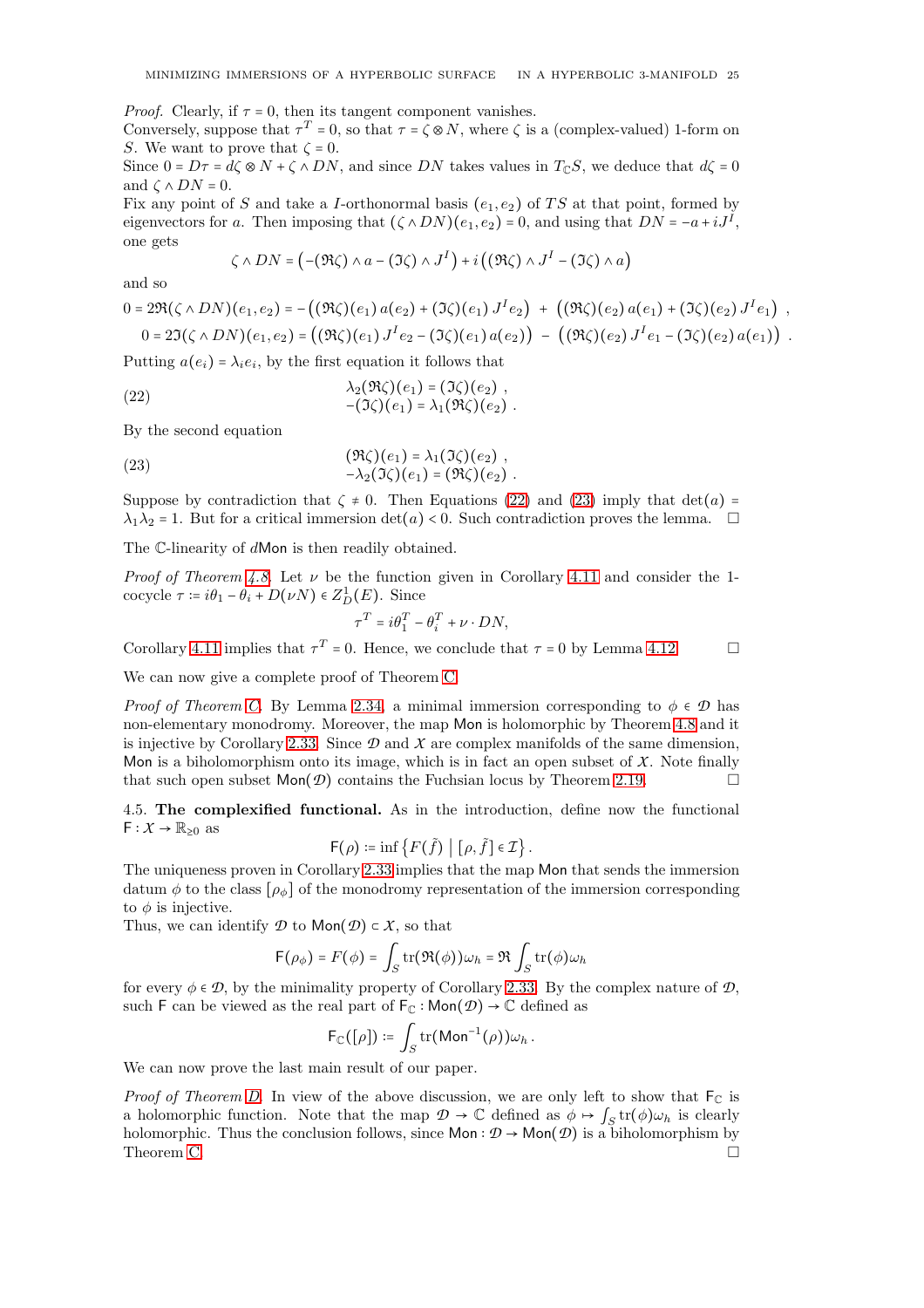#### 5. Questions and applications

<span id="page-25-0"></span>Let  $\mathcal{T}(S)$  be the Teichmüller space of hyperbolic metrics on S,  $\mathcal{ML}(S)$  be the space of measured laminations on S and let  $\mathcal{QF}(S)$  be the quasi-Fuchsian space of S, i.e. the space of quasi-Fuchsian metrics on  $M = S \times \mathbb{R}$ . The Fuchsian locus in  $\mathcal{QF}(S)$  consists of metrics for which  $S \times \{0\}$  is a totally geodesic hyperbolic surface. Consider only maps  $f : S \to M$ that are homotopy equivalences.

<span id="page-25-1"></span>5.1. Existence of smooth minimizing maps. Once a hyperbolic metric  $h \in \mathcal{T}(S)$  on S is fixed, we have seen (Theorem [C\)](#page-4-0) that there exists a neighborhood  $\Omega_h$  of the Fuchsian locus in  $\mathcal{QF}(S)$  consisting of quasi-Fuchsian structures g on M for which there exists a smooth minimizing map  $f : (S, h) \to (M, h<sub>M</sub>)$ . This smooth minimizing map is unique by Theorem [B.](#page-17-0)

However, we do not know how large this neighbourhood  $\Omega_h$  is. Moreover, a priori,  $\Omega_h$  might depend on h.

Does  $\Omega_h$  coincide with the whole  $\mathcal{QF}(S)$ ? Does  $\Omega_h$  at least contain all "almost Fuchsian" structures (i.e. metrics  $h_M$  for which  $(M, h_M)$  contains an embedded minimal surface with principal curvatures in  $(-1, 1)$ ?

The following less ambitious statement asks whether the neighbourhood  $\Omega_h$  can be chosen to be independent of the hyperbolic metric h.

<span id="page-25-4"></span>Question 5.1. Is there a neighborhood  $\Omega$  of the Fuchsian locus in  $\mathcal{QF}(S)$  such that, for all  $h_M \in \Omega$  and all  $h \in \mathcal{T}(S)$ , there exists a smooth minimizing map from  $(S, h)$  to  $(M, h_M)$ ?

We believe that given any quasi-Fuchsian structure  $h_M$  on M, there exists a mapping f:  $(S, h) \rightarrow (M, h_M)$  in the BV class which is minimizing in a weak sense (but which might be not smooth) – we believe that the existence of minimizing BV maps can be obtained by relatively standard methods.

<span id="page-25-2"></span>5.2. Uniform convexity and uniqueness among non-smooth maps. Once  $h \in \mathcal{T}(S)$ and  $h_M \in \mathcal{QF}(S)$  are fixed, one can ask whether a (possibly non-smooth) minimizing map  $f: (S, h) \to (M, h_M)$  is unique. Note that such question is equivalent to the uniqueness of the  $\rho$ -equivariant minimizing  $\tilde{f} : (\tilde{S}, \tilde{h}) \to \mathbb{H}^3$ , where  $\rho : \pi_1(S) \to \text{PSL}_2(\mathbb{C})$  is the monodromy representation associated to  $M \cong \mathbb{H}^3/\rho(\pi_1(S)).$ 

Since our arguments for the uniqueness of minimizing maps require some regularity, we believe that uniqueness can be proven among maps of class  $C^1$ . One can ask whether uniqueness holds among continuous maps which are minimizing in the weak sense. This question can be related to the convexity of the functional  $F$  over the space of maps of lower regularity from  $(S, h)$  to  $(M, h_M)$ , if  $(M, h_M)$  is a quasi-Fuchsian (or more generally a complete hyperbolic) 3-dimensional manifold. It is even less clear whether uniqueness of the  $\rho$ -equivariant minimizing map can be proven for maps  $\widetilde{S} \to \mathbb{H}^3$  in the BV class.

<span id="page-25-3"></span>5.3. Relation between  $\mathsf{F}_{\mathbb{C}}$  and the complex length. When considering diffeomorphisms between hyperbolic surfaces, the 1-energy  $F$  is closely related to the hyperbolic length of measured laminations. Specifically, let  $h^* \in \mathcal{T}_S$  be a hyperbolic metric with monodromy  $\rho$ , and let  $(h_n)_{n\in\mathbb{N}}$  be a sequence of hyperbolic metrics such that  $t_n \cdot h_n \to \lambda$  in the sense of convergence of the length spectrum, where  $\lambda \in \mathcal{ML}(S)$  and  $t_n \to 0$ . Call  $f_n : (S, h_n) \to$  $(S, h^*)$  the unique minimal Lagrangian map homotopic to the identity, which can be in fact viewed as a minimizing embedding inside the Fuchsian 3-manifold  $(M, h_M)$  associated to  $h^*$ , and denote by  $\mathsf{F}_{h_n}([\rho])$  the 1-enegy  $F(f_n)$ .

In [\[2\]](#page-28-5) we proved that  $t_n \cdot F_{h_n}([\rho]) \to \ell_\lambda([\rho])$ , where  $\ell_\lambda([\rho])$  is the length of the lamination  $\lambda$  in  $(S, h^*)$ , or equivalently in  $(M, h_M)$ . Such result can be rephrased by saying that, if  $\rho$ is the (Fuchsian) monodromy representation of  $(S,h^*)$ , then  $\overline{\mathsf{F}}_{\bullet}([\rho])$  defines a continuous function

$$
\mathsf{F}_{\bullet}([\rho]) : (\mathbb{R}_{+} \times \mathcal{T}(S)) \cup \mathcal{ML}(S) \longrightarrow \mathbb{R}
$$

that restricts to  $\ell_{\bullet}(h^*)$  on  $\mathcal{ML}(S)$ .

Suppose now that  $(M, h_M)$  is a fixed quasi-Fuchsian manifold with monodromy  $\rho$  and that  $(h_n)$  is a sequence of hyperbolic metrics on S with  $t_n \cdot h_n \to \lambda$  and  $t_n \to 0$  as above. Assume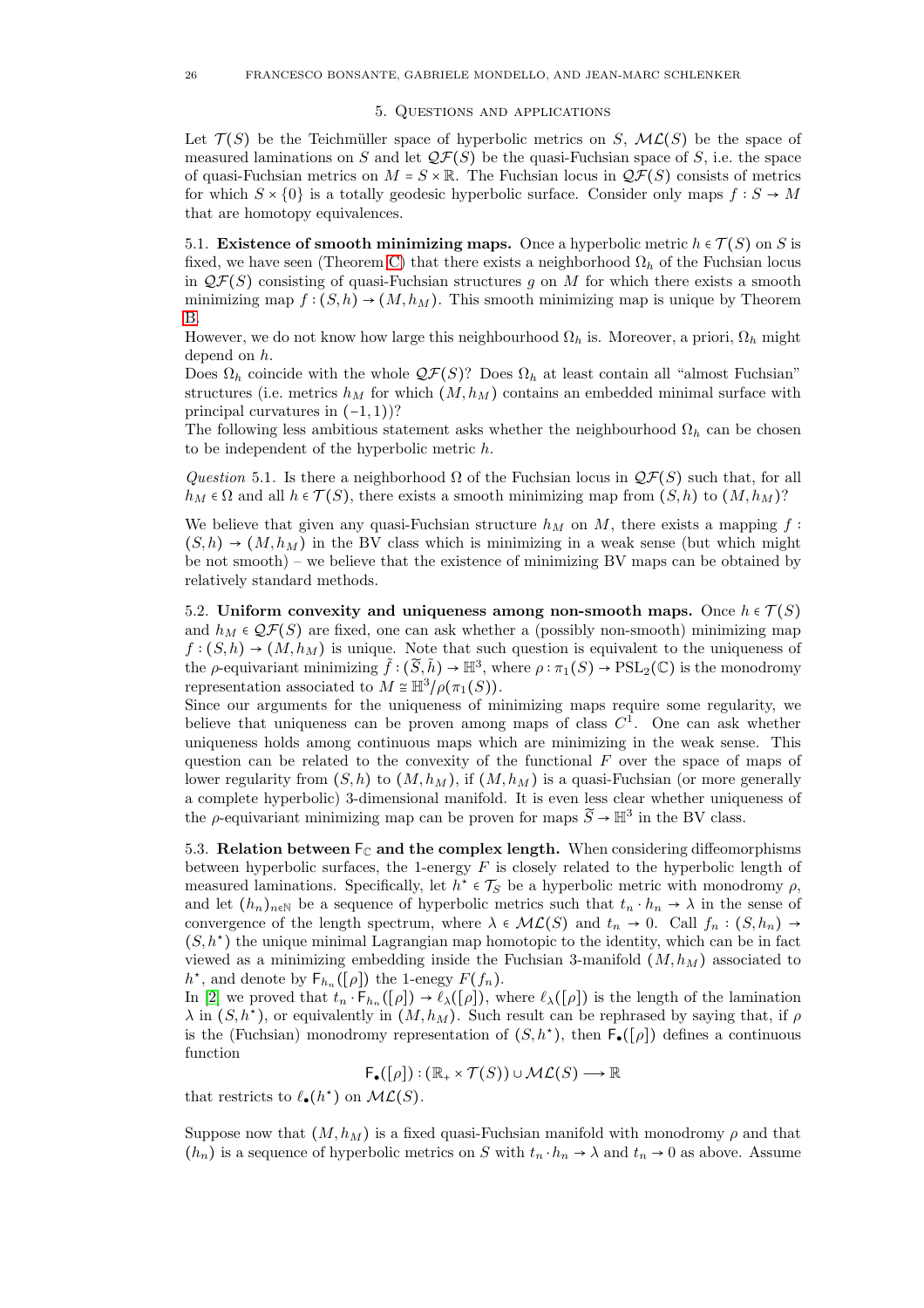that for all n there exists a minimizing map  $f_n$  :  $(S, h_n) \to (M, h_M)$  with associated immersion datum  $\phi_n$  (which would follow, for example, if the answer to Question [5.1](#page-25-4) was positive). Denote by  $\mathsf{F}_{\mathbb{C},h_n}([\rho])$  the complex number  $\int_S \text{tr}(\phi_n) \omega_{h_n}$  associated to the minimizing map  $f_n$ .

Question 5.2. Does  $t_n \cdot \mathsf{F}_{\mathbb{C},h_n}([\rho]) \to \ell_{\mathbb{C},\lambda}([\rho])$ , where  $\ell_{\mathbb{C},\lambda}([\rho])$  is the complex length of the lamination  $\lambda$  in  $(M, h_M)$ ?

More ambitiously, fixed a quasi-Fuchsian manifold  $(M, h_M)$  with monodromy  $\rho$ , one could ask whether the complex valued functional  $F_{\mathbb{C},\bullet}([\rho])$  can be extended so to define a continuous function

$$
\mathsf{F}_{\mathbb{C},\bullet}([\rho]) : (\mathbb{R}_+ \times \mathcal{T}(S)) \cup \mathcal{ML}(S) \longrightarrow \mathbb{C}
$$

that restricts to the complex length function  $\ell_{\mathbb{C},\bullet}(M, h_M)$  on  $\mathcal{ML}(S)$ .

<span id="page-26-0"></span>5.4. Non-quasi-Fuchsian targets. This above questions are not necessarily restricted to quasi-Fuchsian manifolds – given a closed 3-dimensional hyperbolic manifold  $(M, h_M)$  and a homotopy class of maps from  $(S, h)$  into  $(M, h_M)$  that induce an injection  $\pi_1(S) \to \pi_1(M)$ , one can ask whether it contains a smooth minimizing immersion, or whether uniqueness holds among minimizing maps of lower regularity. The arguments used to prove uniqueness of smooth minimizing maps in quasi-Fuchsian manifolds also work in this setting.

## APPENDIX A. ON THE 1-SCHATTEN NORM OF LINEAR MAPS

<span id="page-26-1"></span>In this section we recall properties of the 1-Schatten norm on the space of linear homomorphisms between vector space of finite dimension endowed with a positive-definite scalar product.

<span id="page-26-2"></span>A.1. Definition and basic properties. Let  $V$  and  $W$  be finitely generated vector spaces, equipped with positive-definite scalar products, and assume that dim  $V \leq \dim W$ . Any linear map  $L: V \to W$  can be factorized as the composition  $L = \sigma_L \circ b_L$ , where  $b_L = \sqrt{L^T \circ L}$  is a non-negative g-self-adjoint endomorphism of V, the map  $\sigma_L : V \to W$  is an isometric linear embedding and  $L^T: W \to V$  denotes the adjoint of L.

Remark A.1 (Polar decomposition). While  $b<sub>L</sub>$  is always well-defined,  $\sigma<sub>L</sub>$  is uniquely determined provided that L is injective (or equivalently that  $\det b_L \neq 0$ ). In this case we refer to the decomposition  $L = \sigma_L \circ b_L$  as the polar decomposition of L.

Definition A.2 (1-Schatten norm of a linear map). The 1-Schatten norm of a linear map  $L: V \to W$  is  $||L||_1 := \text{tr}(b_L)$ , where  $b_L := \sqrt{L^T \circ L}$ .

<span id="page-26-4"></span>Remark A.3 (Lipschitz nature of 1-Schatten norm on a Hom-space). The function  $\|\cdot\|_1$ :  $Hom(V, W) \to \mathbb{R}$  is a genuine norm is on the vector space  $Hom(V, W)$ . Moreover, it is Lipschitz (say, with respect to the natural Riemannian metric on  $\text{Hom}(V, W)$ ) but not  $C^1$ at homomorphisms of non-maximal rank and it is a smooth at homomorphism of maximal rank.

<span id="page-26-5"></span>Remark A.4 (1-Schatten norm and Lipschitz linear maps). If A is a linear endomorphism of W which is C-Lipschitz, then  $||AL||_1 \leq C \cdot ||L||_1$ . This easily follows from the fact that  $||ALv||_W \leq C \cdot ||Lv||_W$  for all  $v \in V$ .

<span id="page-26-3"></span>A.2. Convexity. In order to study the convexity properties of the 1-Schatten norm, we consider a smooth perturbation of it. For brevity, our treatment is limited to the special case we are interested in. There result we want to prove is the following.

<span id="page-26-6"></span>Proposition A.5 (Convexity of 1-Schatten norm along paths with positive acceleration). Let V and W be vector spaces of dimension 2 and 3 respectively and let  $A : [0,1] \rightarrow$  $Hom(W, W)$  be a smooth path of positive self-adjoint operators on W. Consider a smooth path  $T : [0,1] \rightarrow Hom(V,W)$  of linear operators such that  $\ddot{T}(s) = A(s) \circ T(s)$ . Then the function  $u : [0,1] \to \mathbb{R}$  defined as  $u(s) := ||T(s)||_1$  is convex. Moreover, if the rank of  $T(s)$  is 2 and  $A(s) \circ T(s) \neq 0$ , then  $\ddot{u}(s) > 0$ .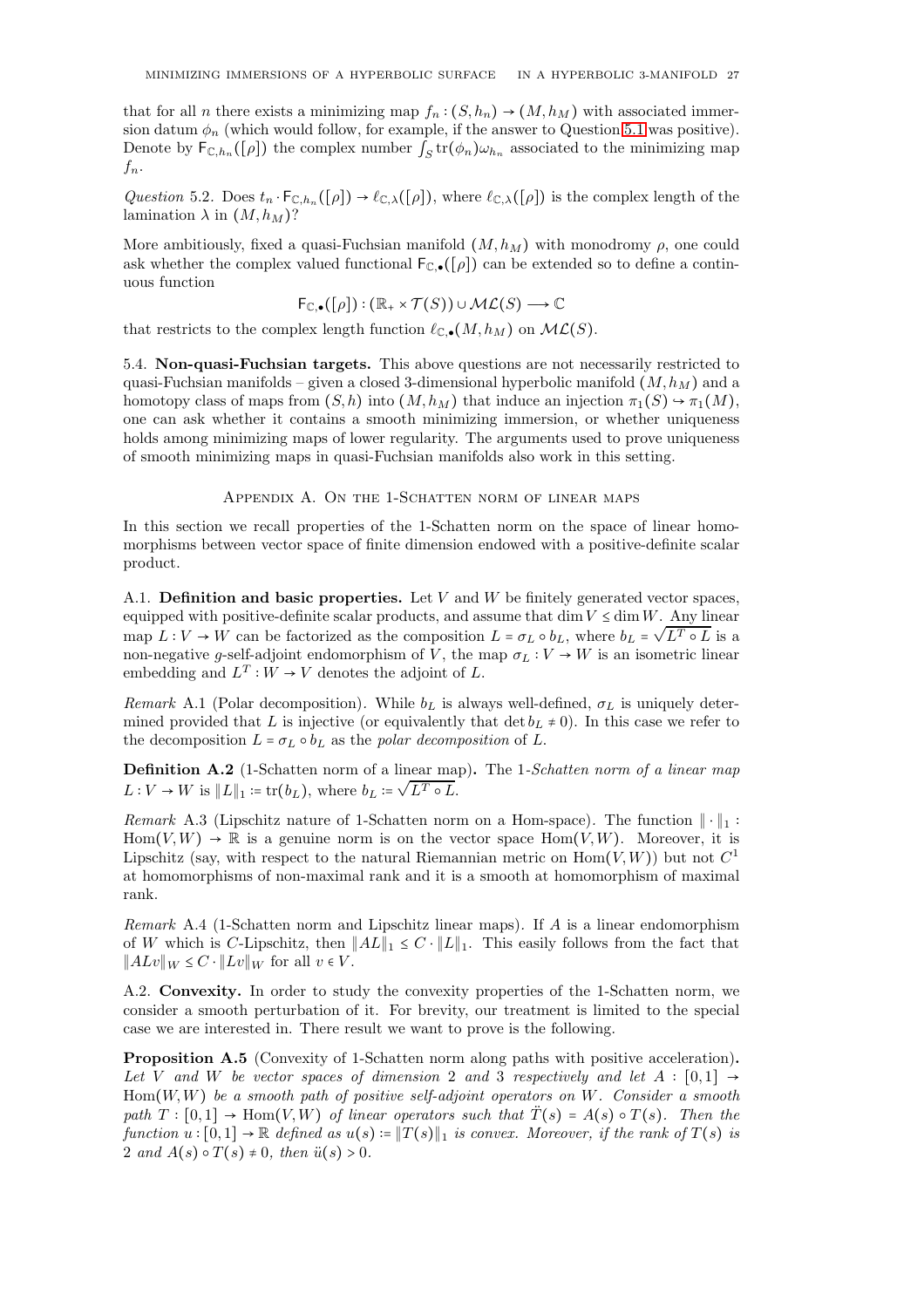Before proving Proposition [A.5,](#page-26-6) let us introduce suitable regularized versions of the 1-Schatten norm and study their properties.

Let  $V, W$  be real vector spaces endowed with positive-definite scalar products, of dimension 2 and 3 respectively. For any  $\epsilon \geq 0$  and for  $L \in \text{Hom}(V, W)$  the  $\epsilon$ -regularized 1-Schatten norm of  $L$  is

$$
q_{\epsilon}(L) \coloneqq \mathrm{tr}\sqrt{\epsilon^2 \mathbb{1} + L^*L}
$$

where  $L^*$  is the adjoint of L. Notice that  $q_0$  coincides with the 1-Schatten norm.

<span id="page-27-0"></span>**Lemma A.6** (Basic properties of regularized 1-Schatten norms). The  $\epsilon$ -regularized 1-Schatten norm  $q_{\epsilon} : \text{Hom}(V, W) \to \mathbb{R}$  satisfies the following properties.

(a) For any  $L \in \text{Hom}(V, W)$ ,

(24) 
$$
q_{\epsilon}(L) = \sqrt{\text{tr}(\epsilon^2 \mathbb{1} + L^*L) + 2\sqrt{\text{det}(\epsilon^2 \mathbb{1} + L^*L)}}.
$$

<span id="page-27-1"></span>As a consequence,  $q_{\epsilon}$  is smooth for  $\epsilon > 0$ .

- (b) The function  $q_{\epsilon}$  is convex for any  $\epsilon \geq 0$ .
- (c) Let  $L: V \to W$  be a linear map,  $A: W \to W$  be nonnegative self-adjoint and let  $\epsilon \geq 0$ . In the case  $\epsilon = 0$ , suppose furthermore that L has rank 2. Then

$$
\frac{d}{dt}q_{\epsilon}((1+tA)L)\Big|_{t=0}\geq 0.
$$

Moreover the strict inequality holds if  $A \circ L \neq 0$ .

Before proving the lemma, we mention the following observation.

<span id="page-27-2"></span>**Sublemma A.7.** Let  $\epsilon \ge 0$ . Consider the planar domain  $\Omega = \{t = (t_1, t_2) \in \mathbb{R}^2 | t_2 \ge t_1 \ge 0 \}$ and define  $n_{\epsilon} : \Omega \to \mathbb{R}$  by  $n_{\epsilon}(t_1, t_2) := \sqrt{\epsilon^2 + t_1^2} + \sqrt{\epsilon^2 + t_2^2}$ . Then,  $n_{\epsilon}$  is convex. Moreover, given  $(t_1, t_2)$ ,  $(t'_1, t'_2) \in \Omega$  such that  $t_2 \leq 2'_1$  and  $t_1 + t_2 \leq t'_1 + t'_2$ , we have  $n_{\epsilon}(t_1, t_2) \leq n_{\epsilon}(t'_1, t'_2)$ .

*Proof.* Clearly, the function  $t \mapsto \sqrt{\epsilon^2 + t^2}$  is increasing and convex and so  $n_{\epsilon}$  is convex too. It follows that  $n_{\epsilon}(t'_1,t'_2) \geq n_{\epsilon}(t_1,t_2) + (\partial_{t_1} n_{\epsilon})_t(t'_1 - t_1) + (\partial_{t_2} n_{\epsilon})_t(t'_2 - t_2)$ . Now, the simple and key remark is that  $(\partial_{t_2} n_{\epsilon})_t \geq (\partial_{t_1} n_{\epsilon})_t \geq 0$  for every  $t \in \Omega$ . Thus,  $(\partial_{t_1} n_{\epsilon})_t (t_1' - t_1)$  +  $(\partial_{t_2} n_{\epsilon})_t (t'_2 - t_2) \geq (\partial_{t_1} n_{\epsilon})_t (t'_1 - t_1 + t'_2 - t_2) \geq 0$  and the conclusion follows.

The relevance of the above sublemma relies on the fact that, given  $L \in \text{Hom}(V, W)$ , we have that  $q_{\epsilon}(L) = n_{\epsilon}(\lambda_1, \lambda_2)$ , where  $\lambda_1 \leq \lambda_2$  are the singular values of L.

*Proof of Lemma [A.6.](#page-27-0)* If  $\lambda_1, \lambda_2$  are the singular values of L, that is, the eigenvalues of  $b_L$  =  $\sqrt{L^*L}$ , then

$$
q_{\epsilon}(L) = \sqrt{\epsilon^2 + \lambda_1^2} + \sqrt{\epsilon^2 + \lambda_2^2}.
$$

So  $q_{\epsilon}(L)^2 = 2\epsilon^2 + \lambda_1^2 + \lambda_2^2 + 2\sqrt{(\epsilon^2 + \lambda_1^2)(\epsilon^2 + \lambda_2^2)}$ . As the eigenvalues of  $\epsilon^2 \mathbb{1} + L^*L$  are  $\epsilon^2 + \lambda_1^2$ and  $\epsilon^2 + \lambda_2^2$ , the identity [\(24\)](#page-27-1) is immediately verified. Moreover,  $q_{\epsilon}(L)^2$  can be written as  $q_{\epsilon}(L)^2 = 2\epsilon^2 + \text{tr}(L^*L) + 2\sqrt{\epsilon^4 + 2\epsilon^2\text{tr}(L^*L) + \text{det}(L^*L)}$ , which shows that  $q_{\epsilon}$  is smooth for  $\epsilon > 0$ . This proves (a).

In order to prove (b), note that  $q_{\epsilon}$  is continuous and so it is enough to show that  $2q_{\epsilon}(L+L') \leq$  $q_{\epsilon}(2L) + q_{\epsilon}(2L')$  for all  $L, L' \in \text{Hom}(V, W)$ . Consider then  $L, L' \in \text{Hom}(V, W)$  and denote by  $\lambda_1 \leq \lambda_2$  the singular values of L, by  $\lambda'_1 \leq \lambda'_2$  the singular values of L' and by  $\mu_1 \leq \mu_2$  the singular values of  $\overline{L} + L'$ . By Theorem 2 of  $[12]$  there are linear isometries  $P, Q: V \to V$  such that

$$
b_{L+L'} \le P^* b_L P + Q^* b_{L'} Q
$$

where  $\leq$  means that the difference is a nonnegative self-adjoint matrix.

If  $\hat{\mu}_1 \leq \hat{\mu}_2$  are the eigenvalues of  $P^*b_LP + Q^*b_{L'}Q$ , we deduce that  $\mu_i \leq \hat{\mu}_i$  for  $i = 1, 2$ . Thus  $q_{\epsilon}(L+L') \leq n_{\epsilon}(\hat{\mu}_1, \hat{\mu}_2)$ . Moreover,  $\hat{\mu}_1 + \hat{\mu}_2 = \text{tr}(b_{L+L'}) \leq \text{tr}(P^*b_LP + Q^*b_{L'}Q)$  $tr(b_L) + tr(b_{L'}) = \lambda_1 + \lambda_1' + \lambda_2 + \lambda_2'$ . On the other hand, by the classical Weyl's Theorem,  $\hat{\mu}_2 \leq \lambda_2 + \lambda_2'$ . Hence, using Sublemma [A.7,](#page-27-2) we get

$$
2q_{\epsilon}(L+L') \leq 2n_{\epsilon}(\hat{\mu}_1, \hat{\mu}_2) \leq 2n_{\epsilon}(\lambda_1 + \lambda'_1, \lambda_2 + \lambda'_2) \leq n_{\epsilon}(2\lambda_1, 2\lambda_2) + n_{\epsilon}(2\lambda'_1, 2\lambda'_2) = q_{\epsilon}(2L) + q_{\epsilon}(2L'),
$$
 which shows that  $q_{\epsilon}$  is convex.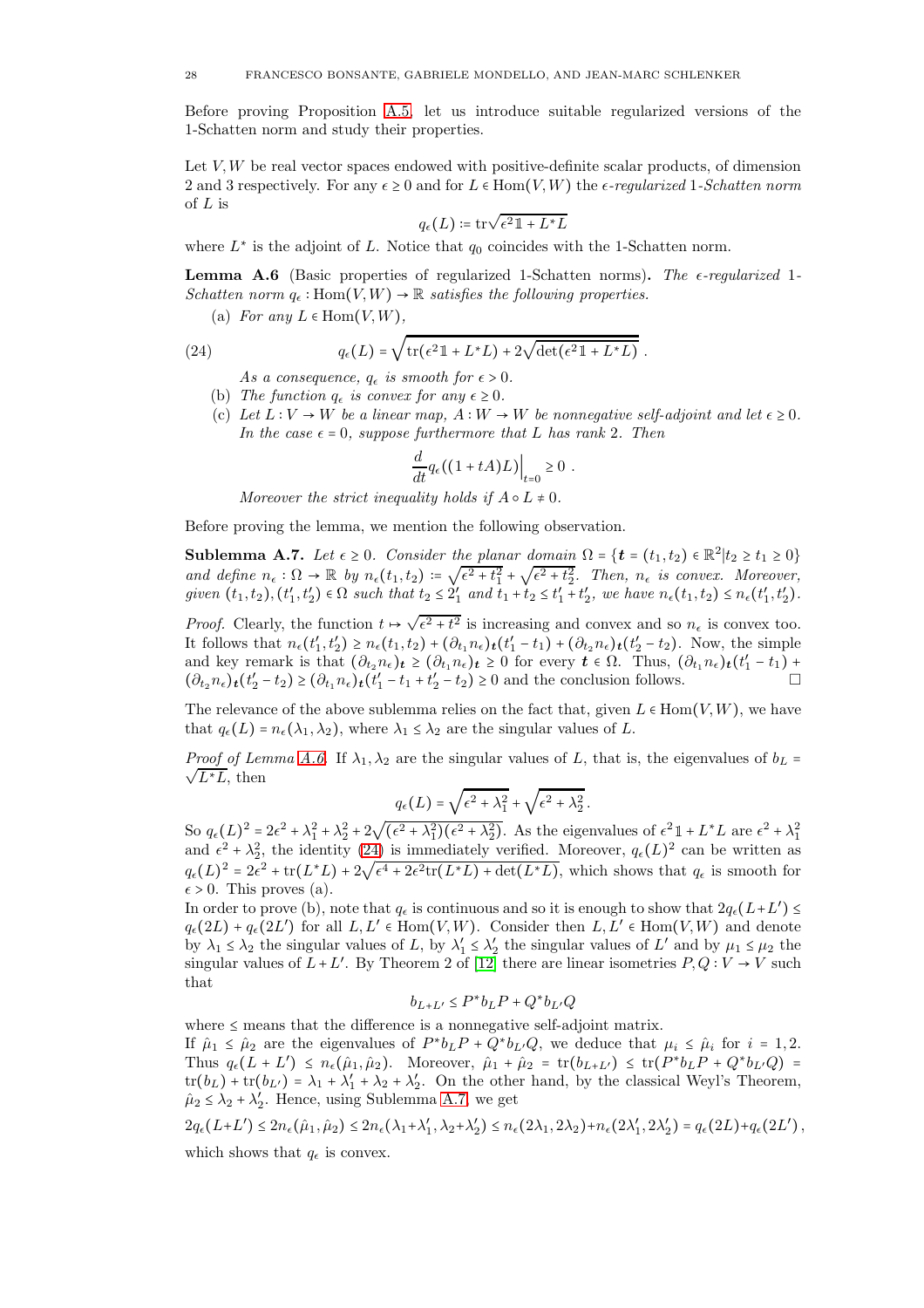As for (c), note that  $t \mapsto q_{\epsilon}((1+tA)L)$  is a smooth function near  $t = 0$ . For  $\epsilon > 0$  this is clear, because  $q_{\epsilon}$  is smooth. For  $\epsilon = 0$  this depends on the fact that L has rank 2 and so has  $(1 + tA)L$  for |t| small. A straightforward computation using [\(24\)](#page-27-1) shows that

<span id="page-28-15"></span>(25) 
$$
\frac{d}{dt}q_{\epsilon}((1+tA)L)\Big|_{t=0} = \frac{1}{2q_{\epsilon}(L)}\left(\text{tr}(\hat{A}) + \sqrt{\text{det}(\epsilon^2 \mathbb{1} + L^*L)}\text{tr}((\epsilon^2 \mathbb{1} + L^*L)^{-1}\hat{A})\right) ,
$$

where we have put

$$
\hat{A} \coloneqq \frac{d}{dt} \Big( \big( (\mathbb{1} + tA) L \big)^* \big( \mathbb{1} + tA \big) L \Big) \Big|_{t=0} = 2 L^* A L \ .
$$

Now,  $\hat{A}$  and  $(\epsilon^2 \mathbb{1} + L^*L)$  are respectively non-negative and positive self-adjoint operators of V, so the derivative in [\(25\)](#page-28-15) is non-negative. Finally, if  $A \circ L \neq 0$ , then  $\hat{A} \neq 0$ , and this implies the strict positivity of the derivative.

After such preparation, we can now prove the main statement of this section.

*Proof of Proposition [A.5.](#page-26-6)* For  $\epsilon \geq 0$  let  $u_{\epsilon}(s) = q_{\epsilon}(T(s))$ , so that  $u_0 = u$ . We remark that for  $\epsilon > 0$  the function  $u_{\epsilon}$  is smooth at every  $s \in [0,1]$ , whereas for  $\epsilon = 0$  it is smooth at those  $s \in [0,1]$  such that  $T(s)$  has rank 2. At those points we have

$$
\ddot{u}_{\epsilon}(s) = (d^2 q_{\epsilon})_{T(s)}(\dot{T}(s), \dot{T}(s)) + (dq_{\epsilon})_{T(s)}(\ddot{T}(s))
$$

where  $(d^2q_{\epsilon}): V \times V \to W$  is the Hessian of  $q_{\epsilon}$  and we view  $\ddot{u}_{\epsilon}(s), T(s)$  and  $\ddot{T}(s)$  as elements of  $\text{Hom}(V,W)$ .

As  $q_{\epsilon}$  is convex,  $(d^2q_{\epsilon})_{T(s)}(\dot{T}(s),\dot{T}(s)) \geq 0$ . Moreover,  $(dq_{\epsilon})_{T(s)}(\ddot{T}(s)) = \frac{d}{dt}q_{\epsilon}\left((1 +$  $\left. tA(s)$ ) $T(s)$  $\right|_{t=0}$ . Hence, by Lemma [A.6\(](#page-27-0)c) the term  $(dq_{\epsilon})_{T(s)}(\ddot{T}(s))$  is non-negative, and in fact strictly positive if  $A(s) \circ T(s) \neq 0$ .

For  $\epsilon = 0$  this shows the positivity of  $\ddot{u}$  at those  $s \in [0,1]$  such that the rank of  $T(s)$  is 2 and  $A(s) \circ T(s) \neq 0$ . On the other hand, for  $\epsilon > 0$  the function  $u_{\epsilon}$  turns out to be convex. The convexity of u follows since  $u = \lim_{\epsilon \to 0} u_{\epsilon}$ convexity of u follows, since  $u = \lim_{\epsilon \to 0} u_{\epsilon}$ .

#### <span id="page-28-0"></span>**REFERENCES**

- <span id="page-28-8"></span>1. Francis Bonahon, Shearing hyperbolic surfaces, bending pleated surfaces and Thurston's symplectic form, Ann. Fac. Sci. Toulouse Math. (6) 5 (1996), no. 2, 233–297.
- <span id="page-28-5"></span>2. Francesco Bonsante, Gabriele Mondello, and Jean-Marc Schlenker, A cyclic extension of the earthquake flow I, Geom. Topol. **17** (2013), no. 1, 157-234. MR 3035326
- <span id="page-28-6"></span>3.  $\ldots$ , A cyclic extension of the earthquake flow II, Ann. Sci. Éc. Norm. Supér. (4) 48 (2015), no. 4, 811–859. MR 3377066
- <span id="page-28-11"></span>4. Francesco Bonsante and Andrea Seppi, On Codazzi tensors on a hyperbolic surface and flat Lorentzian geometry, Int. Math. Res. Not. IMRN (2016), no. 2, 343–417. MR 3493421
- <span id="page-28-9"></span>5. R.D. Canary, D.B.A. Epstein, and P.L. Green, Notes on notes of Thurston, London Mathematical Society Lecture Note Series, p. 1–2, Cambridge University Press, 2006, Canary, R. D. and Marden, A. and Epstein, D. B. A.Editors.
- <span id="page-28-1"></span>6. James Eells, Jr. and J. H. Sampson, Harmonic mappings of Riemannian manifolds, Amer. J. Math. 86 (1964), 109–160. MR 0164306 (29 #1603)
- <span id="page-28-12"></span>7. Lawrence C. Evans, Partial differential equations, second ed., Graduate Studies in Mathematics, vol. 19, American Mathematical Society, Providence, RI, 2010. MR 2597943
- <span id="page-28-3"></span>8. François Labourie, Surfaces convexes dans l'espace hyperbolique et CP1-structures, J. London Math. Soc., II. Ser. 45 (1992), 549–565.
- <span id="page-28-4"></span>9. François Labourie, Problème de Minkowski et surfaces à courbure constante dans les variétés hyperboliques, Bull. Soc. Math. France 119 (1991), no. 3, 307–325. MR 92k:53077
- <span id="page-28-13"></span>10. Y. Matsushima and S. Murakami, Vector bundle valued harmonic forms and automorphic forms on a symmetric riemannian manifold, Annals of Math. 78 (1963), 365-416.
- <span id="page-28-10"></span>11. Richard M. Schoen, The role of harmonic mappings in rigidity and deformation problems, Complex geometry (Osaka, 1990), Lecture Notes in Pure and Appl. Math., vol. 143, Dekker, New York, 1993, pp. 179–200. MR MR1201611 (94g:58055)
- <span id="page-28-14"></span>12. R. C. Thompson, Convex and concave functions of singular values of matrix sums, Pacific J. Math. 66 (1976), no. 1, 285–290. MR 435104
- <span id="page-28-7"></span>13. Stefano Trapani and Giorgio Valli, One-harmonic maps on Riemann surfaces, Comm. Anal. Geom. 3 (1995), no. 3-4, 645–681. MR 1371212
- <span id="page-28-2"></span>14. Michael Wolf, The Teichmüller theory of harmonic maps, J. Differential Geom. 29 (1989), no. 2, 449– 479. MR 982185 (90h:58023)